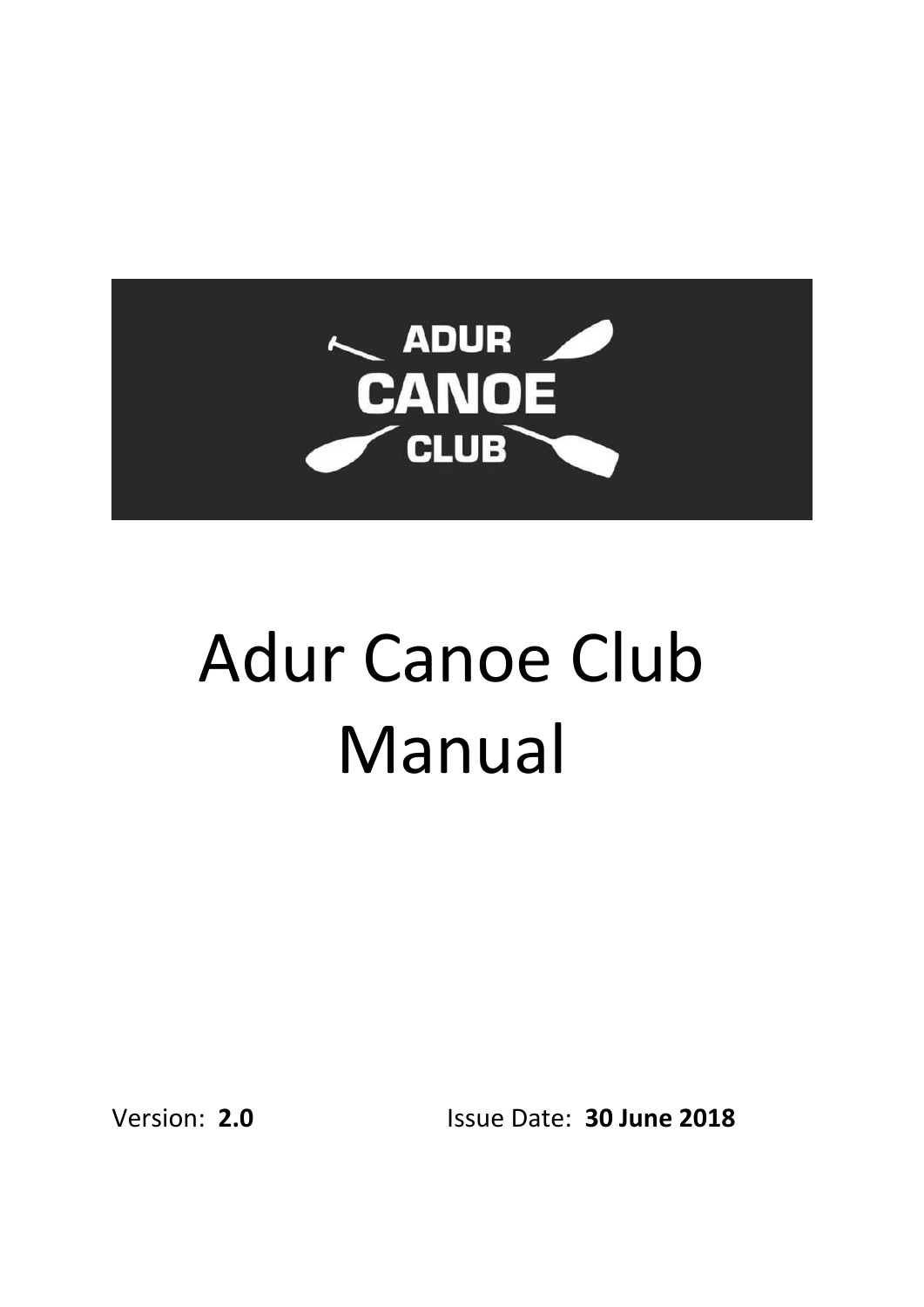

### 1. Contents

| 2.  |  |  |  |
|-----|--|--|--|
| 3.  |  |  |  |
| 4.  |  |  |  |
| 5.  |  |  |  |
| 6.  |  |  |  |
| 7.  |  |  |  |
| 8.  |  |  |  |
| 9.  |  |  |  |
| 10. |  |  |  |
| 11. |  |  |  |
| 12. |  |  |  |
| 13. |  |  |  |
| 14. |  |  |  |
| 15. |  |  |  |
| 16. |  |  |  |
| 17. |  |  |  |
| 18. |  |  |  |
| 19. |  |  |  |
| 20. |  |  |  |
| 21. |  |  |  |
| 22. |  |  |  |
| 23. |  |  |  |
| 24. |  |  |  |
| 25. |  |  |  |
| 26. |  |  |  |
| 27. |  |  |  |
|     |  |  |  |
|     |  |  |  |
|     |  |  |  |
|     |  |  |  |
|     |  |  |  |
|     |  |  |  |
|     |  |  |  |
|     |  |  |  |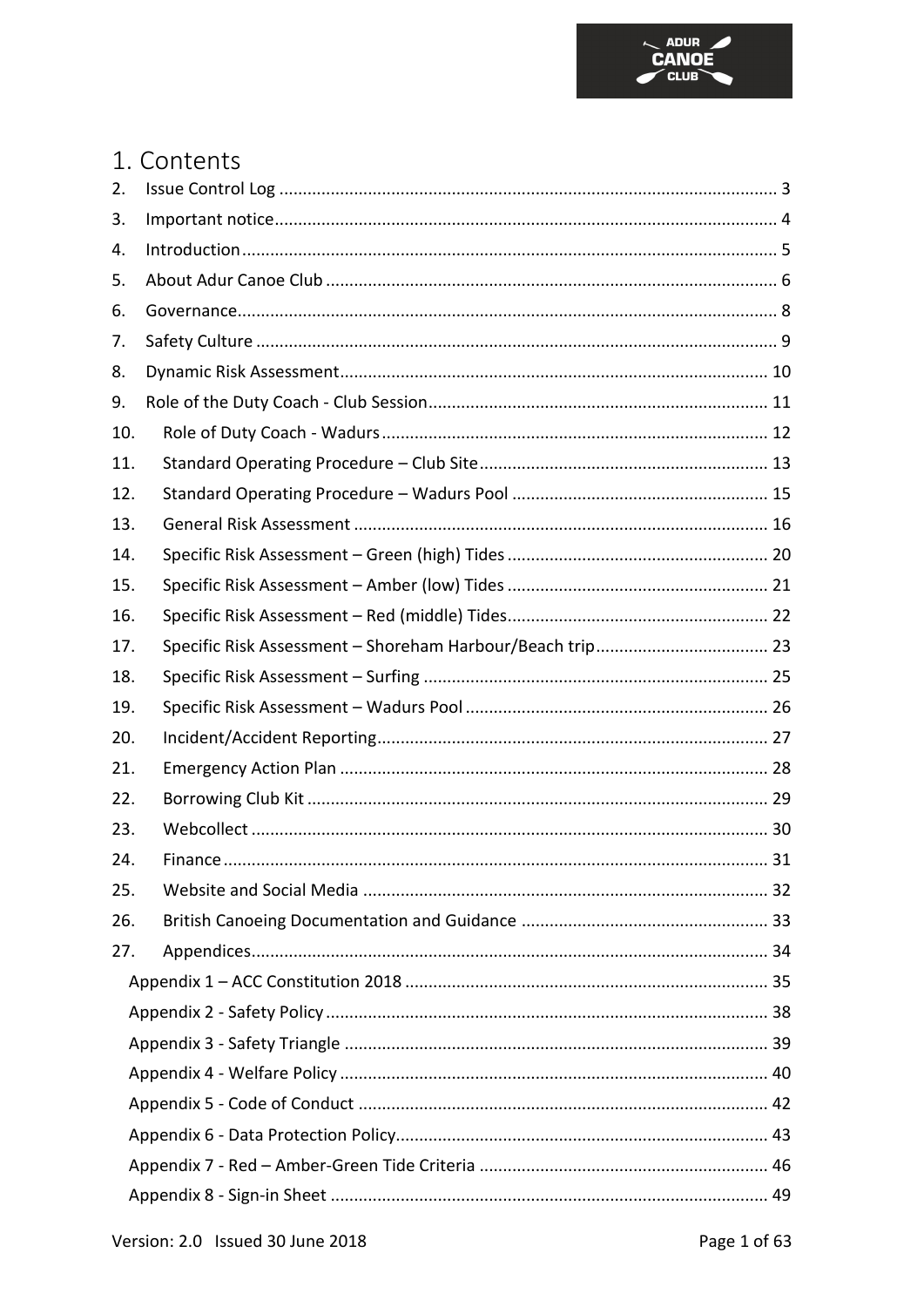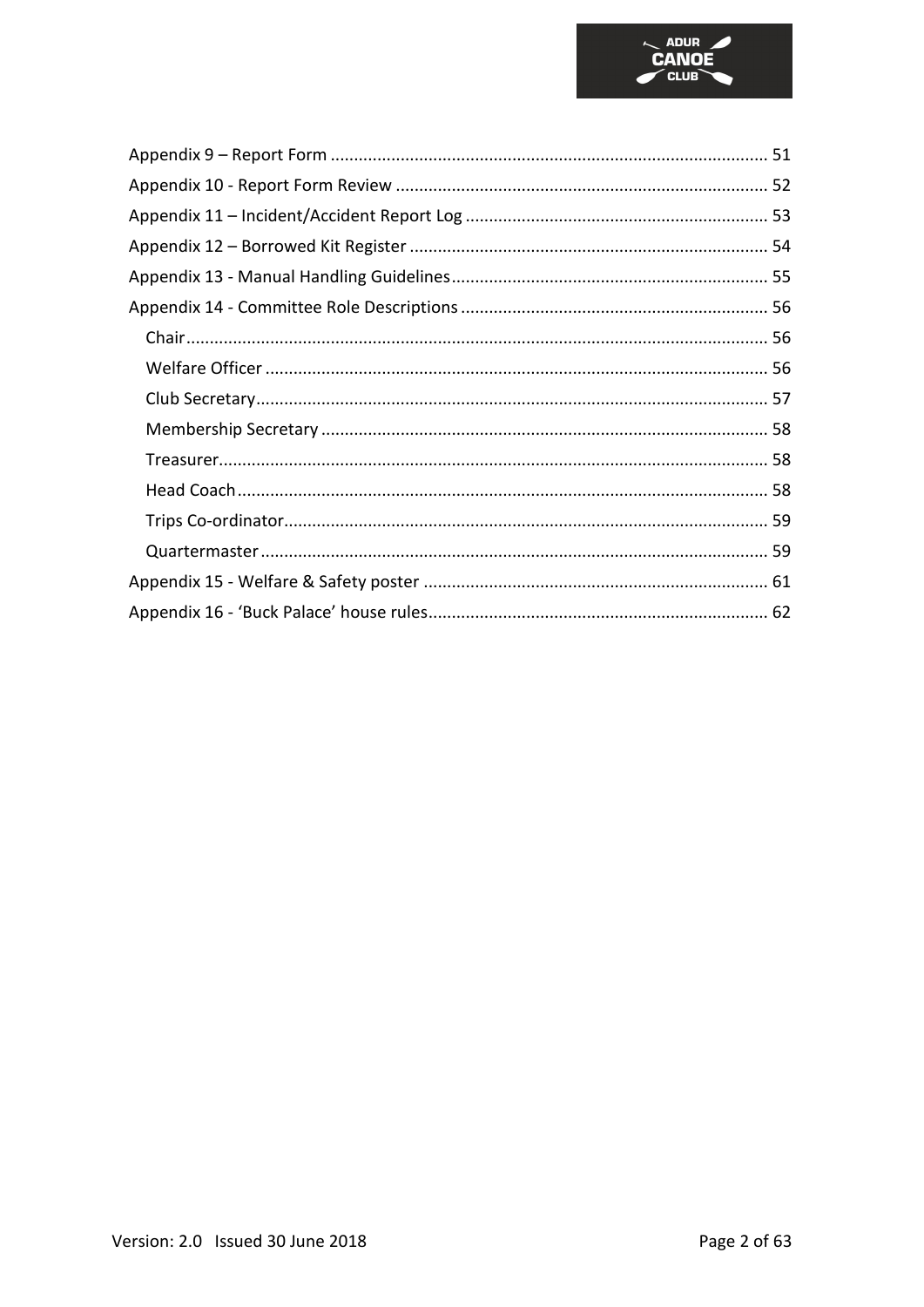

### <span id="page-3-0"></span>2. Issue Control Log

| <b>Issue</b><br>No | <b>Issue</b><br><b>Date</b> | <b>Description/Amendments</b>                                            | <b>Approved by</b>                |
|--------------------|-----------------------------|--------------------------------------------------------------------------|-----------------------------------|
| 1.0                | 2/3/18                      | Initial draft - limited release for comment                              | Nick Dowling,<br><b>ACC Chair</b> |
| 2.0                | 30/6/18                     | Comprehensive amendments and additions.<br>Club wide release for comment | Nick Dowling,<br><b>ACC Chair</b> |
| 2.1                | 21/8/18                     | Editing tweaks, Junior guidelines amended for<br>under 8s,               | Nick Dowling,<br><b>ACC Chair</b> |
|                    |                             |                                                                          |                                   |
|                    |                             |                                                                          |                                   |
|                    |                             |                                                                          |                                   |
|                    |                             |                                                                          |                                   |
|                    |                             |                                                                          |                                   |
|                    |                             |                                                                          |                                   |
|                    |                             |                                                                          |                                   |
|                    |                             |                                                                          |                                   |
|                    |                             |                                                                          |                                   |
|                    |                             |                                                                          |                                   |
|                    |                             |                                                                          |                                   |
|                    |                             |                                                                          |                                   |
|                    |                             |                                                                          |                                   |
|                    |                             |                                                                          |                                   |
|                    |                             |                                                                          |                                   |
|                    |                             |                                                                          |                                   |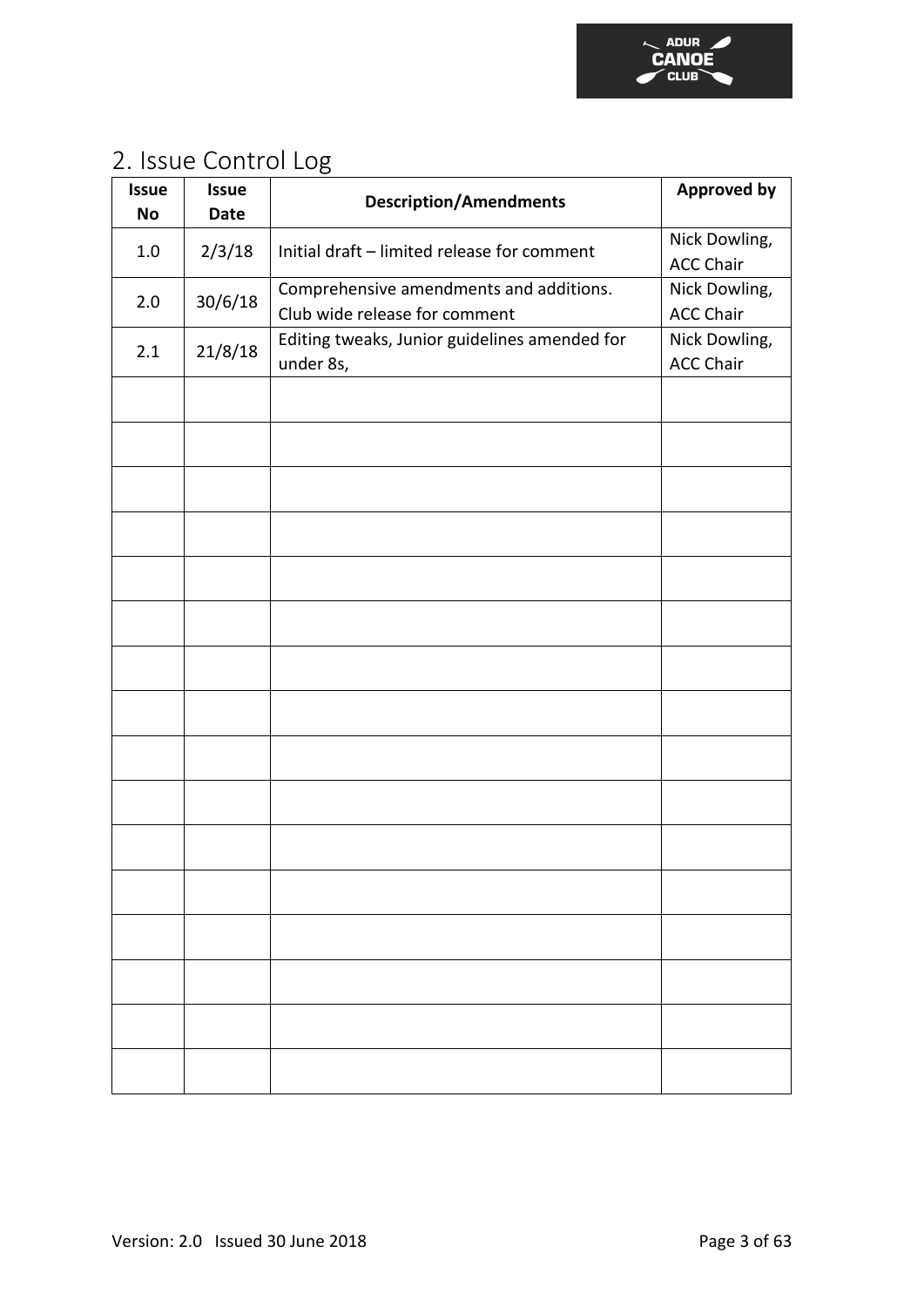

### <span id="page-4-0"></span>3. Important notice

All ACC members (Day and Annual) need to be aware and understand that:

- ⬧ Paddlesport (canoeing, kayaking, stand-up paddleboarding etc.) are "assumed risk" water contact sports that carry attendant risks
- ⬧ The insurance provided by the club through British Canoeing is Third Party Liability insurance only and does NOT provide personal injury cover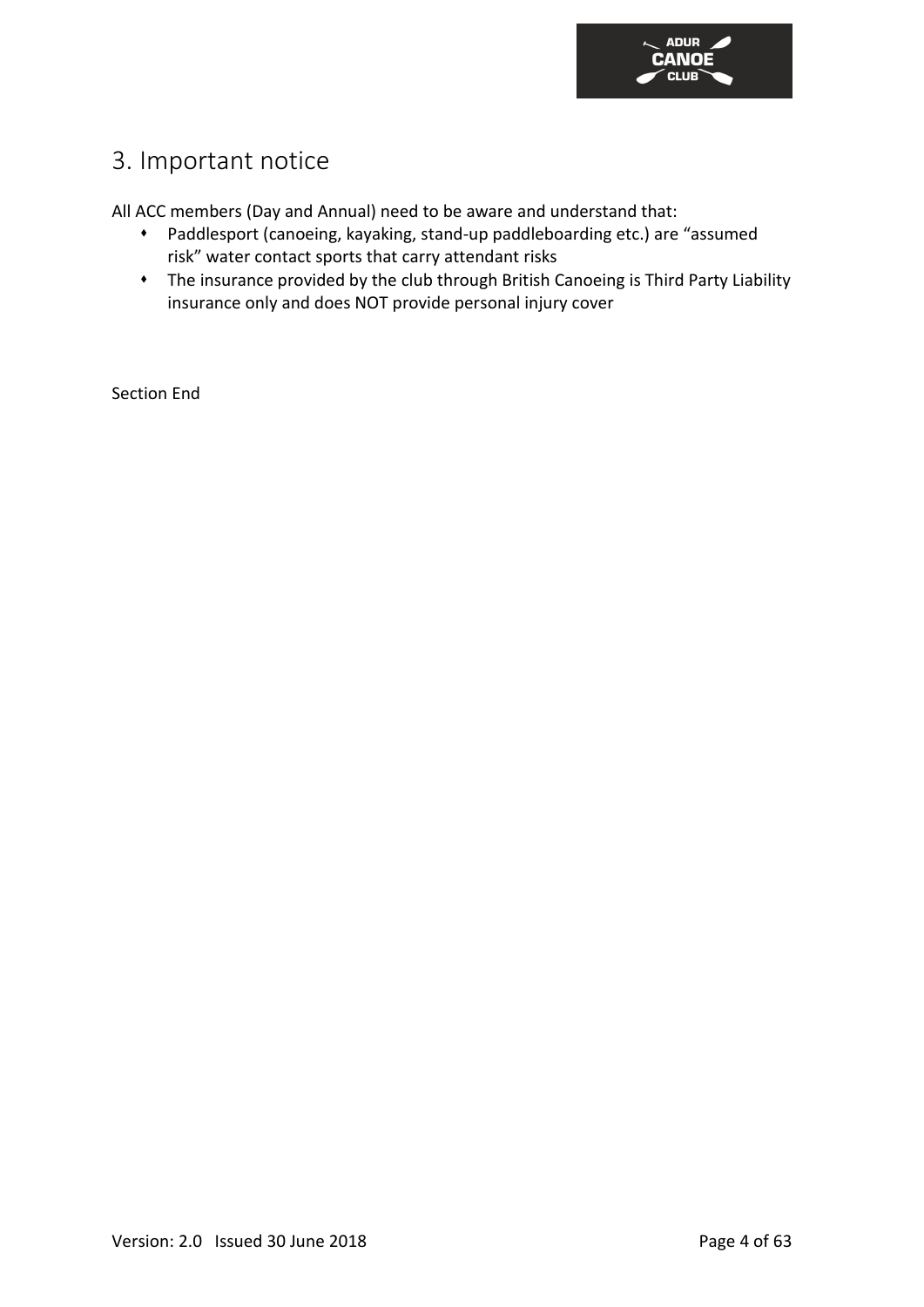

### <span id="page-5-0"></span>4. Introduction

This ACC Manual is intended to provide Adur Canoe Club (ACC) coaches and members with the information needed to ensure that ACC consistently operates in a safe, enjoyable, sustainable manner.

This ACC Manual supersedes and replaces all other club documentation other than Site Specific Training which is documented in a separate manual. The ACC Manual will be updated as required, any club member may propose amendments to the manual but it is the responsibility of the ACC Chair to ensure the manual remains accurate and current.

The master copy of the manual is the electronic version stored on the ACC website [\(www.adurcanoeclub.org.uk\)](http://www.adurcanoeclub.org.uk/). Printed copies may be out of date and should be treated accordingly.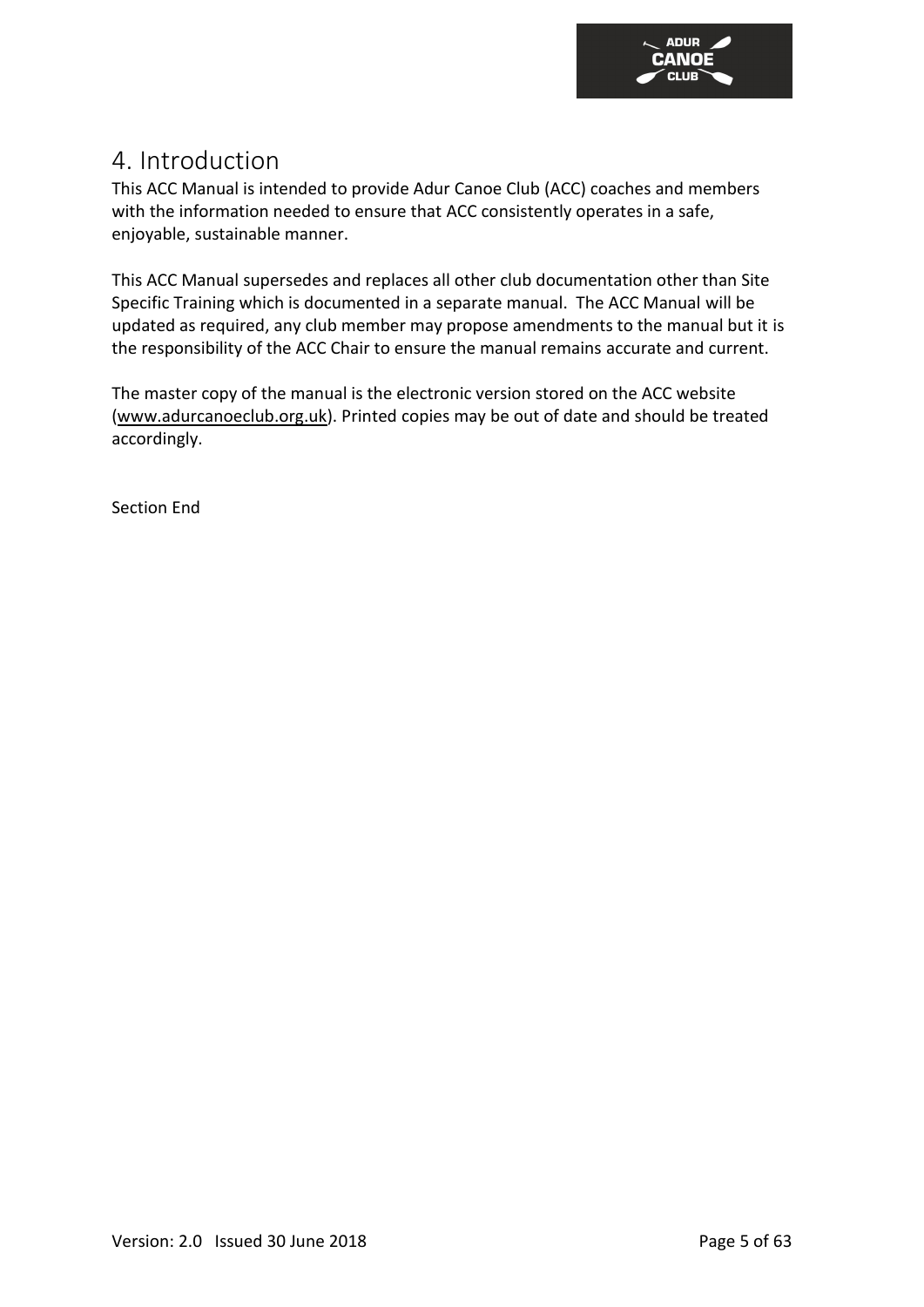

### <span id="page-6-0"></span>5. About Adur Canoe Club

Adur Canoe Club is a friendly club that promotes paddlesports as a means of being active, enjoying the outdoors and having fun. We partake in many paddlesport disciplines including: Kayaking (recreational to white-water), Open-Canoeing, Slalom, Freestyle, Surfing, Touring, Sea and Stand-Up Paddleboarding. We are a British Canoeing affiliated club – Affiliation No 11.

ACC is based in Shoreham-by-Sea at the 3rd Shoreham Sea Scouts Headquarters, next to the Adur river and just north of the Norfolk Bridge (BN43 5LT). We offer members: yearround Sunday sessions; indoor pool sessions in the Winter; regular, varied trips catering to a range of desires and abilities; and coaching towards some of the more popular British Canoeing paddlesport awards.

We can provide all the kit and equipment that people need to get started. Club members can also, within reason, sign-out club boats and kit to take and use away from club sessions see Section 22 and Appendix 12.

To ensure our club insurance is valid anyone paddling with ACC, on any occasion, must be a club member– either annual or day. Coaches and Leaders must/will robustly enforce this rule.

We provide the following paddling sessions:

⬧ Sunday mornings

We paddle on the Adur river every Sunday – arrive 9.30 to be 'On-the-water' (OTW) at 10.00 - and it is a fantastic place to develop your paddlesport skills because it is very tidal. The tidal variation means that every session is different, and we use a 'Red-Amber-Green' traffic light system (appendix 7) to classify sessions according to difficulty, skills and activities. High tide sessions are ideal for beginners, whereas low tide offers near 'white-water' opportunities for practicing advanced skills such as ferry-gliding, breaking-in/out, S-turns etc. The tidal flow also allows us to do river trips up towards Bramber or down river towards the harbour and beyond. Sunday sessions are led by a Duty Coach (DC), who, supported by other coaches, will provide skills coaching and ensure 'safe, enjoyable learning'. These sessions are free of charge to club members; nonmembers will need to pay a Day Member fee.

⬧ Tuesday evenings

Tuesday sessions typically run from April to September and are an opportunity for Club Members to do a bit more of their 'own thing' on the water. There is a Duty Coach but no formal coaching. These sessions are free of charge to club members; non-members will need to pay a Day Member fee.

⬧ Pool sessions

Pool sessions typically run from October to April and are held at Wadurs pool, Shoreham (BN43 6TE). They offer an excellent opportunity to develop 'rolling' skills and to keep paddling through the Winter for those who don't want to paddle in the cold. Pool sessions are overseen by a Wadurs Lifeguard and an ACC Coach.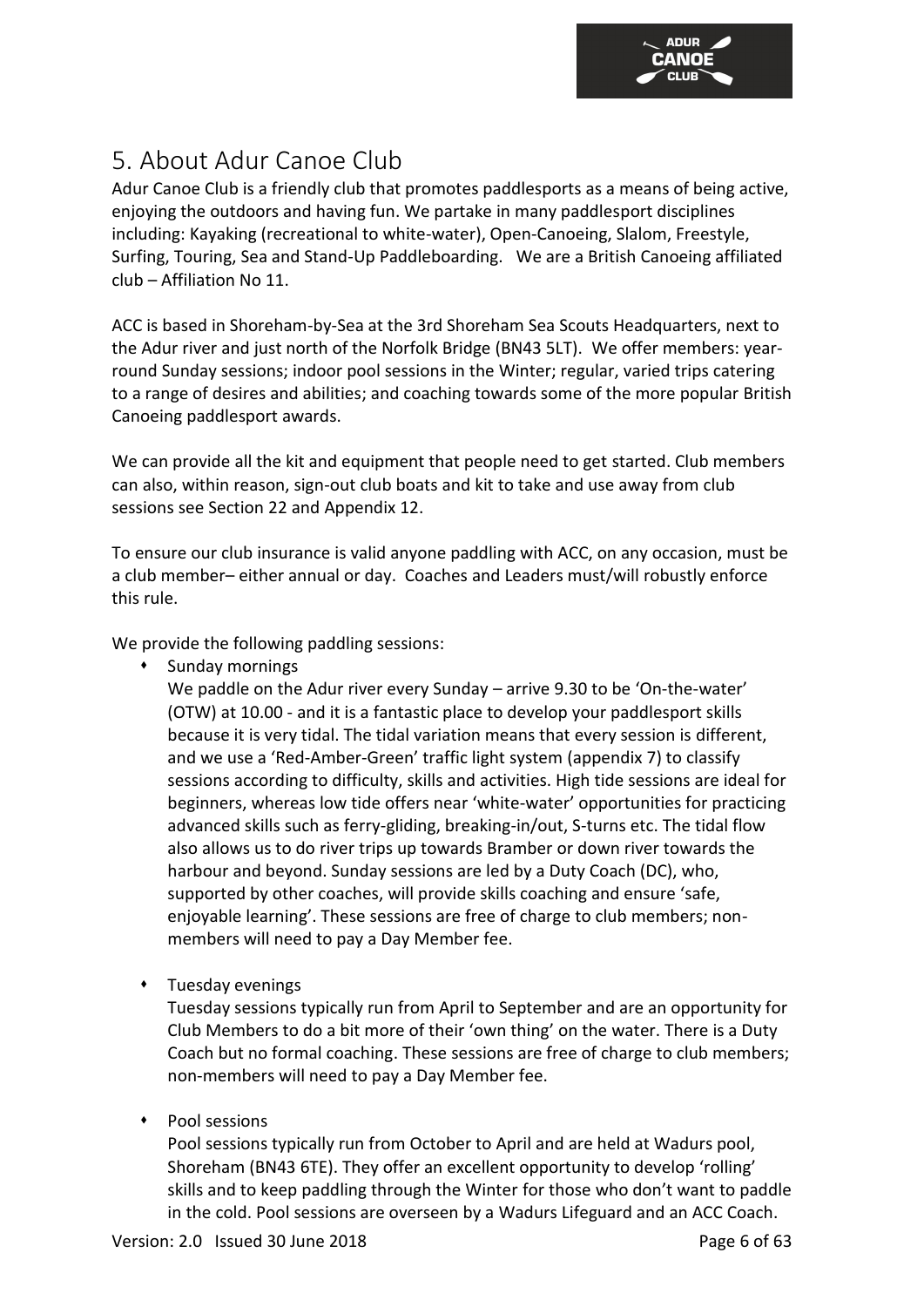

There is a charge for these sessions but they are open to members and nonmembers – for the latter £1 of the session charge is for Day membership valid for the duration of the session.

We communicate with members via our Facebook group [\(search](https://www.facebook.com/groups/297913619065/) for 'Adur Canoe Club'), our website [\(www.adurcanoeclub.org.uk\)](http://www.adurcanoeclub.org.uk/) and occasionally by email.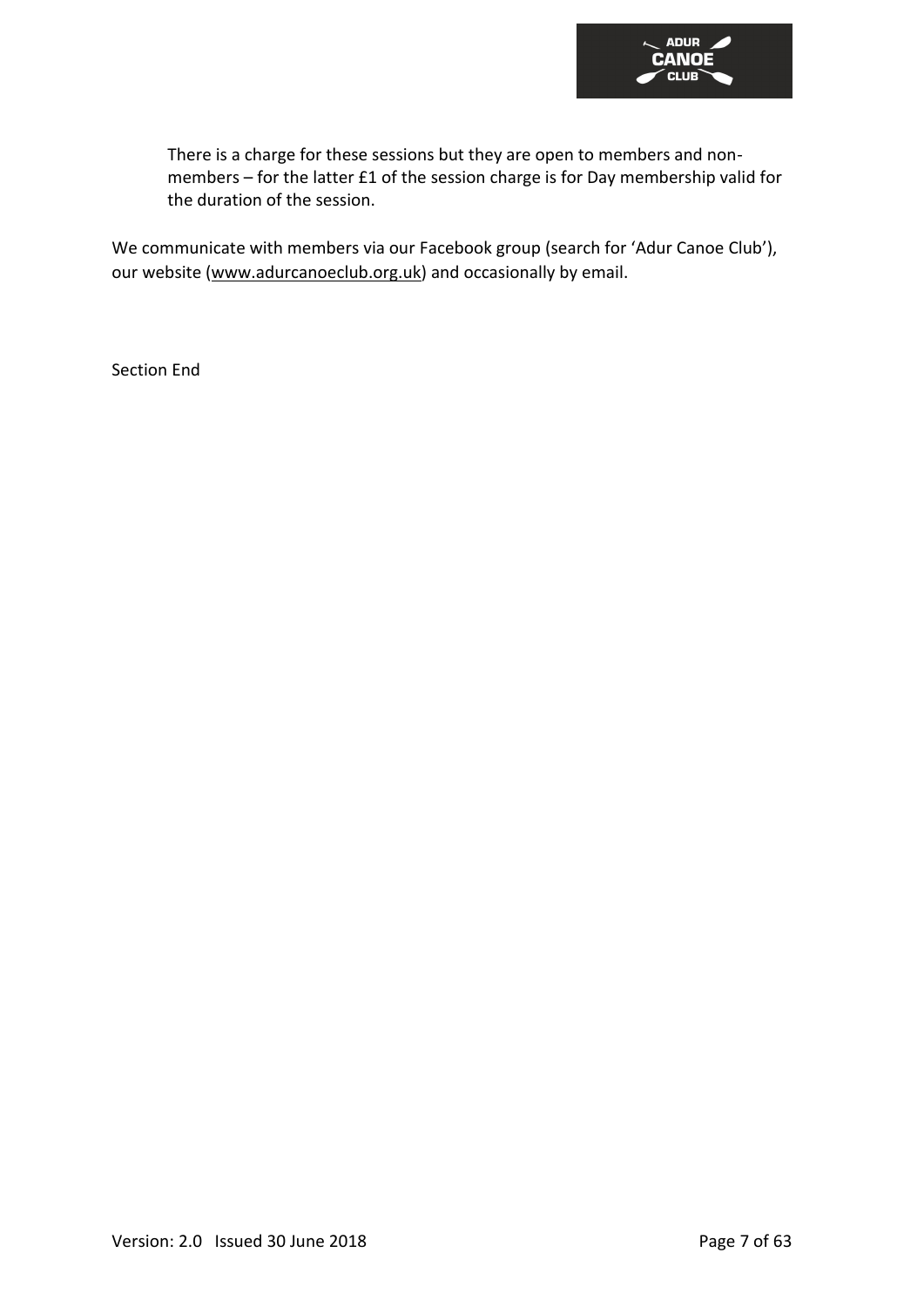

### <span id="page-8-0"></span>6. Governance

ACC is an unincorporated association i.e. club members bound together by a Constitution. ACC is not a legal entity in its own right. The Constitution is stored on the ACC website but a copy is shown for information in Appendix 1.

ACC is run by a Committee comprising

- ⬧ Chair
- ⬧ Head Coach & Safety Officer
- ⬧ Junior Representative
- ⬧ Members without portfolio
- ⬧ Membership Secretary
- ⬧ Quartermaster
- ⬧ Secretary
- ⬧ Treasurer
- ⬧ Trips Co-ordinator
- ⬧ Vice Chair
- ⬧ Welfare Officer

Committee Member details are published on the ACC website.

The Committee aims to meet four times a year with the AGM being held in March/April each year. Committee meeting dates, venues and agendas are publicised via the ACC website and Facebook page.

All ACC members are welcome to attend Committee meetings but only Committee members are able to vote on resolutions. Minutes of Committee meetings are published on the ACC website.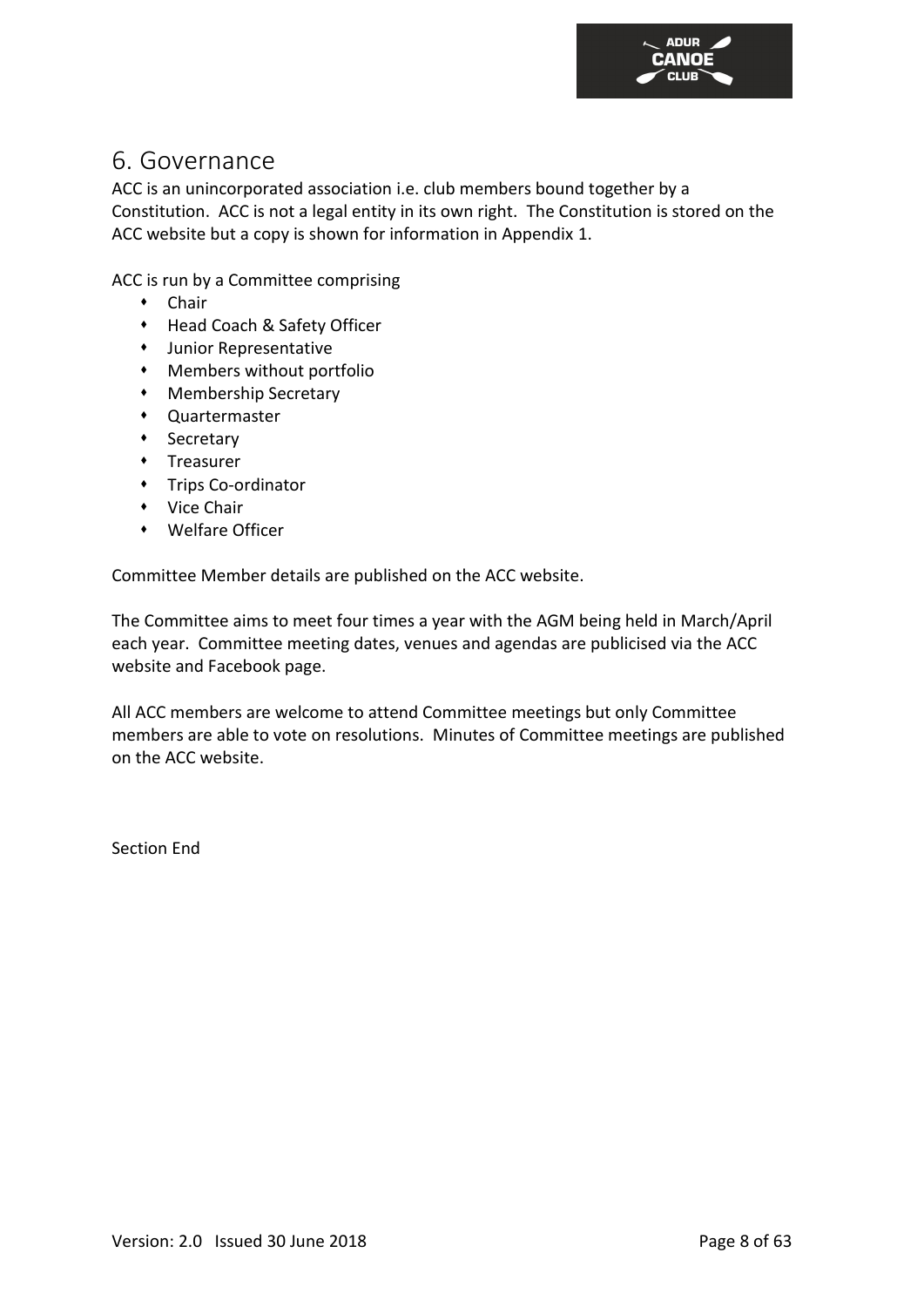

### <span id="page-9-0"></span>7. Safety Culture

First and foremost, ACC is determined to provide members with a **safe** paddlesport experience. This will be done by ensuring our policies, procedures and practices are safety focused. We will use these repeatedly and consistently to promote a 'Safety First' mindset in club members.

Our safety culture will be embedded by:

- ⬧ Ensuring all new members have a 'safety talk' with an ACC coach that:
	- o shares our Safety policy (Appendix 2),
	- o defines Safety Responsibilities so everyone is clear about their part in providing a safe paddlesport experience and
	- o covers all of the General Risk Assessment criteria (Section 13)
- ⬧ Ensuring all ACC sessions start with a 'Safety Briefing' where the Duty Coach (DC) informs participants about the risks for that particular session and how they will be mitigated/managed.
- ⬧ Encouraging an informal 'After Action Review' after each session where the DC will discuss session safety management with another coach, or equivalent:
	- o What was meant to happen?
	- o What actually happened?
	- o What was the reason for any differences?
	- o Were there any unexpected hazards or 'near misses'? Do these need to be recorded?
	- o What can be done differently in the future?
- ⬧ Making all ACC members aware of the Safety Triangle (Appendix 3) and encouraging them to report hazards, near-misses and minor injuries via the Incident Reporting procedure (Section 20)
- ⬧ Supporting a 'no-blame' culture where all members are able to share their experiences without fear of being judged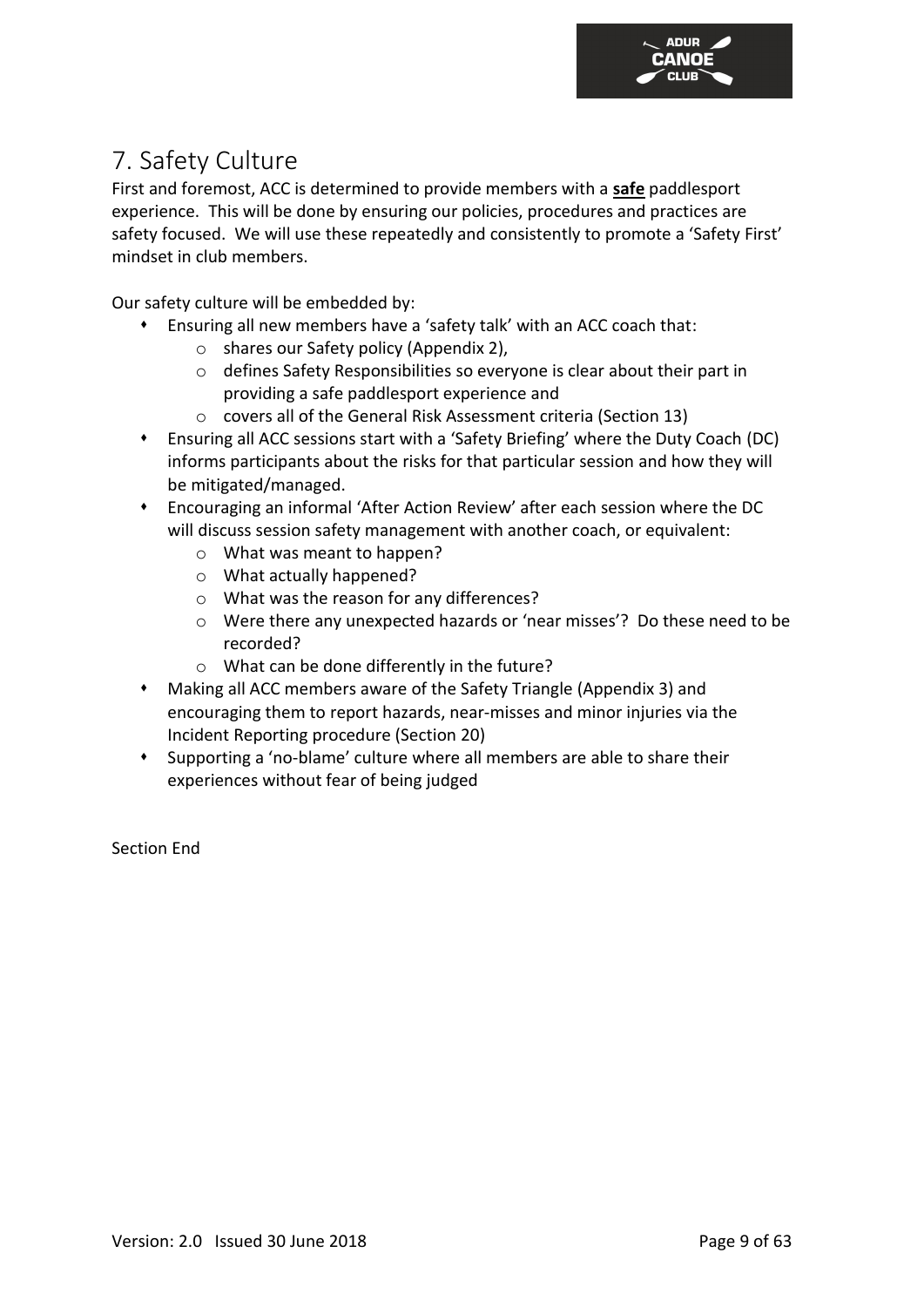

### <span id="page-10-0"></span>8. Dynamic Risk Assessment

Dynamic risk assessment (DRA) is a continuous mental process of assessing and analysing the environment to identify and manage risk. DRA involves identifying emergent hazards, the risks they pose and making a considered decision on the most appropriate course of action.

Good planning and preparation enables effective risk management before an activity takes place, DRA maintains this throughout the activity.

The DC should practice DRA throughout a session.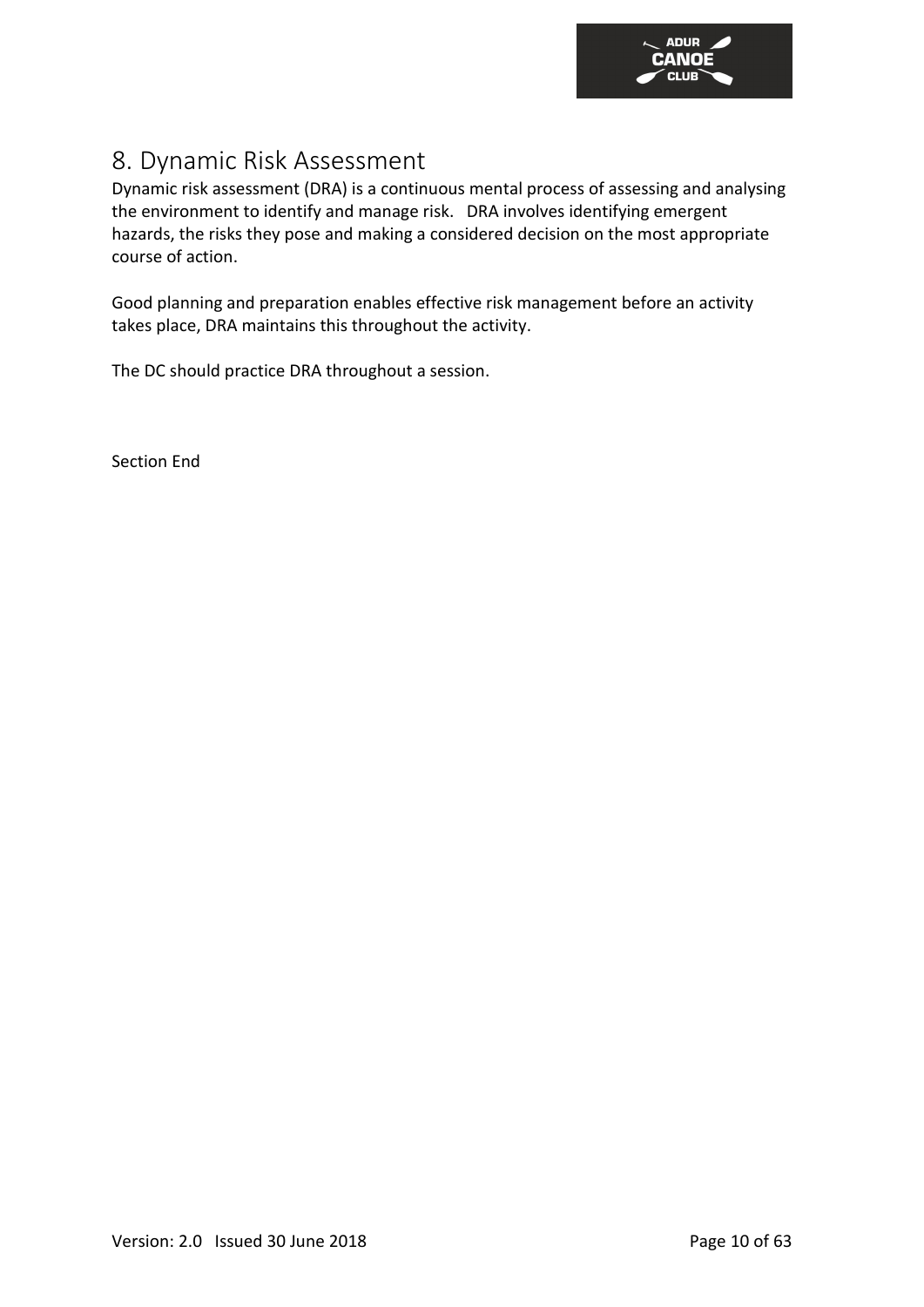

### <span id="page-11-0"></span>9. Role of the Duty Coach - Club Session

The primary role of the Duty Coach (DC) is to ensure individuals and the group experience, in priority order, 1) **Safe**, 2) **Enjoyable** 3) **Learning**.

The DC will do this by:

- Having
	- o A relevant and valid coaching qualification
	- o Completed the relevant ACC Site Specific Training
	- o A valid first aid (minimum 8 hour) qualification
	- o Completed Foundation Safety and Rescue Training (FSRT)
	- o Maintained/refreshed their training through annual continuous professional development
- Ensuring the ACC Standard Operating Procedure (Section 11) is adhered to
- Considering weather, tide, paddlers and SEL when deciding the plan and activities for the session
- Applying ACC Junior guidelines i.e.:
	- o <8 parent or guardian must stay with them for session
	- $\circ$  8 11 parent or guardian must be in attendance for session
	- o 12 -16 parent or guardian must sign them in and be readily contactable and available for the duration of the session.
- Determining groups and allocating coaches
- Ensuring all paddlers are signed-in and are club members (annual or day)
- Confirming that all paddlers are kitted out appropriately
- Delivering the safety briefing
- Saying 'No' as and when required e.g. being prepared to cancel a session, veto activities or refuse participants permission to get on the water
- Knowing their group i.e. familiarising themselves with participants experience, age (Juniors), injuries, abilities, disabilities, stamina, etc.
- Recording/reporting any Welfare or Safety incidents as per the Incident Reporting procedure (Section 20)
- Taking charge in the event of an emergency and implementing the ACC Emergency Plan (Section 21)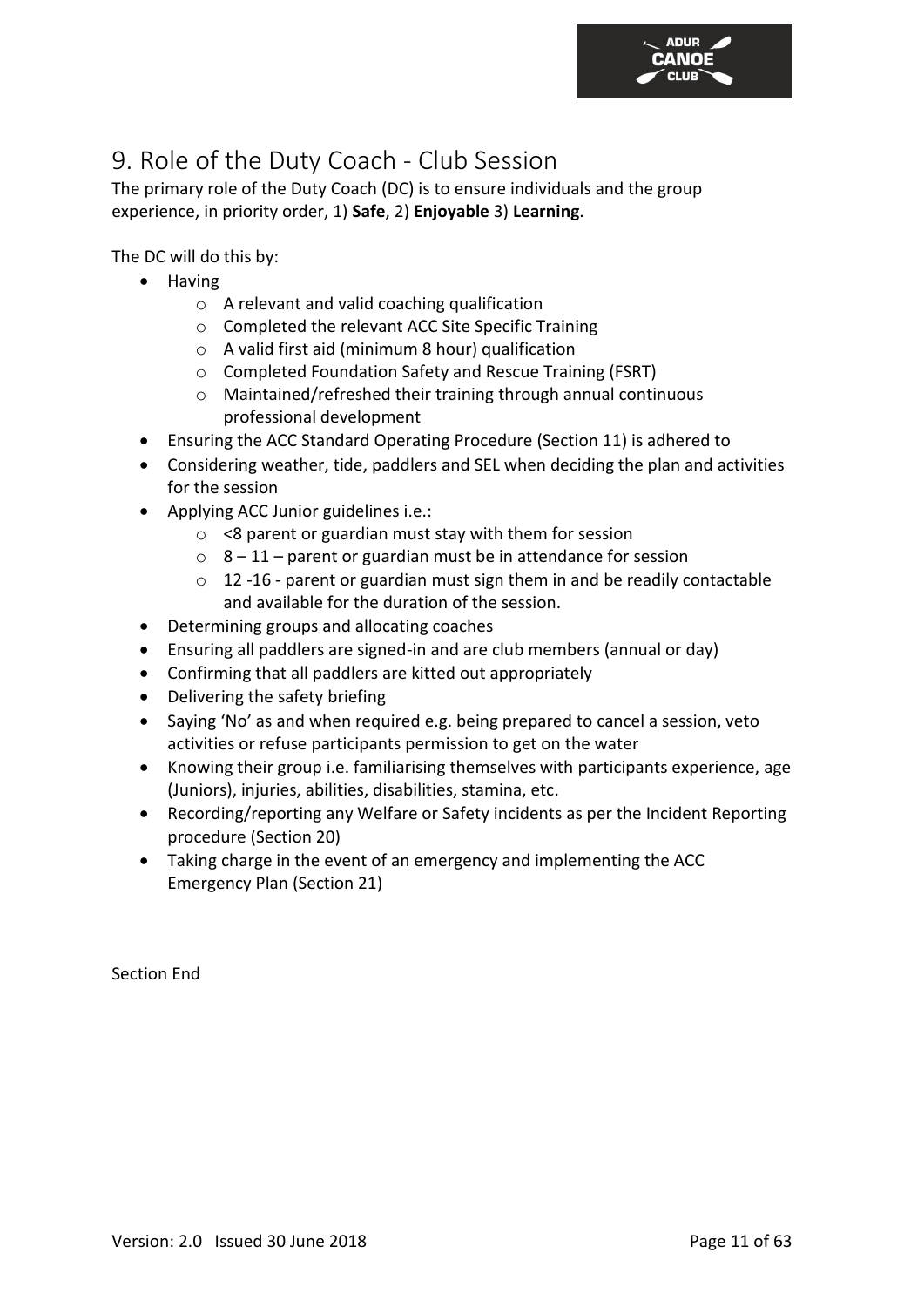

### <span id="page-12-0"></span>10. Role of Duty Coach - Wadurs

The primary role of the Duty Coach (DC) is to ensure individuals and the group experience, in priority order, 1) **Safe**, 2) **Enjoyable** 3) **Learning**.

The DC will do this by:

- $\blacktriangleright$  Having
	- o A relevant and valid coaching qualification
	- o Completed the relevant ACC Site Specific Training and being familiar with the Wadurs environment, their policies, practices and Emergency Action Plan (EAP)
	- o A valid first aid (minimum 8 hour) qualification
	- o Completed Foundation Safety and Rescue Training (FSRT)
	- o Maintained/refreshed their training through annual continuous professional development
- Ensuring the ACC Standard Operating Procedure (Section 12) is adhered to
- $\blacktriangleright$  Applying ACC Junior guidelines i.e.:
	- $\circ$  <8 parent or guardian must stay with them for session
	- $\circ$  8 11 parent or guardian must be in attendance for session
	- o 12 -16 parent or guardian must sign them in and be readily contactable and available for the duration of the session.
- $\blacktriangleright$  Familiarising themselves with participants (experience, age Juniors, injuries, abilities, disabilities, stamina, etc.) before/at the start of the session - especially any they don't already know
- Managing the pool space and activities appropriately
- $\blacktriangleright$  Carrying a whistle and being familiar with pool whistle signals i.e. 1 short blast for attention, 3 short blasts for an emergency
- In the event of an evacuation taking participant details with them (Webcollect report or sign-in sheet) if safe to do so
- $\triangleright$  Recording/reporting any Welfare or Safety incidents as per the Incident Reporting procedure (Section 20)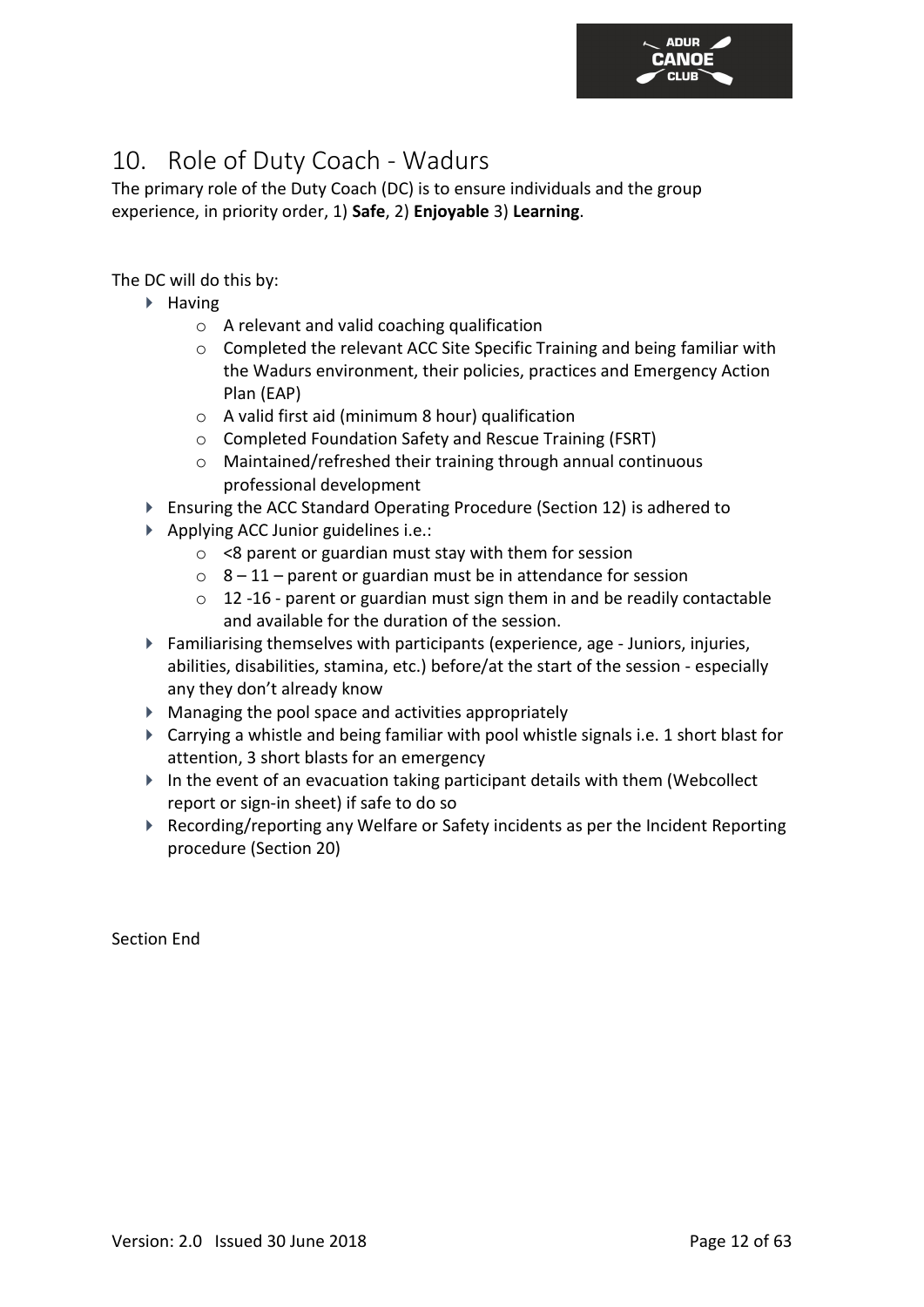

### <span id="page-13-0"></span>11. Standard Operating Procedure – Club Site

- There is no parking at the ACC compound. Paddlers will need to drop off boats/kit etc. at the scout hut and then park in either of the Recreational Ground car parks. Access to the compound is required at all times so the gateway must not be blocked. Members should park in a legal and considerate way.
- Access to the compound is via the pedestrian gate which has a combination padlock. If you need the details for this or any other locks, alarms etc. contact a Committee member. **Security details should be shared as little as possible.**
- $\blacktriangleright$  The DC should access the ACC building using the combination padlock and then use the key safe to access the Scout HQ front door key. Once inside Scout HQ the alarm needs to be turned off. Sufficient lights should be turned on so that relevant passageways/rooms are adequately lit.
- Members will enter and leave the Scout HQ only through the front door and no other external doors should be opened. Members should not access any area of the building other than the changing rooms/toilets.
- $\blacktriangleright$  The DC will set out the Signing-in sheet and ensure that all paddlers complete this before getting on the water. PUT SOME STUFF IN HERE ABOUT DIFFERENT FORMS AND HOW THEY ARE MANAGED
- $\triangleright$  At the start of a session paddlers should wait in the compound for the DC to give the Safety Briefing. The DC - or nominated other - will turn off all lights in Scout HQ, leave through the front door, lock this and return the key to the ACC hut for the duration of the session. The ACC building should be secured using the combination padlock.
- ▶ The DC will undertake the Safety Briefing in the compound and the rear gate can then be opened and paddlers make their way onto the water. The DC - or nominated other - will then lock the compound gate which must remain locked when paddlers are on the water.
- When paddlers get off the water the same process is followed in reverse. **All boats and kit must be returned and stowed in a safe, tidy manner back where it came from.**
- At the end of the session the DC or designated other must:
	- 1. Check that the Scout HQ is empty
	- 2. Mop all floors: toilets, changing rooms, passageways, hallway
	- 3. Check all windows are shut
	- 4. Check all toilets are flushed
	- 5. Close all internal doors
	- 6. Turn off all lights
	- 7. Set the alarm using the same code as for disarming
- 8. Empty the mop bucket outside and leave the mop and bucket in the porchway
- 9. Lock the front door and return the key to the ACC key safe
- 10. Check that the rear gate is locked
- 11. Lock the ACC building
- 12. Walk the compound to make sure it is empty – people and kit

Version: 2.0 Issued 30 June 2018 Page 13 of 63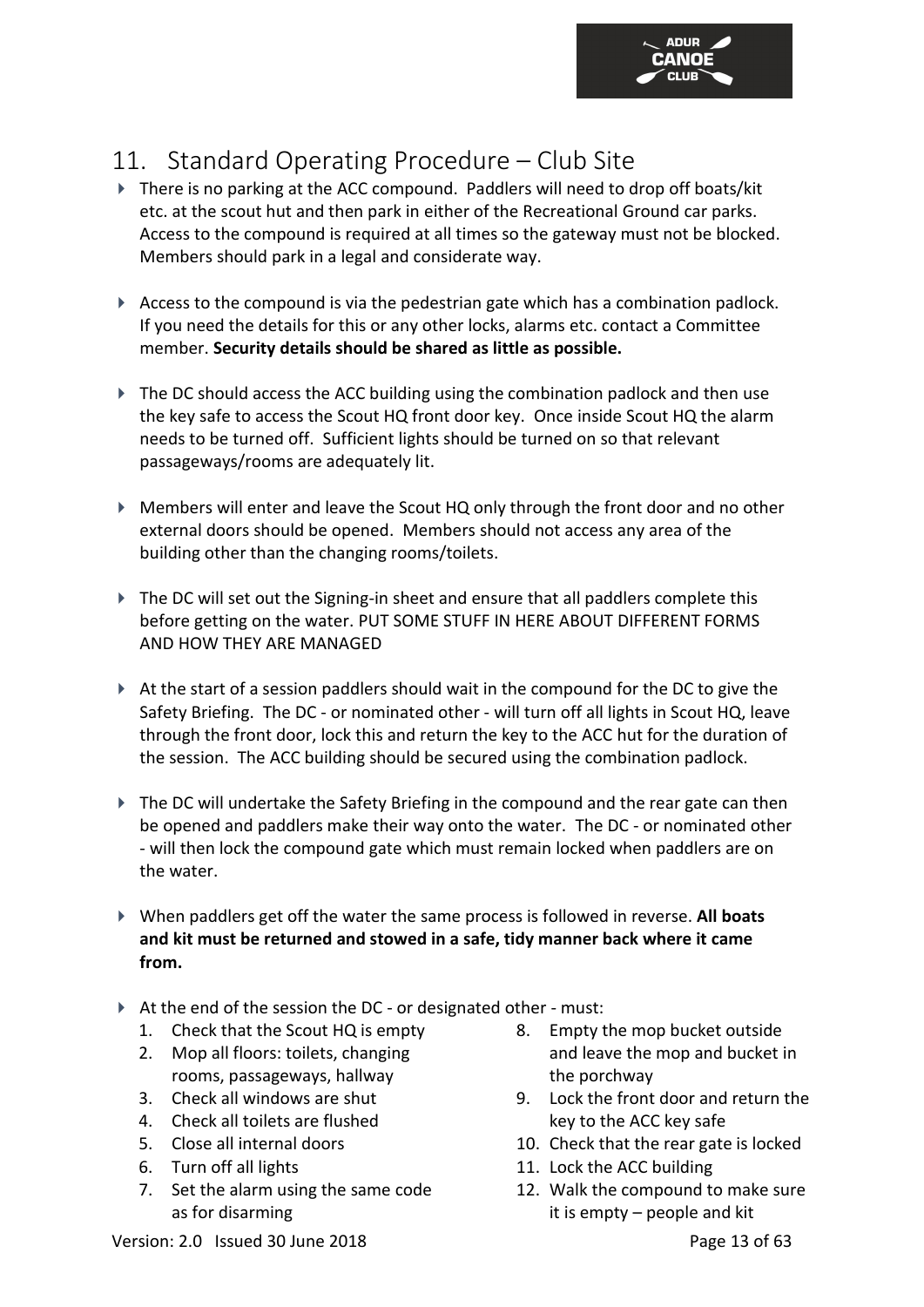13. Lock the front gate



Where these tasks are delegated to others accountability remains with the DC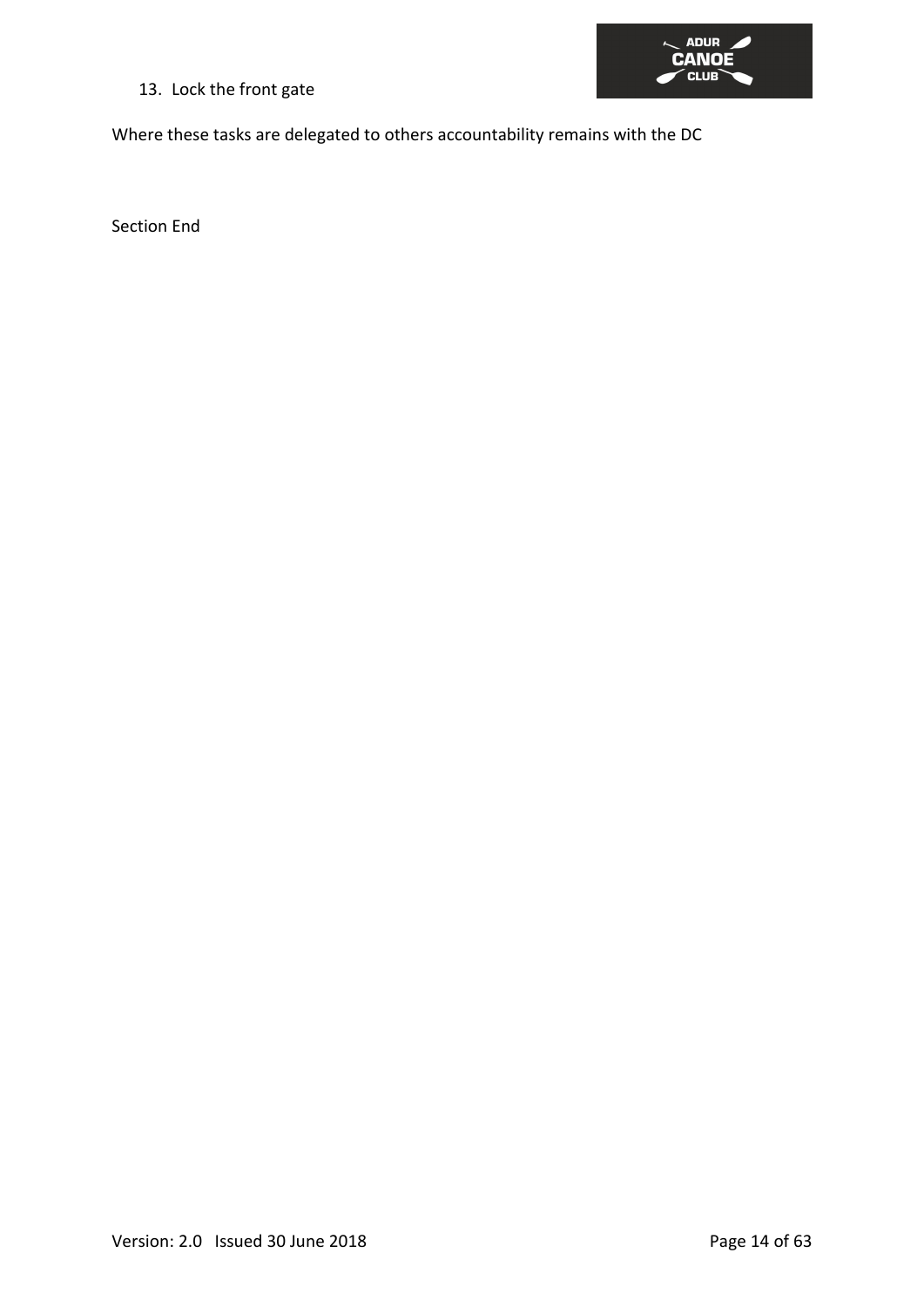

### <span id="page-15-0"></span>12. Standard Operating Procedure – Wadurs Pool

- On arrival liaise with the Wadurs staff and ensure that they are expecting and prepared for us
- Use Webcollect to print a list of participants and their ICE details, or, use a signing-in sheet to record participants and ICE details
- Ensure all participants are familiar with ACC Pool Session Rules:
	- o All participants to adhere to Wadurs safety rules.
	- o No one to get in the pool until Lifeguard/Coach give permission
	- o No 'seal launching' into the pool
	- o No swimming in the pool except for rescue or coaching purposes.
	- o No more than 12 boats permitted in the pool at any time
	- o Outside equipment brought into the pool must be clean
	- $\circ$  Helmets must be worn for polo and on any occasion a coach or lifeguard asks
	- o Paddles not be used for polo
- Once the Lifeguard gives the OK for the session to start help paddlers get kitted out as appropriate/required
- Suitable topics for pool coaching include: Water-confidence, Edging, Support strokes, Rolling, Forward paddling and Turning
- At the end of the session ensure the pool is vacated in a timely fashion, kit is washed down where appropriate and returned in a safe manner to the storage area
- Any safety or safeguarding incidents should be reported at the time to the Wadurs Duty Officer and subsequently as per the Incident Reporting procedure (Section 20)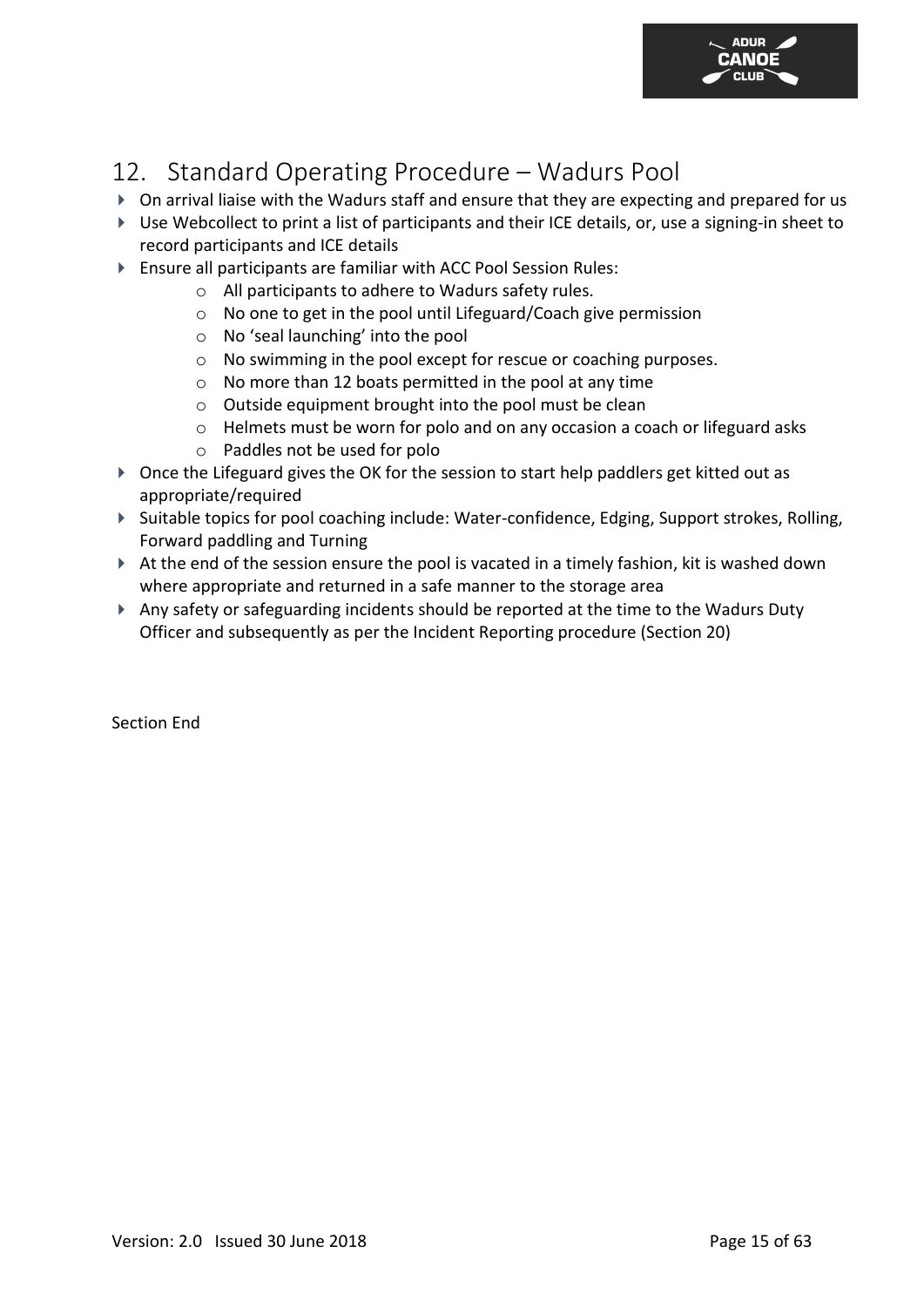### <span id="page-16-0"></span>13. General Risk Assessment

This risk assessment applies to all paddlesport sessions held by ACC on the Adur river with members setting off from our base just north of the Norfolk Bridge.

Risk Identification has been undertaken by the ACC Head Coach and checked by a number of experienced ACC Coaches. However, this list may not be exhaustive and the DC must actively consider what other risks may apply to their particular session and participants on the day.

| Hazard/Risk           | Mitigation/Management                                                   |
|-----------------------|-------------------------------------------------------------------------|
| <b>General Safety</b> | DC and any other Coaches supporting a session to have undertaken        |
|                       | the relevant Site-Specific Training. Site-Specific Training (SST)       |
|                       | content is documented in a separate manual maintained by the Head       |
|                       | Coach.                                                                  |
|                       | DC to be aware of tide times and size $-$ tide tables are kept in the   |
|                       | ACC hut and the day's tide is shown on the ACC website                  |
|                       | DC to have access to a phone both on and off the water so               |
|                       | emergency services can be contacted if required                         |
|                       | Basic hand signals (stop, paddle, come-to me, go left, go right) to be  |
|                       | briefed out to all members before getting on the water                  |
|                       | The Adur (north of the Norfolk bridge) has plentiful, accessible egress |
|                       | points. If a session is going awry for whatever reason Coaches can      |
|                       | and will decide to get paddlers 'off-the-water'. Walking back to the    |
|                       | Club is easily done and boats can be recovered subsequently. This is    |
|                       | always an option and should not be considered as a 'last resort' only.  |
|                       | Egress points south of the Norfolk bridge (see figure below) vary       |
|                       | according to tide conditions. Coaches should be familiar with these     |
|                       | locations and able to accurately describe them to emergency services    |
|                       | if required.                                                            |
|                       |                                                                         |

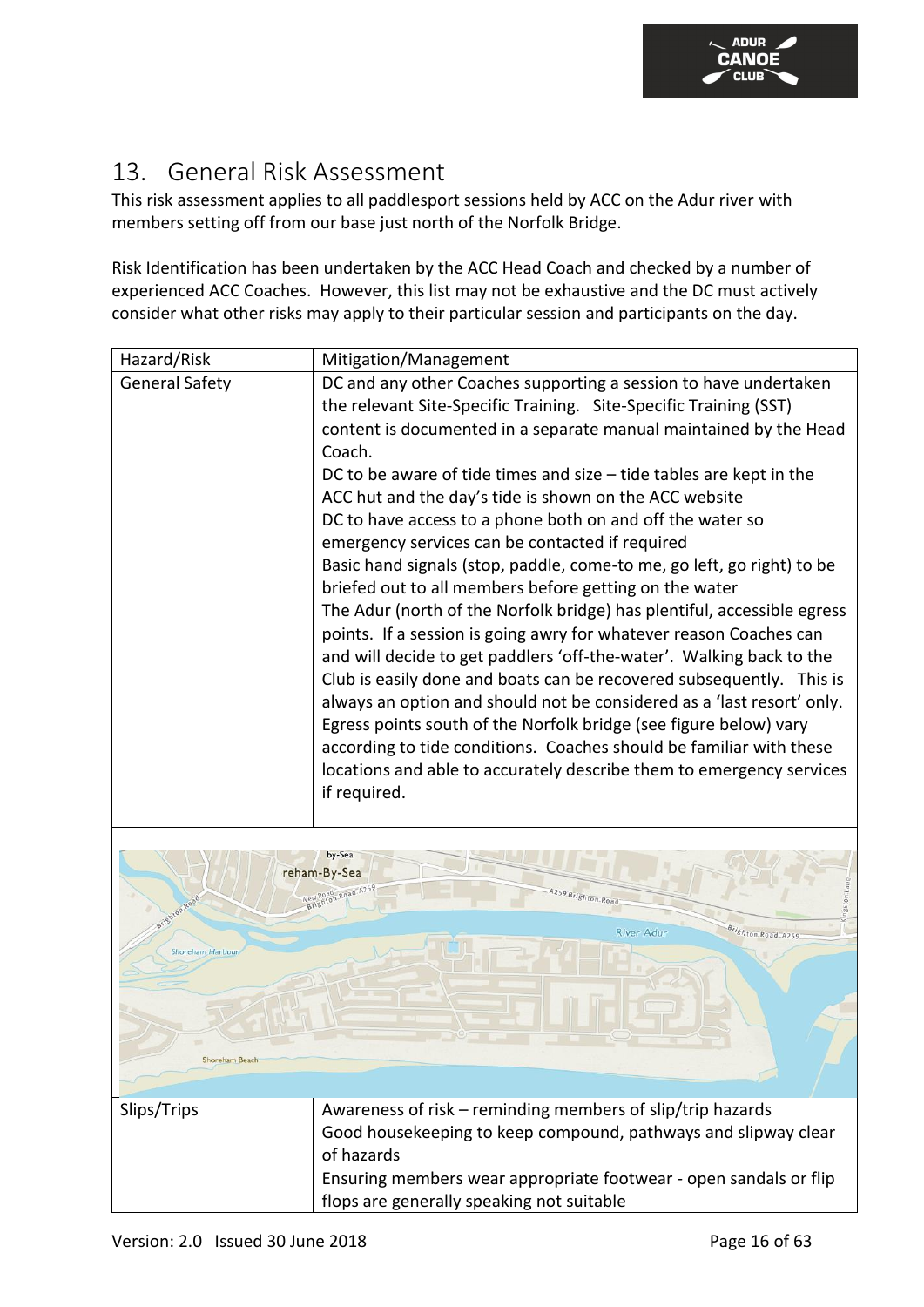

| Hazard/Risk | Mitigation/Management                                                 |
|-------------|-----------------------------------------------------------------------|
|             | Instilling good boat handling practice e.g. doubling up, bending      |
|             | knees etc.                                                            |
|             | Effective group management on the slipway to avoid congestion and     |
|             | collisions                                                            |
|             | Regular cleaning of the slipway with power washer                     |
|             | All paddlers to wear helmets once outside the compound unless the     |
|             | DC deems it safe not to                                               |
|             | All paddlers to be aware that 'Adur mud' tends to be very slippy and  |
|             | a significant slip hazard even on 'the flat'                          |
|             | DC to report any slipway, compound hazards or concerns to             |
|             | Quartermaster/Head Coach via the ACC Coaches FB page                  |
|             |                                                                       |
| Exposure    | Publicise anticipated weather conditions and mitigation on FB         |
|             | beforehand                                                            |
|             | Continue to monitor weather forecast right up to session start time   |
|             | At safety briefing ensure members are aware of, and appropriately     |
|             | dressed/prepared for, the anticipated conditions                      |
|             | DC to plan activities in line with anticipated weather conditions and |
|             | change these if needed                                                |
|             | DC to note what time the group got 'on-the-water' and time 'off-the-  |
|             | water'                                                                |
|             | DC to consider and carry supportive materials as appropriate e.g.     |
|             | sun-cream, water, warm drink, additional layers, snoods, group        |
|             | shelter etc.                                                          |
|             | DC to regularly appraise paddlers and conditions especially in        |
|             | extremes of hot or cold                                               |
|             | Weather and water conditions can change very quickly so DC should     |
|             | have contingency plan in place                                        |
|             |                                                                       |
| Injury      | Members to park legally and safely so as to avoid risk to self and    |
|             | others                                                                |
|             | Ensure all members are aware of and practice safe lifting/carrying    |
|             | techniques when moving boats (See Appendix 13)                        |
|             | Heaviest boats to be placed on the mid level of racks where possible  |
|             | Members to be shown how to handle/empty a swamped boat                |
|             | Helmets to be worn at all times once outside the compound unless      |
|             | the DC specifically approves otherwise                                |
|             | All members to look out for/ be aware of others when                  |
|             | moving/carrying boats                                                 |
|             | 'Safety culture' to ensure all paddlers are undertaking dynamic risk  |
|             | assessment for self/others                                            |
|             |                                                                       |
| Drowning    | Duty Coach to consider safety as paramount factor and manage          |
|             | session plans accordingly – including cancelling session and/or       |
|             | refusing permission to participate if appropriate                     |
|             | All paddlers to be water confident and able to swim 50m in clothes    |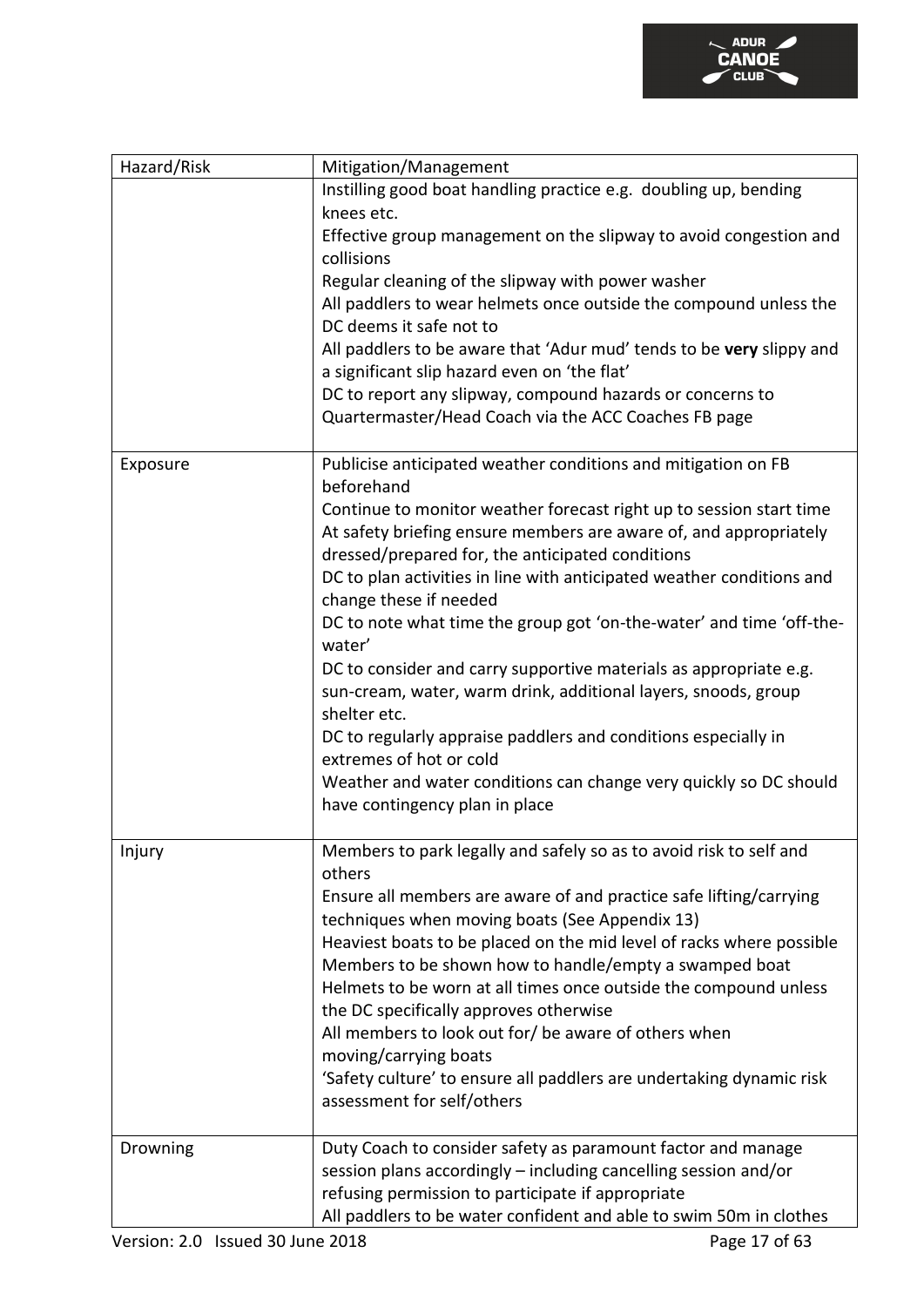

| Hazard/Risk                            | Mitigation/Management                                                                                                                                                                                                                                            |
|----------------------------------------|------------------------------------------------------------------------------------------------------------------------------------------------------------------------------------------------------------------------------------------------------------------|
|                                        | A Coach always to be first boat on the water with remit of overseeing                                                                                                                                                                                            |
|                                        | 'getting-on' process and corralling paddlers as required                                                                                                                                                                                                         |
|                                        | All kayak paddlers to undergo witnessed 'wet-exit' both without and                                                                                                                                                                                              |
|                                        | with spray-deck before paddling Amber or Red tides                                                                                                                                                                                                               |
|                                        | Appropriate personal flotation devices (PFDs) to be worn at all times                                                                                                                                                                                            |
|                                        | once outside the compound                                                                                                                                                                                                                                        |
|                                        | Correct Leader/paddler ratios to be enforced at all times                                                                                                                                                                                                        |
|                                        | Effective paddler/group management to be applied e.g. 'man-                                                                                                                                                                                                      |
|                                        | marking' use of 'back-door' etc.                                                                                                                                                                                                                                 |
|                                        |                                                                                                                                                                                                                                                                  |
| Entrapment                             | All paddlers wearing spraydecks have done a satisfactory 'wet-exit'                                                                                                                                                                                              |
|                                        | Remind all paddlers of 'Bung-in, spraydeck grab handle free, paddle                                                                                                                                                                                              |
|                                        | right-way up' protocol                                                                                                                                                                                                                                           |
|                                        | All paddlers to be aware of 'clean' dress criteria i.e. no loops or snag                                                                                                                                                                                         |
|                                        | hazards on their kit                                                                                                                                                                                                                                             |
|                                        | All paddlers to be aware of entrapment hazards and manage on-the-                                                                                                                                                                                                |
|                                        | water entrapment hazards such as bridge structures, boats, mooring                                                                                                                                                                                               |
|                                        | lines, fishing lines etc appropriately                                                                                                                                                                                                                           |
|                                        | Coaches to carry accessible knifes suitable for cutting ropes, webbing                                                                                                                                                                                           |
|                                        | etc.                                                                                                                                                                                                                                                             |
|                                        |                                                                                                                                                                                                                                                                  |
| Fatigue, Exhaustion                    | Ensure paddlers are in appropriate boats for the conditions                                                                                                                                                                                                      |
|                                        | Plan session activities in accordance with the weather & paddler                                                                                                                                                                                                 |
|                                        | abilities                                                                                                                                                                                                                                                        |
|                                        | DC to carry high-energy snacks to give out if required                                                                                                                                                                                                           |
|                                        | Appropriate plan to be in place from the outset of how to support                                                                                                                                                                                                |
|                                        | tired paddlers if required e.g. tow-lines, rafting-up, walking out etc.                                                                                                                                                                                          |
|                                        |                                                                                                                                                                                                                                                                  |
| Capsize                                | All group members to be briefed on what to do in the event that                                                                                                                                                                                                  |
|                                        | they/another paddler capsize.                                                                                                                                                                                                                                    |
|                                        | Paddlers must understand the importance of not making a capsize                                                                                                                                                                                                  |
|                                        | situation worse/more complex by inappropriate interventions and                                                                                                                                                                                                  |
|                                        | know to apply the self/team/kit prioritisation approach                                                                                                                                                                                                          |
|                                        |                                                                                                                                                                                                                                                                  |
| Locations                              | DC and other coaches to have undertaken relevant SST and be                                                                                                                                                                                                      |
|                                        | familiar with the river environment, features of specific areas and                                                                                                                                                                                              |
|                                        | any additional hazards e.g. windy, shallow, empties/fills particularly                                                                                                                                                                                           |
|                                        | quickly etc.                                                                                                                                                                                                                                                     |
|                                        | Locations for coaches to be familiar with include: railway viaduct,                                                                                                                                                                                              |
|                                        | Norfolk Bridge, Toll bridge, A27 flyover, Cuckoo corner, Nursery                                                                                                                                                                                                 |
|                                        |                                                                                                                                                                                                                                                                  |
|                                        |                                                                                                                                                                                                                                                                  |
|                                        |                                                                                                                                                                                                                                                                  |
|                                        |                                                                                                                                                                                                                                                                  |
|                                        |                                                                                                                                                                                                                                                                  |
|                                        |                                                                                                                                                                                                                                                                  |
| Recreational water<br>illnesses (RWIs) | lagoon, Plug-hole.<br>All members to be aware of the risks of RWIs, and to take<br>appropriate precautions e.g. minimising unnecessary contact with<br>the water and the likelihood of water/contaminants entering the<br>body, observing good hygiene practices |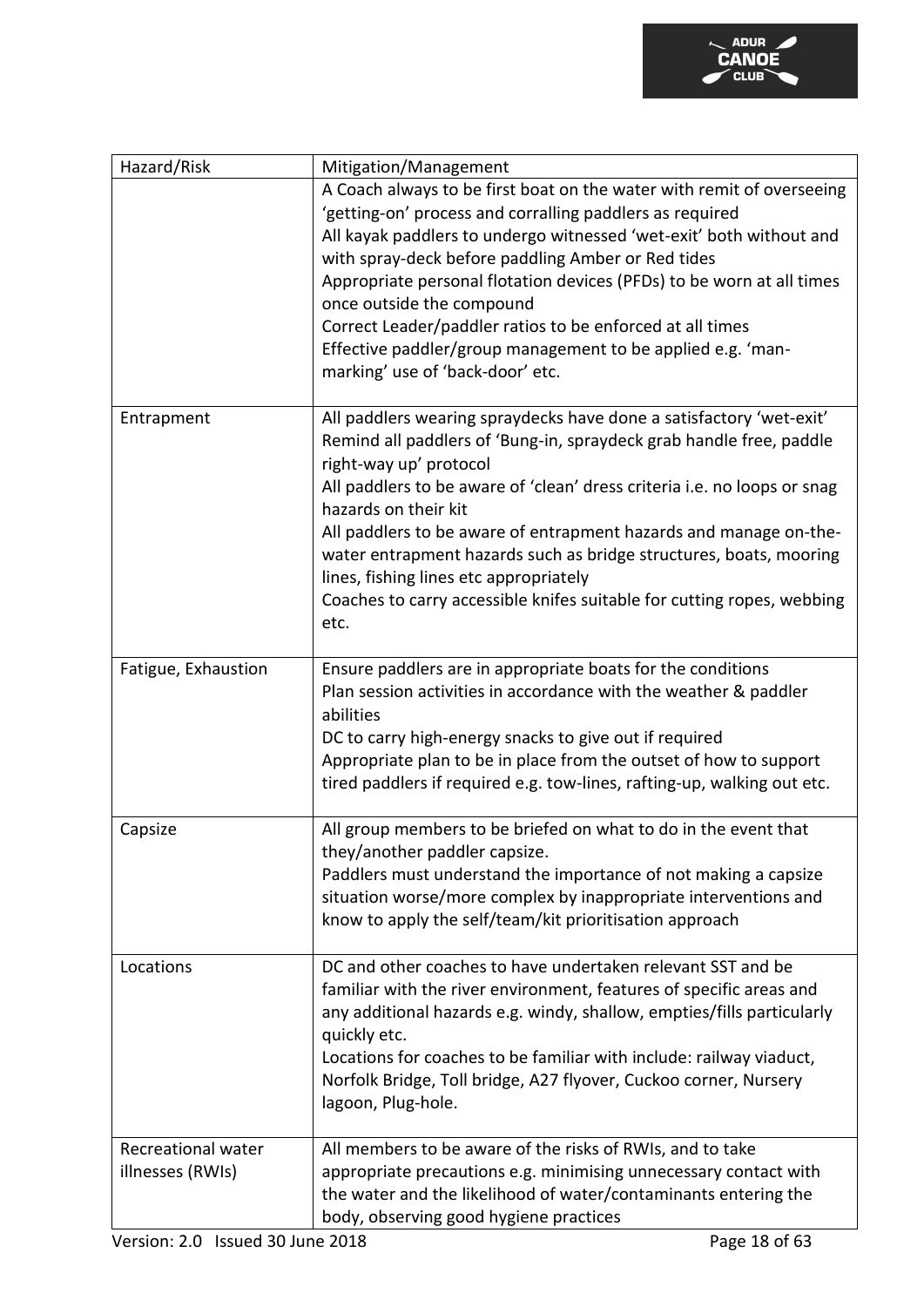

| Hazard/Risk | Mitigation/Management |
|-------------|-----------------------|
|             |                       |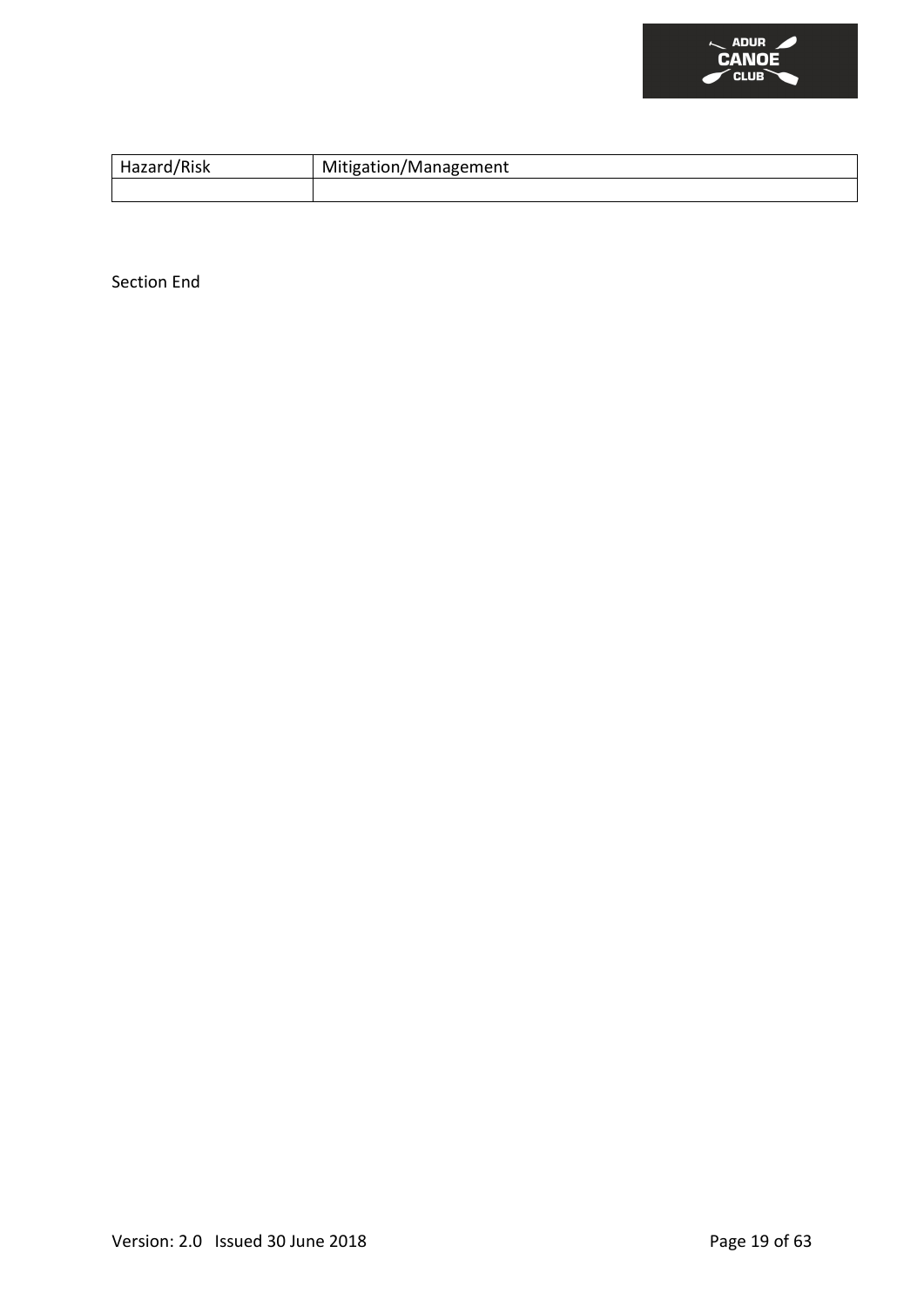

### <span id="page-20-0"></span>14. Specific Risk Assessment – Green (high) Tides

This risk assessment is *in addition to* the General Risk Assessment (Section 13) which applies to all ACC activities. 'Green' tides are defined as a tide that will be at its highest level for most of the session. This provides a flat-water environment ideal for novice paddlers to learn foundation paddlesport skills.

| Hazard/Risk                         | Mitigation/Management                                                                                                                                                                                                                                                                                                                                                                                                                                                                                                                                                                                 |
|-------------------------------------|-------------------------------------------------------------------------------------------------------------------------------------------------------------------------------------------------------------------------------------------------------------------------------------------------------------------------------------------------------------------------------------------------------------------------------------------------------------------------------------------------------------------------------------------------------------------------------------------------------|
| Too many<br>paddlers                | DC to maintain compliance with BC remits - typically of 1 Instructor per 6<br>paddlers max<br>BC remits to be clearly on display within the ACC base<br>DC prepared to say 'No' to paddlers as and when required                                                                                                                                                                                                                                                                                                                                                                                      |
| <b>Badly kitted</b><br>out paddlers | Coaches to ensure paddlers have appropriate kit. Coaches may use<br>experienced members to help with this.<br>Do paired-buddy check for essential kit i.e. "Has your buddy got suitable<br>clothing. a boat, PFD, helmet, correct paddle etc?"                                                                                                                                                                                                                                                                                                                                                        |
| Mixed ability<br>group              | DC to discuss/confirm abilities and create appropriate sub-groups with<br>requisite leadership and activity plan<br>Particular attention to be paid to 'knowing the paddlers' and, for example,<br>their abilities, disabilities, experience, fitness, stamina etc.                                                                                                                                                                                                                                                                                                                                   |
| Group<br>dispersal                  | DC to define/organise smaller groups based on ability/wants from the<br>outset and agree if/where/when groups will meet up.<br>Each smaller group to be supported by a Coach and, if appropriate, more<br>experienced paddlers.<br>Coaches/assistants must be clear about who they are looking after and<br>Paddlers must be clear about who is looking after them.<br>If paddlers decide to leave a session early they must be safely managed off<br>the water and off the premises. Particular consideration needs to be given<br>to safeguarding children and vulnerable adults in this situation. |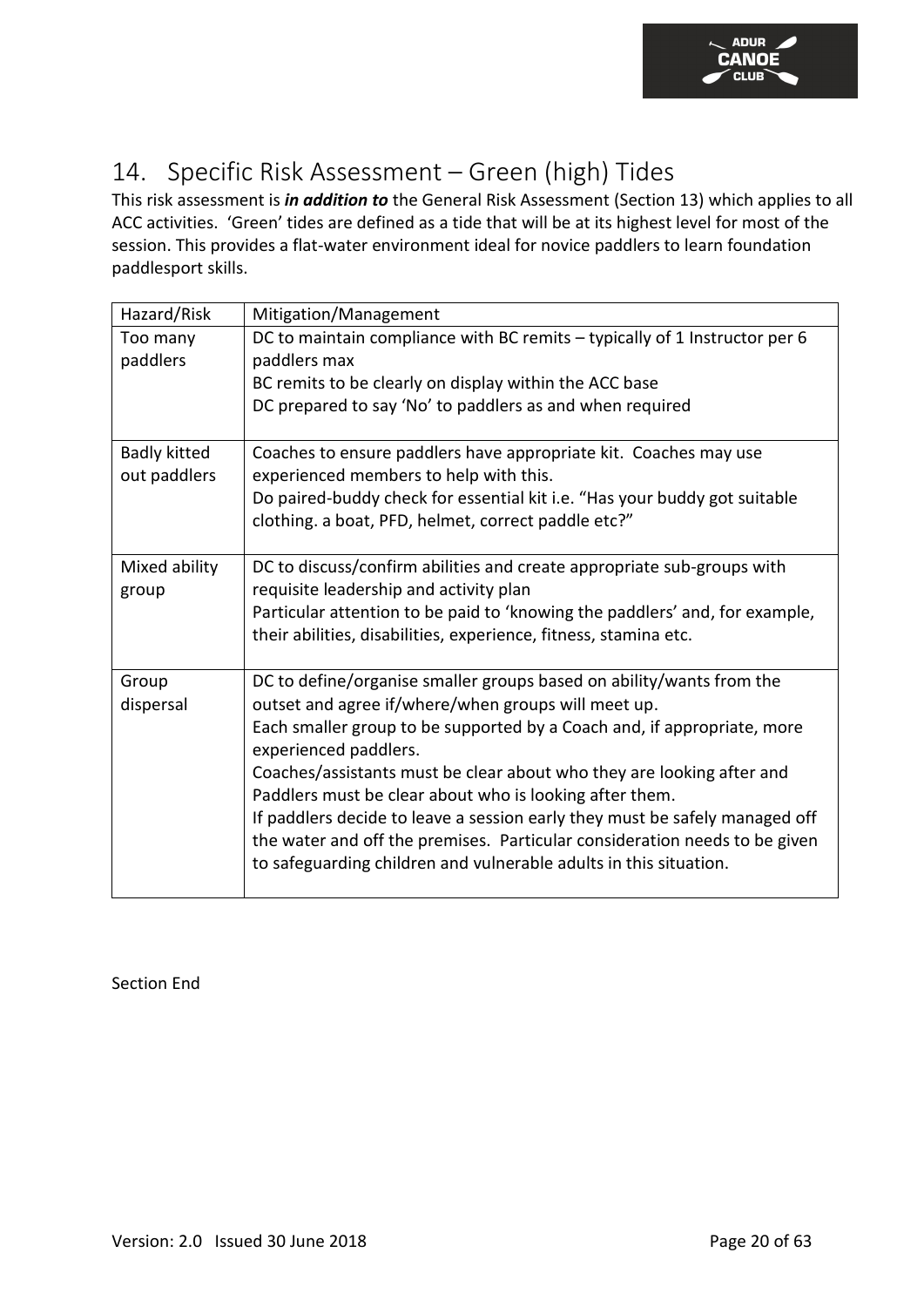

### <span id="page-21-0"></span>15. Specific Risk Assessment – Amber (low) Tides

This risk assessment is *in addition to* the General Risk Assessment (Section 13) which applies to all ACC activities. 'Amber' tides are defined as a tide that will be at its lowest for most of the session. The river will be flowing in a channel providing a safe environment for developing moving-water skills

| Hazard/Risk   | Mitigation/Management                                                        |
|---------------|------------------------------------------------------------------------------|
| Capsize in    | Helmets to be worn to avoid injury                                           |
| shallow water | Capsize drills to be encouraged (particularly at Green tides) so paddlers    |
|               | know how to respond                                                          |
|               | Paddlers to have good boat balance and rudimentary support strokes           |
|               | before paddling amber tides                                                  |
|               |                                                                              |
| Hypothermia   | For paddlers who are developing their moving-water skills there is a greater |
|               | risk of capsize, swimming and possible hypothermia.                          |
|               | Paddlers must be wearing suitable kit for cold water immersion and coaches   |
|               | must be on the lookout for signs of excessive coldness e.g. mumbles,         |
|               | grumbles, stumbles, cyanosis etc.                                            |
|               |                                                                              |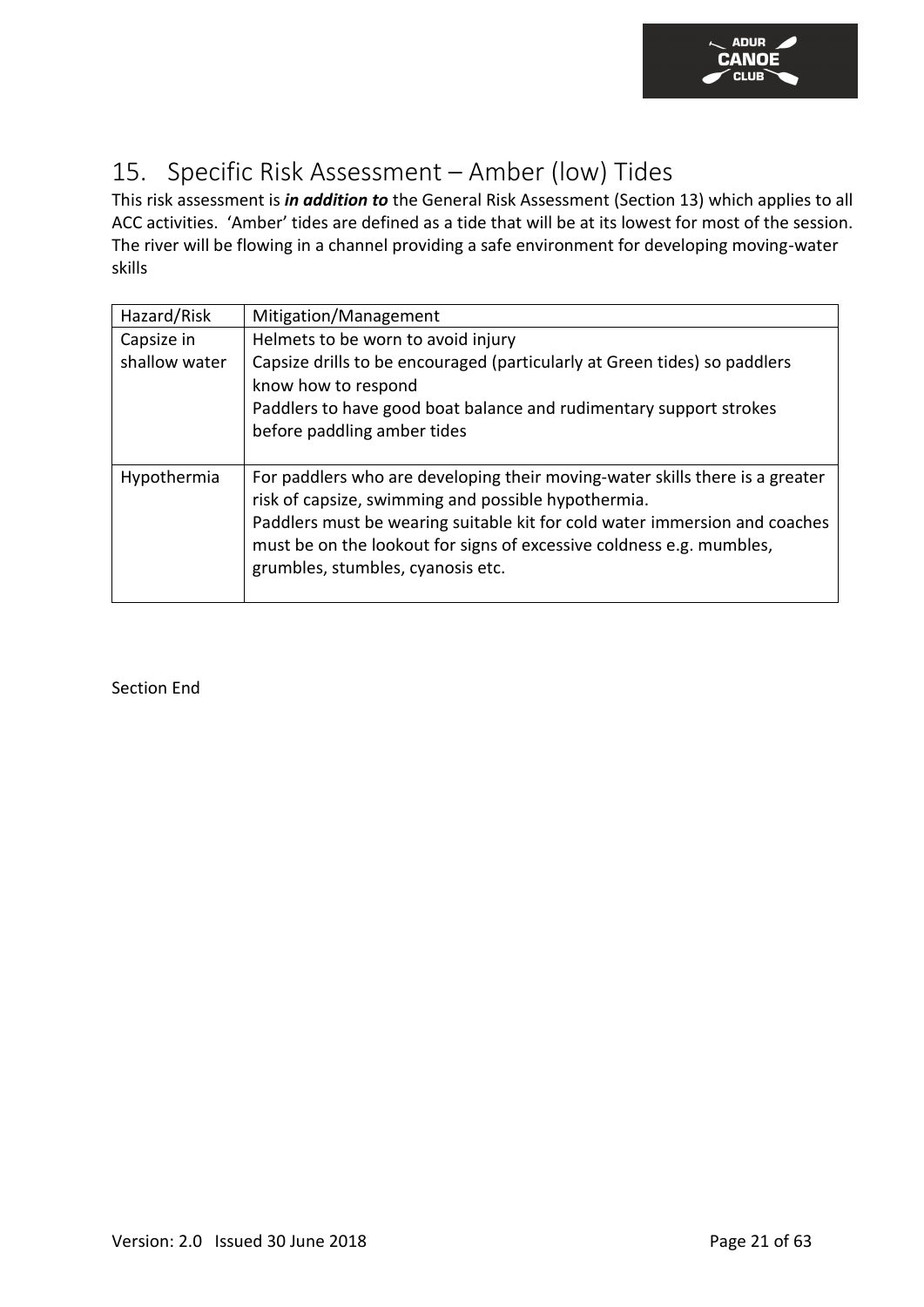

### <span id="page-22-0"></span>16. Specific Risk Assessment – Red (middle) Tides

This risk assessment is *in addition to* the ACC General Risk Assessment (Section 13) which applies to all ACC activities. 'Red' tides are defined as a tide between high and low where the water is moving quickly up or down river. This offers paddling in a fast moving-water environment with associated risks.

| Hazard/Risk                          | Mitigation/Management                                                                                                                                                                                                                                                                                                                    |
|--------------------------------------|------------------------------------------------------------------------------------------------------------------------------------------------------------------------------------------------------------------------------------------------------------------------------------------------------------------------------------------|
| Group gets<br>split-up,<br>dispersed | Effective group management e.g. correct ratios, designated 'man-marking',<br>one-at-a-time approach for higher risk activities etc.<br>Agreed protocol of what to do in place for both coaches and paddlers e.g.<br>'go with the flow', find an eddy and stay there until advised otherwise, raft<br>up with out-of-control paddler etc. |
| Hypothermia                          | For paddlers who are developing their moving-water skills there is a greater<br>risk of capsize, swimming and possible hypothermia.<br>Paddlers must be wearing suitable kit for cold water immersion and coaches<br>must be on the lookout for signs of excessive coldness e.g. mumbles,<br>grumbles, stumbles, cyanosis etc.           |
| Pinning                              | Pin hazard/risk/management to be covered in the safety briefing e.g.<br>moored boats are a hazard, there is a risk of being pushed onto them,<br>management is to 'lean into' the object and hold on until coach advises<br>what to do<br>Effective group management e.g. clear plan for passing high risk areas,                        |
|                                      |                                                                                                                                                                                                                                                                                                                                          |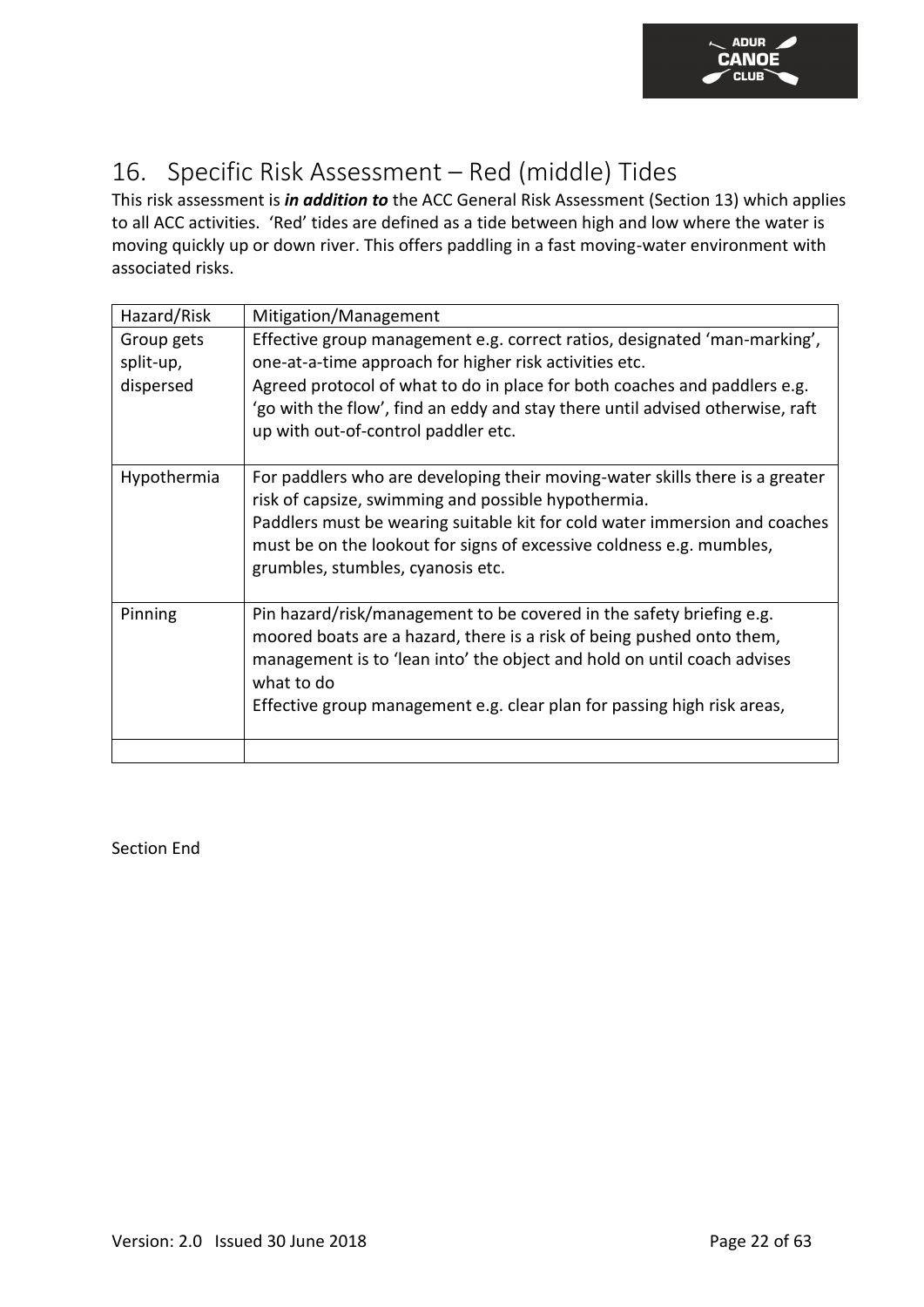

### <span id="page-23-0"></span>17. Specific Risk Assessment – Shoreham Harbour/Beach trip

This risk assessment is *in addition to* the ACC General Risk Assessment (Section 13) which applies to all ACC activities. 'Shoreham Harbour/Beach trip' includes: 1) Paddling South on the Adur to Shoreham Harbour, 2) Paddling outside the harbour either easterly towards Brighton or westerly towards Shoreham beach, 3) portaging Ferry Rd to Shoreham Beach (or vise versa), getting on the water and paddling back to the Harbour/Adur river.

| Hazard/Risk                                                             | Mitigation/Management                                                                                                                                                                                                                                                                                                                                                                                                                                                                                                                                                                                                                                                                                                                                                                                                                                            |
|-------------------------------------------------------------------------|------------------------------------------------------------------------------------------------------------------------------------------------------------------------------------------------------------------------------------------------------------------------------------------------------------------------------------------------------------------------------------------------------------------------------------------------------------------------------------------------------------------------------------------------------------------------------------------------------------------------------------------------------------------------------------------------------------------------------------------------------------------------------------------------------------------------------------------------------------------|
| Collisions                                                              | Participants to be made aware of likely other water users/craft that will be<br>encountered and their characteristics e.g. slow/fast moving, limited<br>visibility, slow/fast changes in direction etc. These can include sculls, SUPs,<br>fishing boats, commercial craft, lifeboats, surfers (board, kite, wind), motor<br>boats, inflatables, dinghies, yachts etc.                                                                                                                                                                                                                                                                                                                                                                                                                                                                                           |
| <b>Fishing lines</b>                                                    | Increased vigilance re fishing lines from the various walls/beach and where<br>these are on the water                                                                                                                                                                                                                                                                                                                                                                                                                                                                                                                                                                                                                                                                                                                                                            |
| Capsize                                                                 | Paddlers to stay within 50m of shore<br>Awareness of increasingly dynamic nature of the water (waves, tide, wind-<br>over-water, clapotis gaufré etc.)<br>Emphasis on the need for 360-degree vigilance e.g. what is happening<br>behind you?<br>Paddlers to keep boats at 90 degrees to waves as much as practicable,<br>Readiness and ability to use support strokes                                                                                                                                                                                                                                                                                                                                                                                                                                                                                           |
| Road user<br>collision                                                  | Make people aware of the risks e.g. pedestrians, road vehicles, reduced<br>visibility, reduced manoeuvrability etc<br>Riverside road to be crossed at Zebra crossing<br>Good boat handling techniques e.g. 'doubling up' to be used so paddlers are<br>in control of their boats                                                                                                                                                                                                                                                                                                                                                                                                                                                                                                                                                                                 |
| Capsize,<br>Impact injuries<br>when landing<br>or launching at<br>beach | Awareness (at session outset) by DC and paddlers of sea state and degree of<br>challenge likely to be experienced<br>Consideration by DC that group are capable of planned session (including<br>allowing for environmental changes)<br>Dynamic risk assessment to ensure landing/launching is within individual<br>and group capability<br>Teamwork - helping each other with timings, communication, support,<br>pushing off/pulling out etc<br>Clear preparation and instructions for paddlers e.g. when launching - timing<br>waves, leaning forward, positive power strokes, being pulled through<br>(small) breaking waves etc.<br>Clear preparation and instructions for paddlers when landing e.g. in 'shore<br>dump' conditions: timing with waves, rapid dismount, awareness of<br>boat/tide/beach dynamics and the potential for personal injury from |
|                                                                         | holding onto a boat, being in front of a boat etc.                                                                                                                                                                                                                                                                                                                                                                                                                                                                                                                                                                                                                                                                                                                                                                                                               |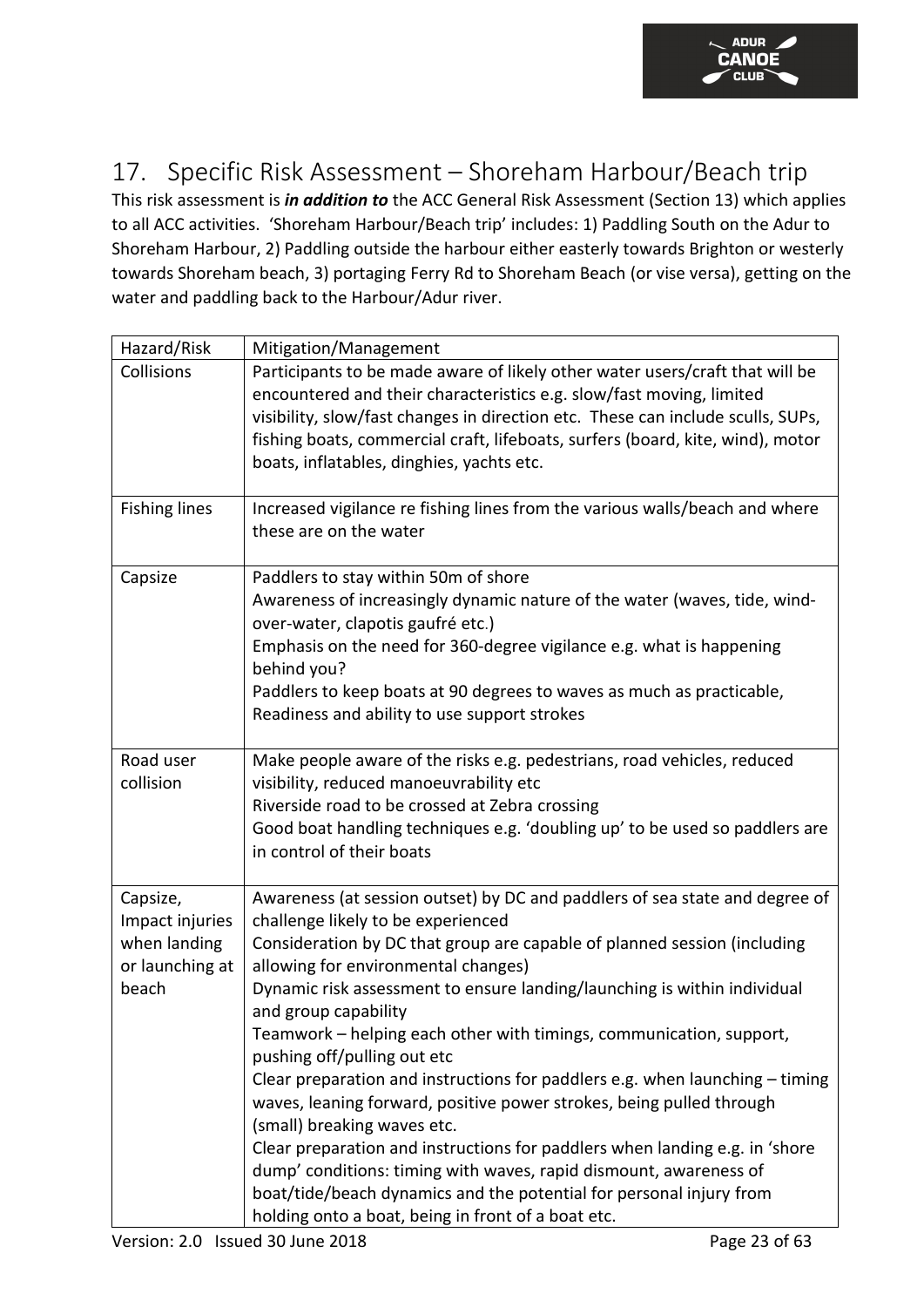

| Hazard/Risk                      | Mitigation/Management                                                                                                                                                                                                                                                                 |
|----------------------------------|---------------------------------------------------------------------------------------------------------------------------------------------------------------------------------------------------------------------------------------------------------------------------------------|
|                                  | Being patient – Watching the sea for ten minutes or so to see if a pattern<br>emerges e.g. a set of three/four big waves every five minutes or so with a<br>quiet time in-between.<br>Readiness by DC to change the session plan if conditions are not conducive<br>to a safe paddle. |
| Paddler<br>fatigue or<br>anxiety | Making paddlers aware of what landing/launching from beach entails at<br>outset of session<br>Alternative plan available to those paddlers who don't want to do this<br>activity<br>Willingness to 'abandon' paddling and have participants walk back to Adur<br>river or ACC base    |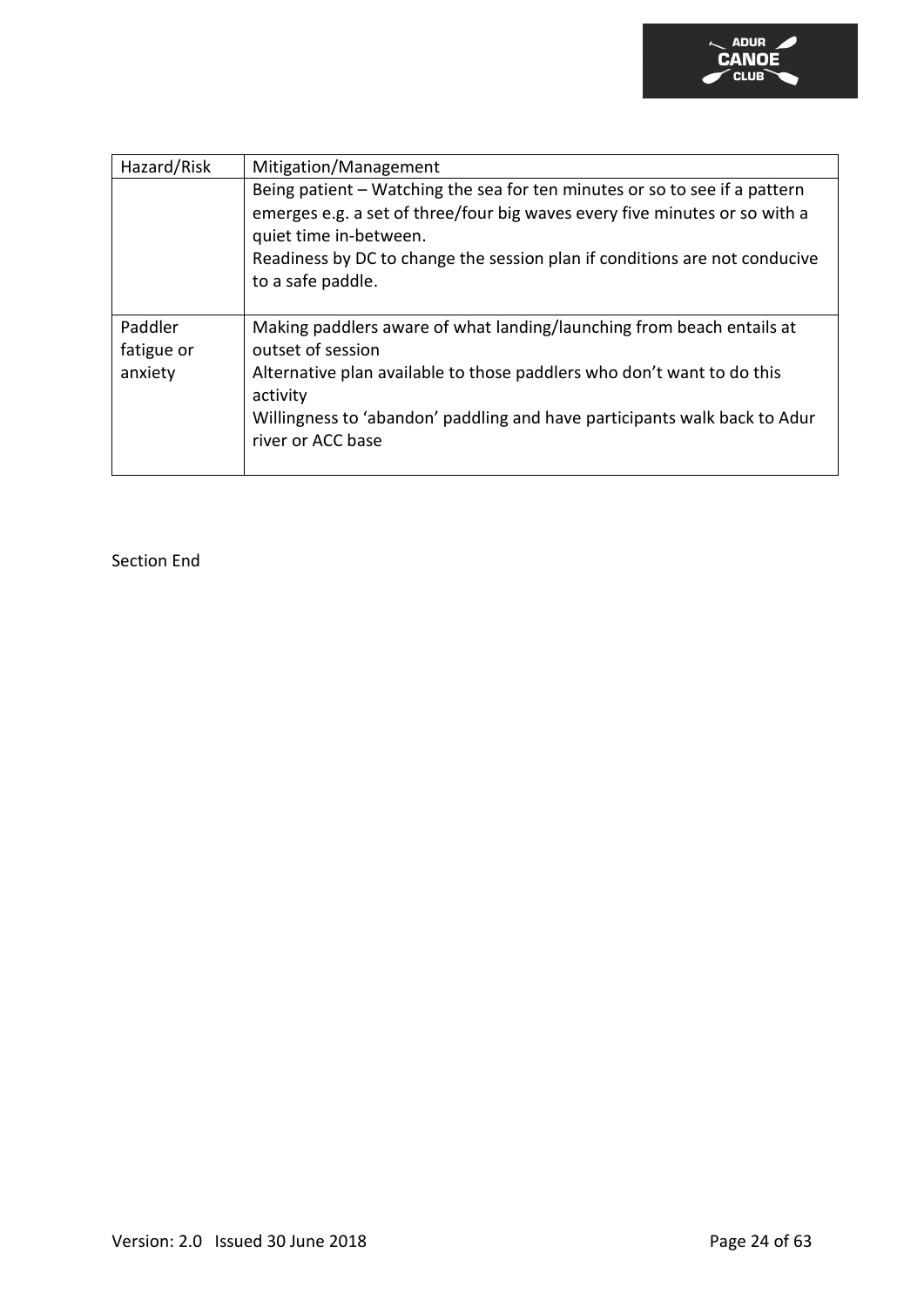

### <span id="page-25-0"></span>18. Specific Risk Assessment – Surfing

This risk assessment is *in addition to* the ACC General Risk Assessment (Section 13) which applies to all ACC activities. ACC surf sessions will be restricted to surfing in small friendly conditions at specified locations i.e. waves of less than 1 meter within the East and West breakwaters and at Shoreham beach (east & west).

| Hazard/Risk | Mitigation/Management                                                                                                                                                                                                                                                                                                                                                                                                                                                                                                                                                                                                                                                                                                                                                                                                                                                                         |
|-------------|-----------------------------------------------------------------------------------------------------------------------------------------------------------------------------------------------------------------------------------------------------------------------------------------------------------------------------------------------------------------------------------------------------------------------------------------------------------------------------------------------------------------------------------------------------------------------------------------------------------------------------------------------------------------------------------------------------------------------------------------------------------------------------------------------------------------------------------------------------------------------------------------------|
| Collision   | DC to manage session so as to minimise risk of collision e.g.<br>discussing 'surf etiquette' during the safety briefing and how this applies<br>to paddlers/board surfers e.g. right of way, dropping-in, respect etc.<br>ensure participants ability levels are aligned with the degree of<br>challenge offered by conditions<br>importance of boat control to be emphasised, DC to monitor levels of<br>boat control and manage paddlers/session accordingly<br>ensure group numbers are appropriate to available space and busyness<br>separating paddlers according to ability e.g. 'nursery' and 'black run'<br>areas<br>ensuring Board surfers are given full consideration<br>Defining and enforcing a 'paddling out' channel if/when this is<br>appropriate<br>Encouraging the safe person concept e.g. 360-degree awareness,<br>٠<br>Dynamic risk assessment re self and others etc. |
| Capsize     | Ensure paddlers are familiar/competent with 'support strokes'<br>Previously agreed plan of what to do if a paddler comes out of their boat<br>e.g. swim to shore, re-enter their boat on the water etc                                                                                                                                                                                                                                                                                                                                                                                                                                                                                                                                                                                                                                                                                        |
| Injury      | Appropriate, well-fitting helmet<br>Clear preparation and instructions for paddlers when launching through surf<br>- timing waves, leaning forward, positive power strokes, being pulled<br>through (small) breaking waves etc.<br>Clear preparation and instructions for paddlers when landing e.g. 'shore<br>dump', 'bongo slide' (side-surfing onto a beach) etc.: timing with waves,<br>rapid dismount, awareness of boat/tide/beach dynamics, the<br>potential for personal injury from holding onto a boat, being in front of a<br>boat etc.                                                                                                                                                                                                                                                                                                                                            |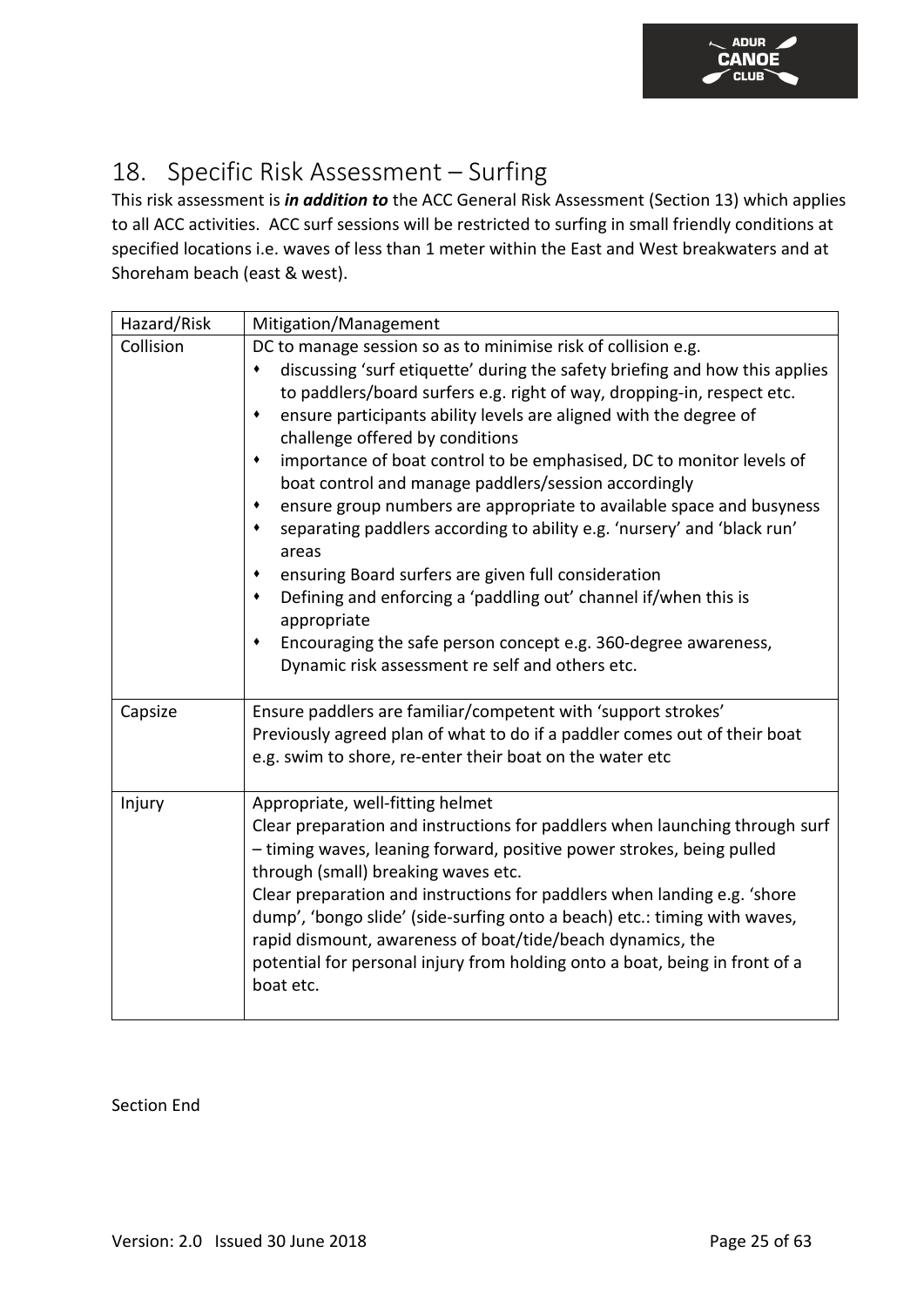### <span id="page-26-0"></span>19. Specific Risk Assessment – Wadurs Pool

| Hazard/Risk   | Mitigation/Management                                                                                                                                    |
|---------------|----------------------------------------------------------------------------------------------------------------------------------------------------------|
| Slips & trips | No running to be allowed<br>Poolside to be kept clear of clutter e.g. boats, paddles etc.                                                                |
|               | Care to be taken when moving boats in/out of the storage area and around<br>the poolside so as not to injure self or others                              |
|               | Good manual handling techniques to be used                                                                                                               |
| Injury        | Helmets to be worn when required<br>No 'horse play' to be tolerated                                                                                      |
|               | Good manual handling techniques to be used when carrying and/or<br>emptying boats                                                                        |
|               | Playboaters to be given exclusive area of the pool (deep end) for practice<br>Particular care to be taken with rolling practice that paddlers do not get |
|               | injured if exiting their boat<br>Coaches/helpers must not put themselves at risk of strains or injuries when                                             |
|               | coaching rolling/wet exits etc.                                                                                                                          |
| Drowning      | All paddlers to be able to swim                                                                                                                          |
|               | No one to go into the water without a Wadur's lifeguard on duty and an<br>ACC coach present                                                              |
|               | Anyone wearing a spraydeck must undergo/have undergone a witnessed<br>spray-deck 'wet-exit'                                                              |
| Unfamiliar    | Coaches to undergo familiarisation session covering facilities and                                                                                       |
| environment   | procedures including Wadurs Emergency Action Plan<br>Participants to be aware of Wadurs rules                                                            |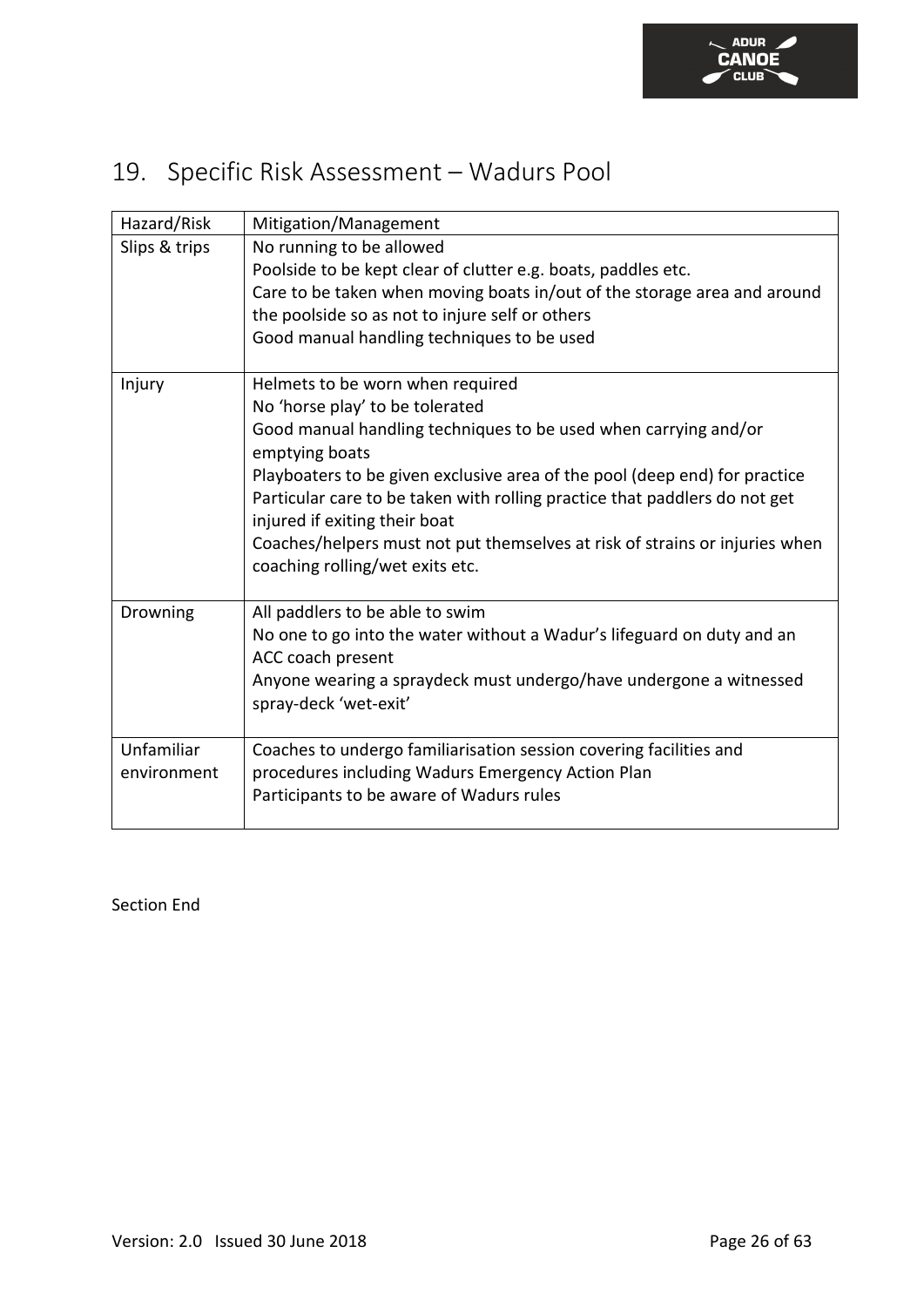### <span id="page-27-0"></span>20. Incident/Accident Reporting

Incident/Accident reporting (Appendix 9) will be triggered by: welfare/safeguarding concerns, injury, if useful lessons can be learned, if in doubt. Any ACC member may complete a Report Form. In the event of any of the 'trigger' criteria occurring the DC will complete a Report Form.

An **Incident** is defined as an unexpected event that is either: of concern, hazardous in nature, or has the potential to cause harm (physical, or psychological) to a person or damage property.

An **Accident** is defined as an unexpected event resulting in injury (physical, or psychological) or death.

An **Emergency** is defined as an Incident or Accident that necessitates the involvement of outside agencies e.g. Coastguard, Ambulance Service, Police, Local Authority etc.

Report forms (Appendix 9) should be completed as soon as practicable after a trigger event. Report forms will have an initial review within 3 days of being raised and this will be recorded on the Review Form (Appendix 10). This initial review should include an estimate of when the full Review will be completed/closed. This estimate should be updated and recorded as the Review unfolds. The Incident/Accident report log (Appendix 11) and forms are stored in the filing cabinet in the club HQ.

At least two Committee members are to be informed about an Incident/Accident report. Typically, this will be the Head Coach/Safety Officer or Welfare Officer as appropriate and the Chair. If the report relates to any of these individuals then an alternative Committee member will be informed in their place.

Ahead of the club AGM the committee (or a sub-set thereof) will undertake an annual review of Incident/Accident reports to identify any trends or patterns and ensure appropriate corrective actions are being implemented. This will be presented at the AGM.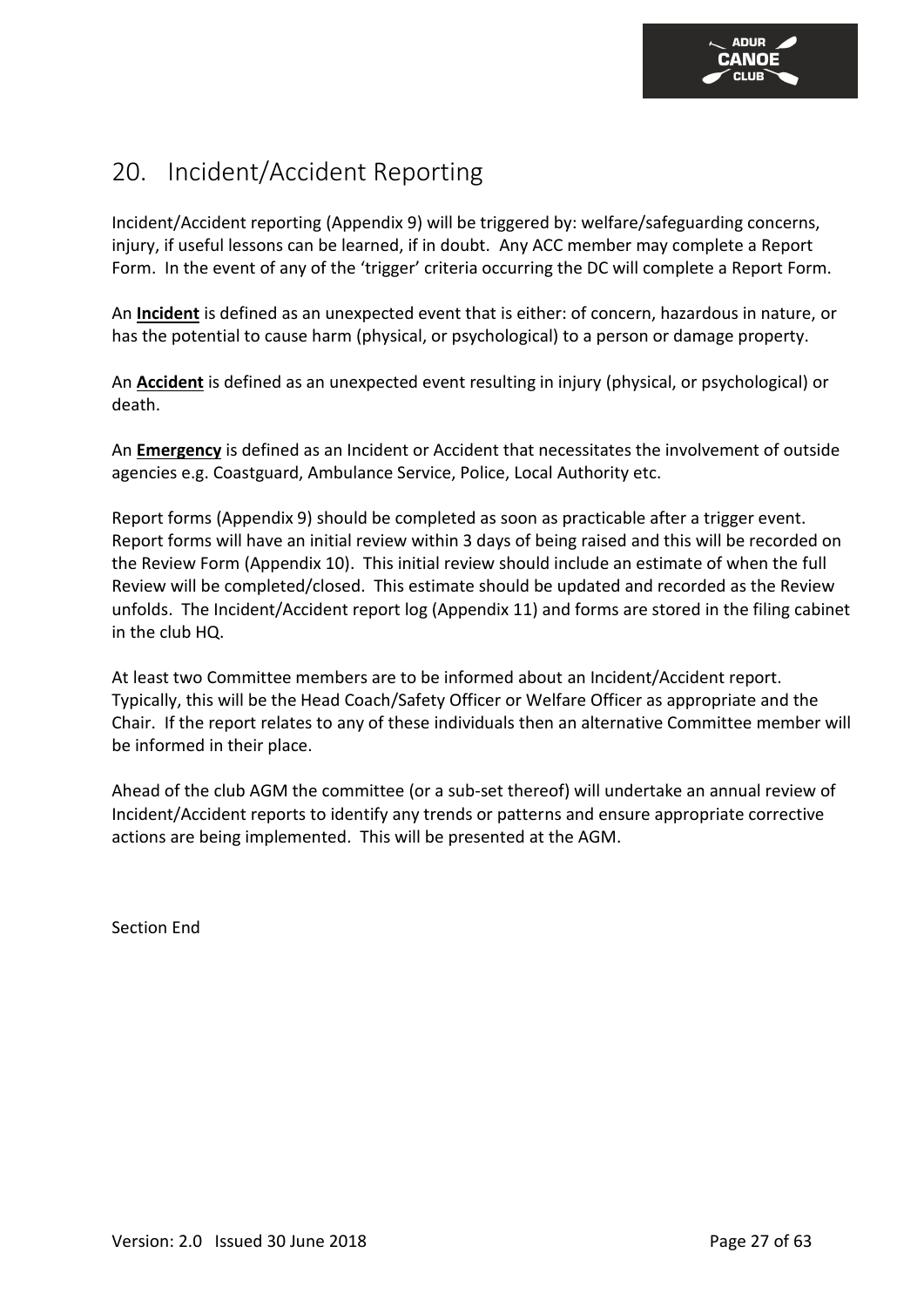

### <span id="page-28-0"></span>21. Emergency Action Plan

An Emergency is defined as an Incident or Accident that necessitates the involvement of outside agencies e.g. Coastguard, Ambulance Service, Police, Local Authority etc. In the event of an emergency the Duty Coach will take initial charge of managing it.

Primary considerations should include:

- Calling/sending for assistance
- Ensuring their own safety
- Ensuring group safety
- Ensuring the victim's safety

The DC should:

- Liaise with the emergency services and/or other authorities and, where the situation is serious, hand over responsibility to them
- Stay with the victim until they are in the care of another responsible adult or service e.g. Ambulance Service, Parent, Guardian, Next of kin etc
- In the event of an emergency relating to a junior or vulnerable adult contact next of kin/parent or guardian at the earliest convenience
- Contact the Club Chair and Head Coach/Safety Officer or Welfare officer (as appropriate) as early as practicable
- Not communicate a fatality to anyone other than emergency services or the Club Chair and/or Head Coach/Safety Officer
- Not make any comment to media or other parties other than to direct them to the ACC Chair for information
- Record the Incident/Accident as soon as practicable (Appendix 9)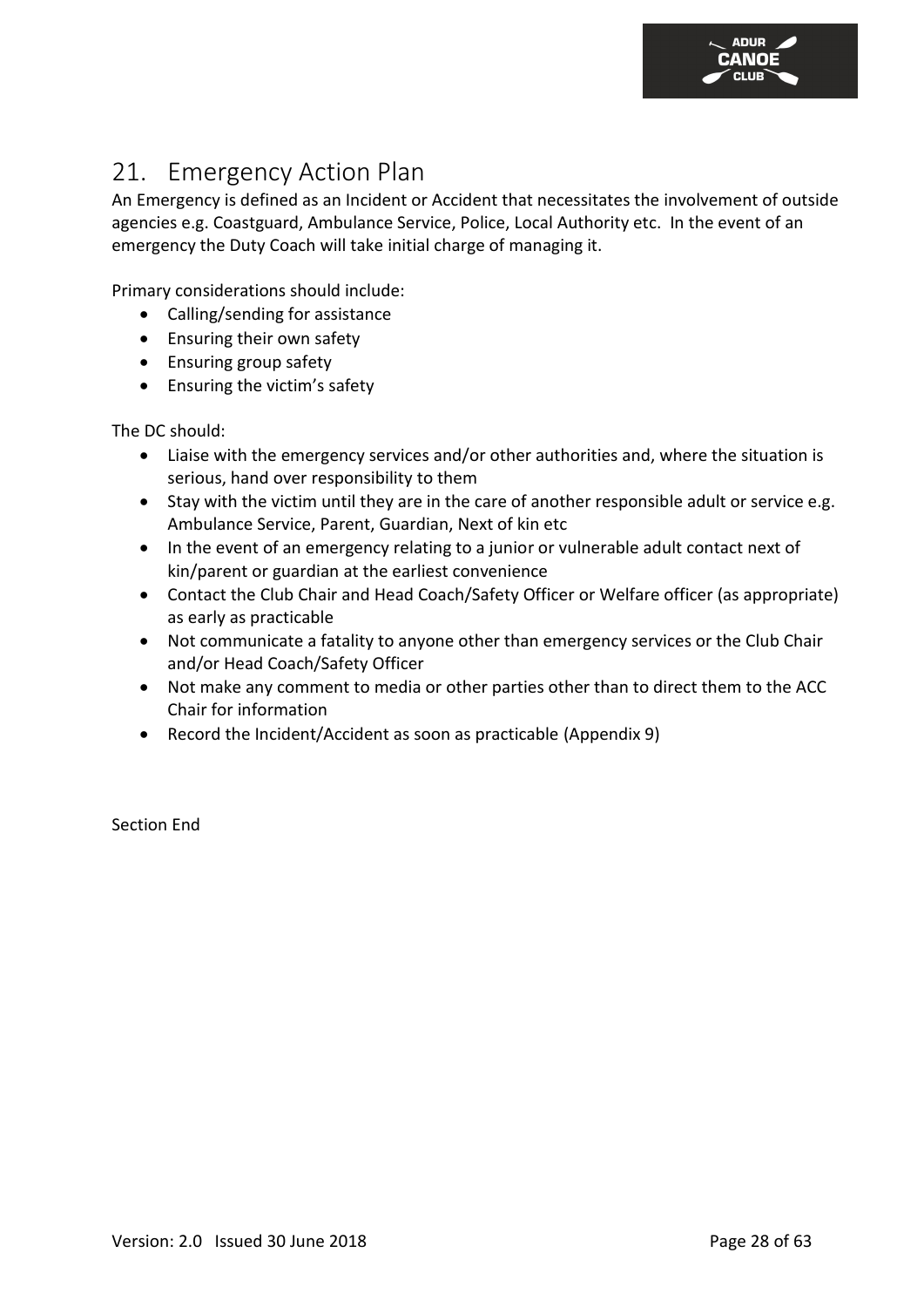

### <span id="page-29-0"></span>22. Borrowing Club Kit

Annual club members are permitted to borrow club kit subject to the approval of the Quartermaster. The Quartermaster has full authority to approve/refuse borrowing requests but will be accountable to the Committee for these decisions.

Borrowed kit will be recorded on the Borrowed Kit Register (Appendix 12). Borrowing periods will typically be a maximum of 14 days but the Quartermaster has discretion to vary this where deemed appropriate.

Members borrowing kit are responsible for returning it in an 'as borrowed' condition to its original location. Members will be held liable for damage to club kit if it has been abused, used outside of the agreed environment or they have been negligent in caring for it.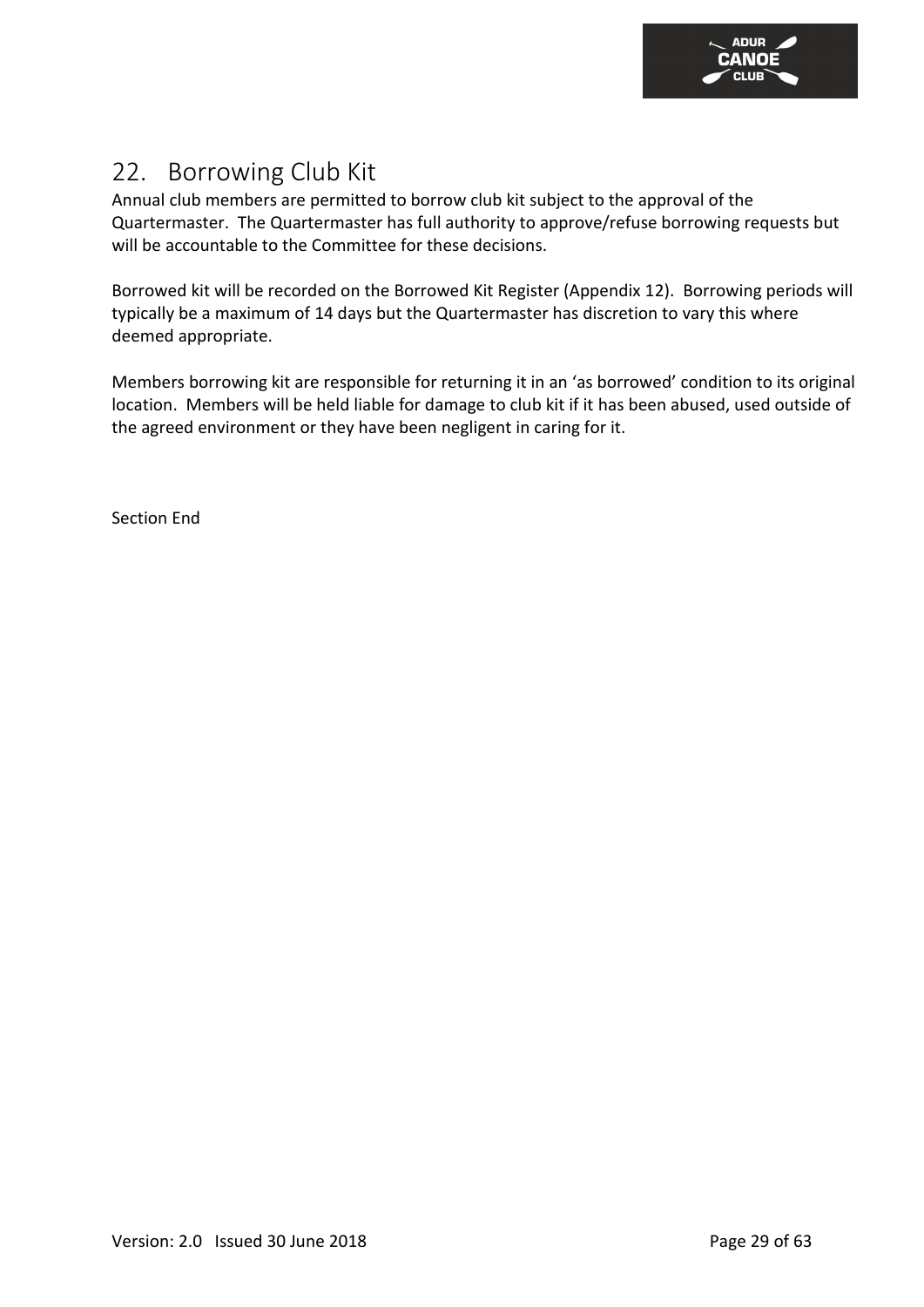

### <span id="page-30-0"></span>23. Webcollect

ACC uses [Webcollect](https://webcollect.org.uk/acc) to manage membership subscriptions and events. Access to Webcollect is restricted to those who need it i.e. some Committee members and coaches. Levels of access/authority are managed by the Chair.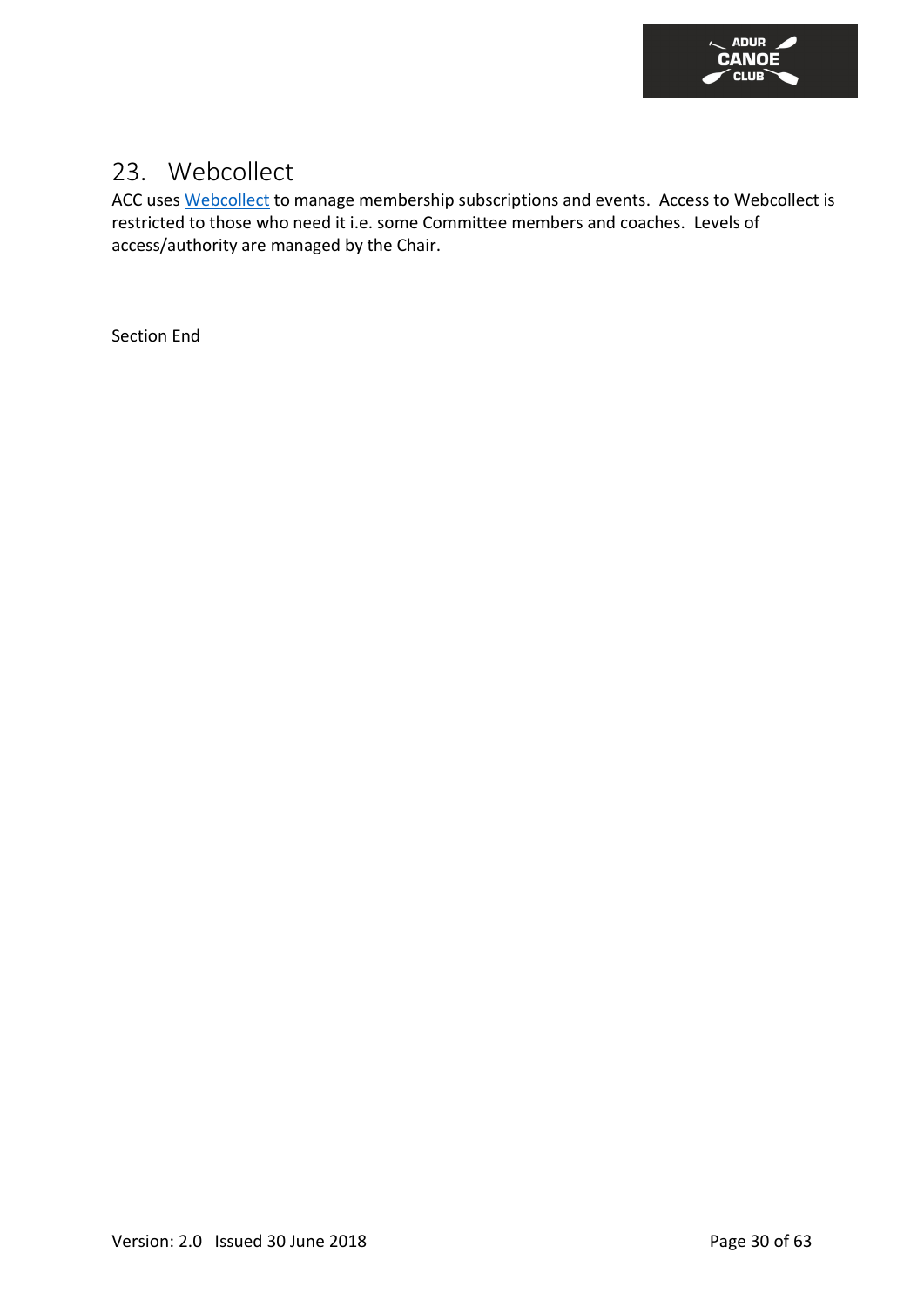

### <span id="page-31-0"></span>24. Finance

ACC has a bank account and a PayPal account. Details of these are recorded in the ACC Key Data document which is encrypted and maintained by the Chair and circulated to the Secretary and Treasurer.

A review of the club finances is presented at each Committee meeting and at the AGM.

When requested to do so by any two Committee Members the Treasurer will provide a financial statement within seven days.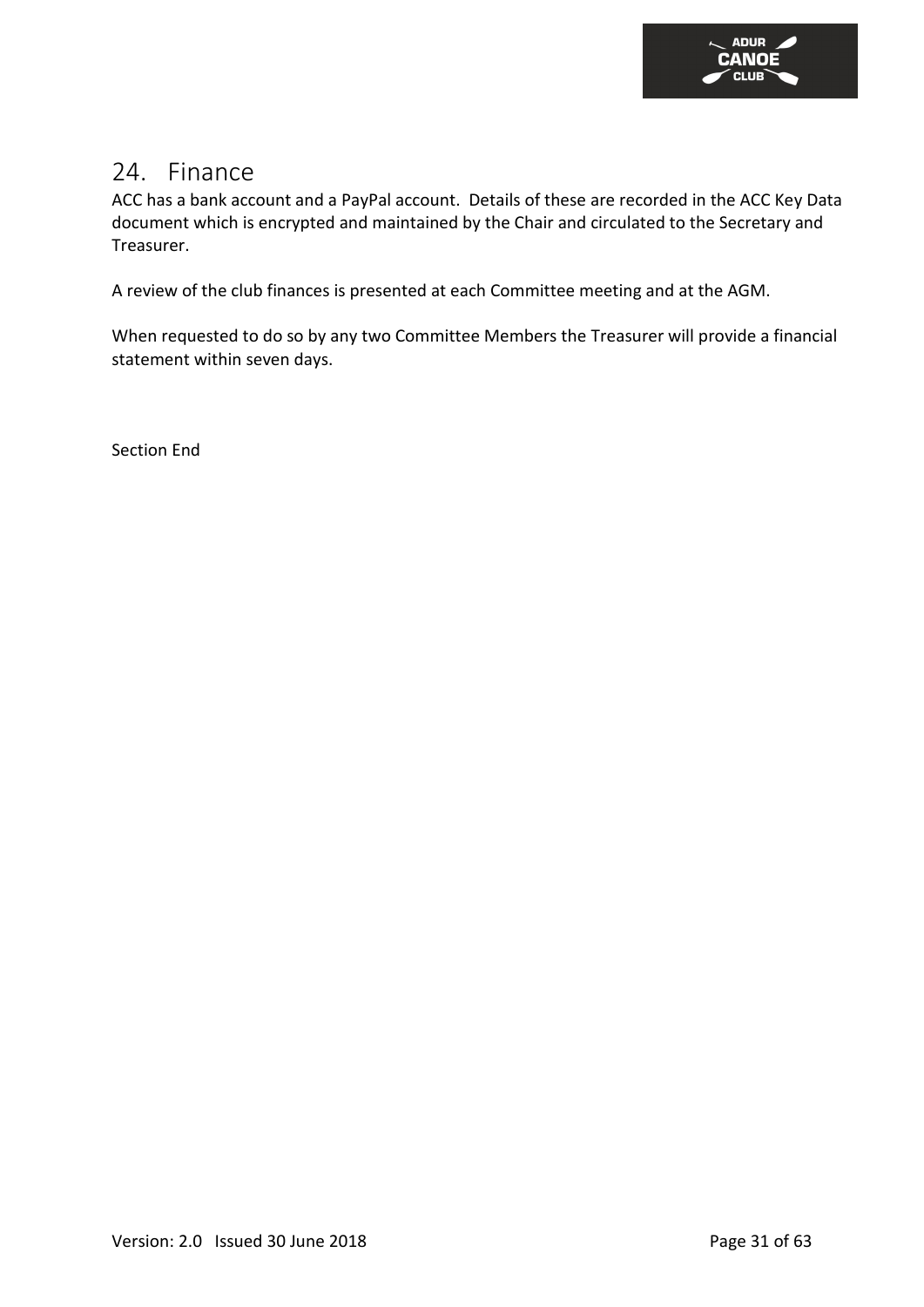

### <span id="page-32-0"></span>25. Website and Social Media

ACC has a website and uses a number of Facebook pages. Details of the website hosting and access are recorded in the ACC Key Data document which is encrypted and maintained by the Chair and circulated to the Secretary and Treasurer. Relevant details are also provided to Club members responsible for updating the site – this may be any member with the appropriate skills i.e. WordPress.

The ACC Club, Committee, Coaches and Kit FB pages are all administrated by Committee members. The Club page is 'Public', Committee and Coaches are 'Secret' and Kit is 'Closed'. Page admins will ensure that content on these pages are in keeping with ACC policies and guidelines and that membership is reviewed/updated periodically.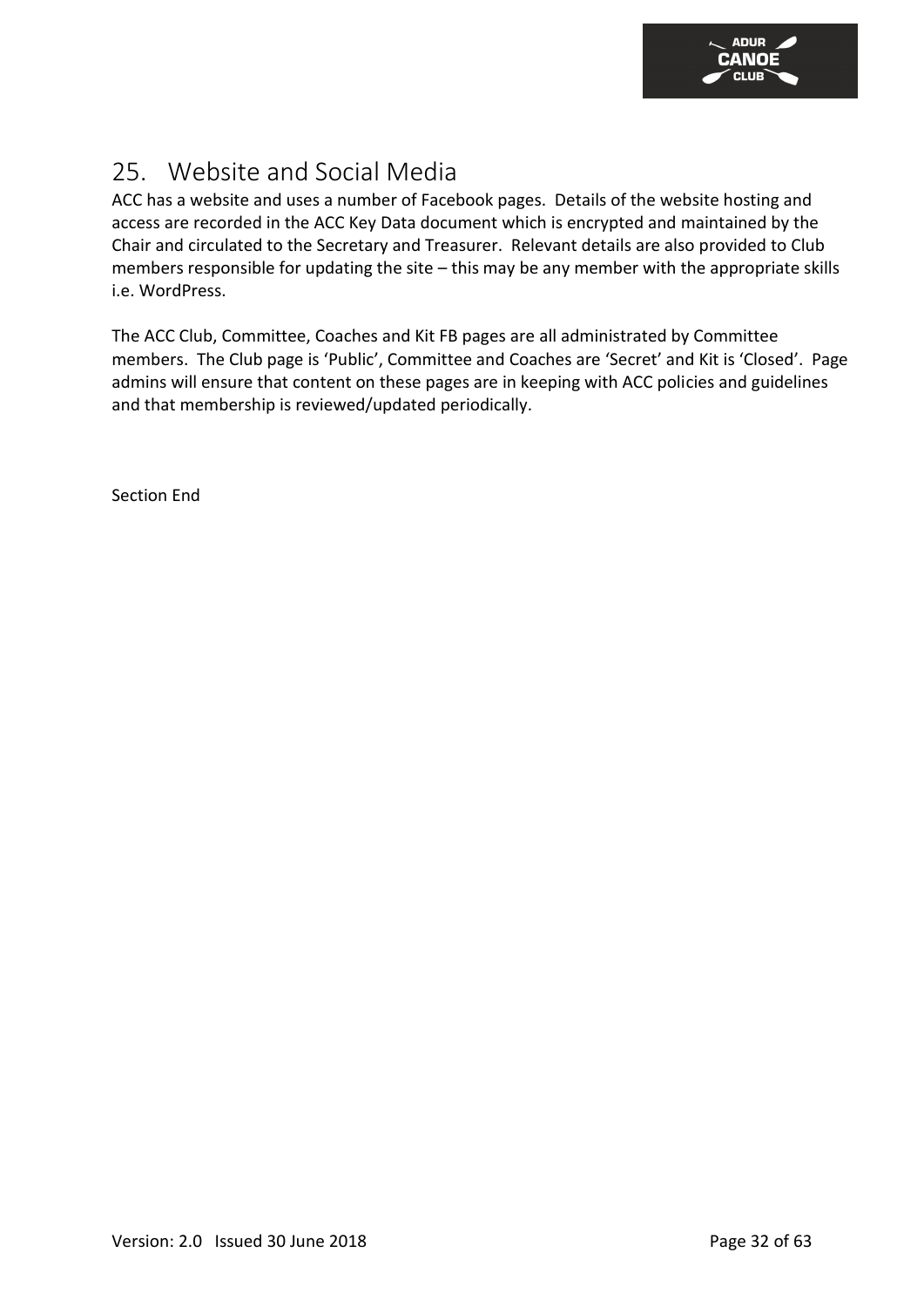

### <span id="page-33-0"></span>26. British Canoeing Documentation and Guidance

The British Canoeing website [\(www.britishcanoeing.org.uk\)](http://www.britishcanoeing.org.uk/) contains a broad range of documentation and guidance relating to running a safe and successful club. ACC does not adopt BC policies, procedures and practices in toto but rather selects and amends them as deemed appropriate. British Canoeing resources should be used as 'Go To' reference documents where new or additional information, not covered in this manual is required for the effective running of the club. Any member may suggest to the Committee that ACC adopts a BC policy or procedure and the discussion and outcome of this will be recorded in Committee meeting minutes.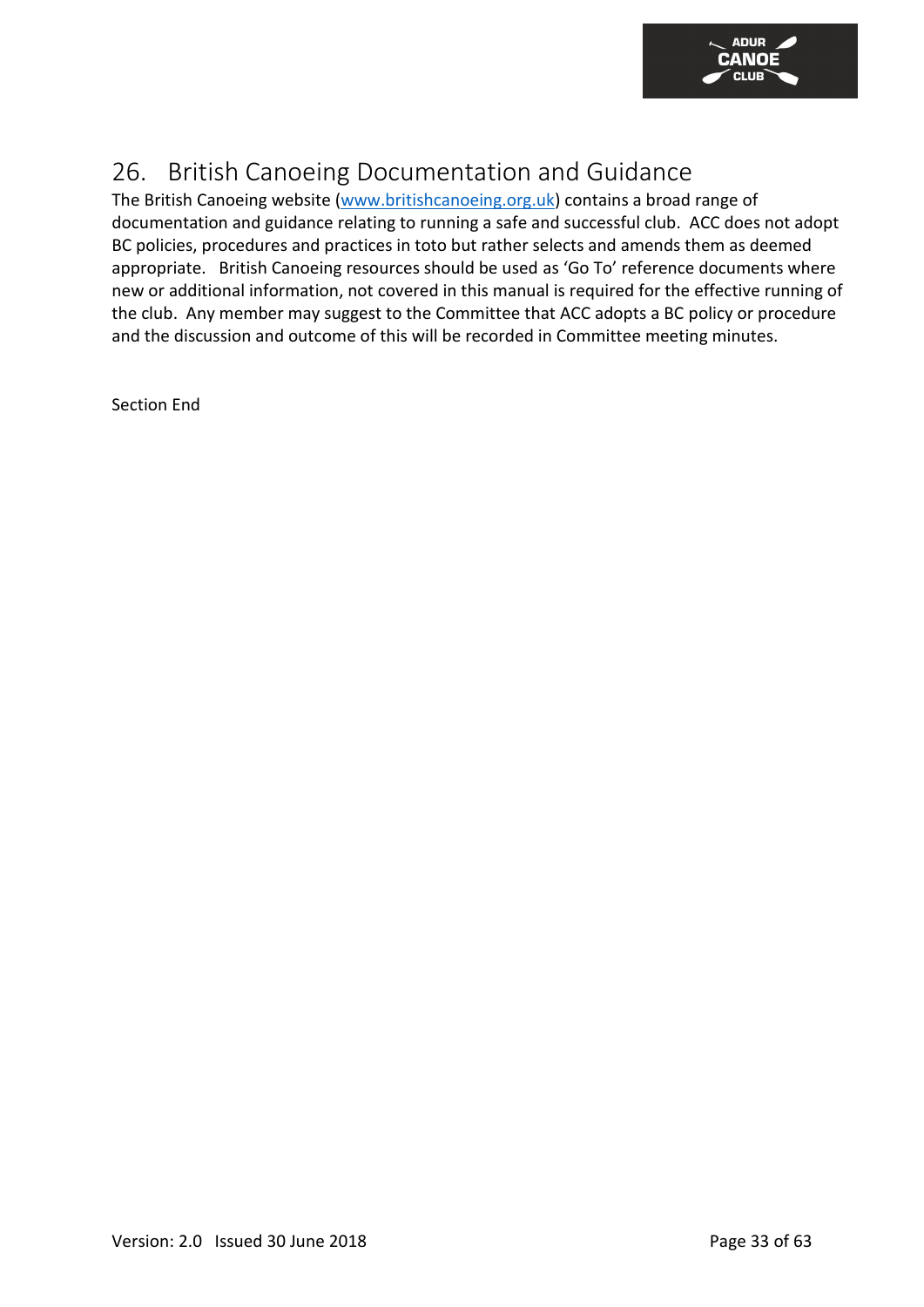

### <span id="page-34-0"></span>27. Appendices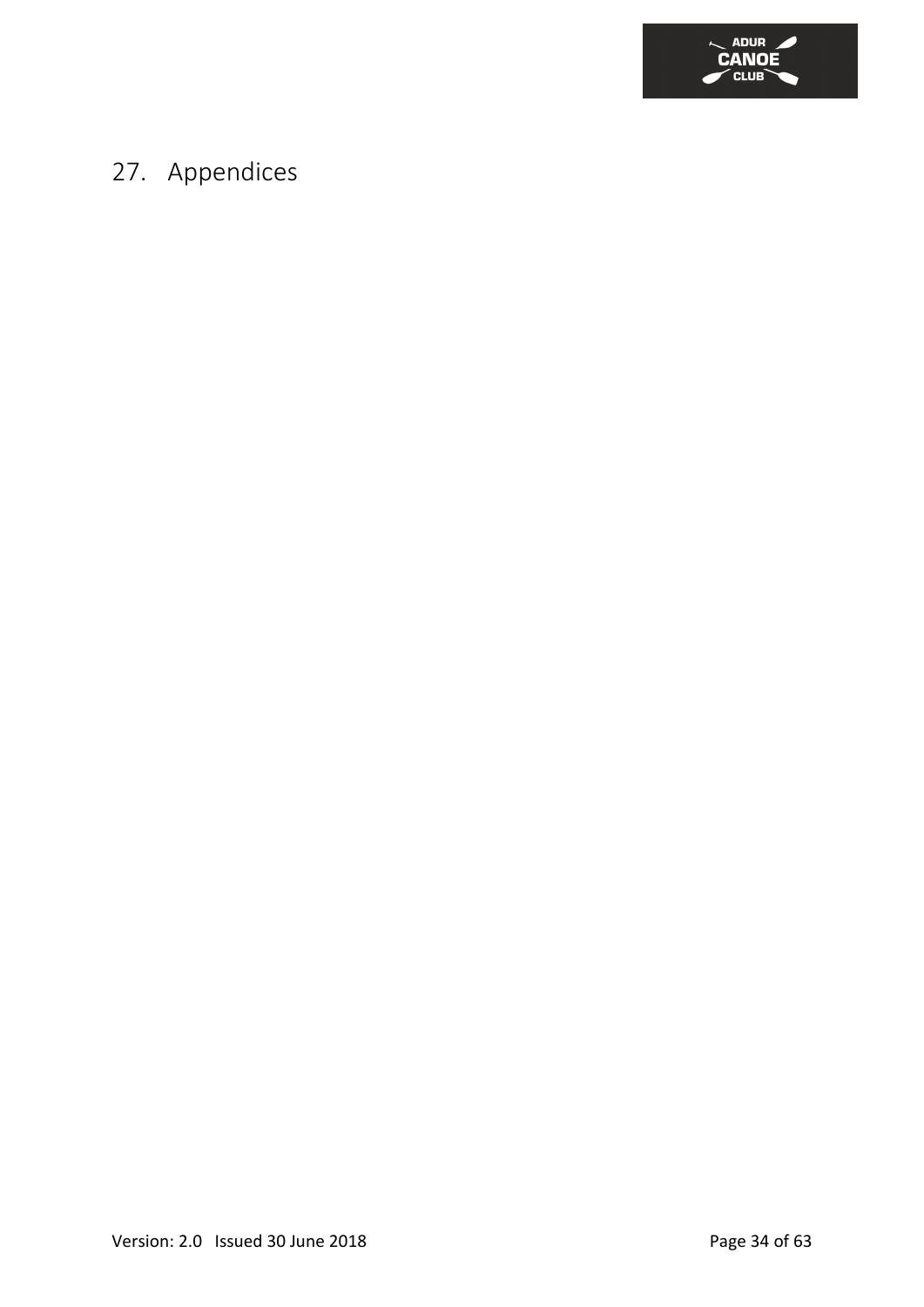**ANOE** 

<span id="page-35-0"></span>Appendix 1 – ACC Constitution 2018

#### **Name**

The Club will be known as the `**Adur Canoe Club**`.

#### **Purpose**

Adur Canoe Club (ACC) promotes paddlesport as a means of being active, enjoying the outdoors and having fun.

#### **Membership**

Any person with an interest in paddlesport will be eligible for membership regardless of sex, age, disability, ethnicity, nationality, sexual orientation, religion or other beliefs.

#### **Acceptance**

The ACC Committee may, at its sole discretion, decline to accept renewal of membership from any person without disclosing the reason.

#### **Access**

Subject to safety and operational limitations, the Club aims to provide equal access for all.

#### **Membership and Subscription**

- Prospective members (and members wishing to renew) must make written application by completion of the appropriate on-line form
- The rates of subscription will be determined by the members at the Annual General Meeting (AGM). Subscription will be due on or before April 1st in each year.
- A member will have resigned from the Club if they have failed to pay the annual subscription by 31st May despite being given notice (social media or e-mail and/or newsletter).

#### **ACC Committee**

- The Committee is responsible for the general conduct of the Club business and activities.
- The Committee will comprise a Chair, Welfare Officer, Safety Officer, Secretary, Head Coach, Treasurer, Vice-Chair, Quartermaster, Membership Secretary, Trips Co-ordinator, Junior Rep, Social Secretary and 'without portfolio' members up to a total of fifteen.
- Nominations and elections to positions in the Committee will be made at the AGM.
- The terms of office will be for one year and members of the Committee will be elected or re-elected every year at the AGM. Club membership is a prerequisite for Committee membership.
- As the need arises, the Club can organise a Sub Committee to represent different sections. The Sub Committee can be appointed by either the Committee or a General Meeting.
- The Committee will aim to meet four times a year
- The Secretary on the Chair's instructions, or at least 2 Committee members will call committee meetings.
- A quorum shall consist of at least five members.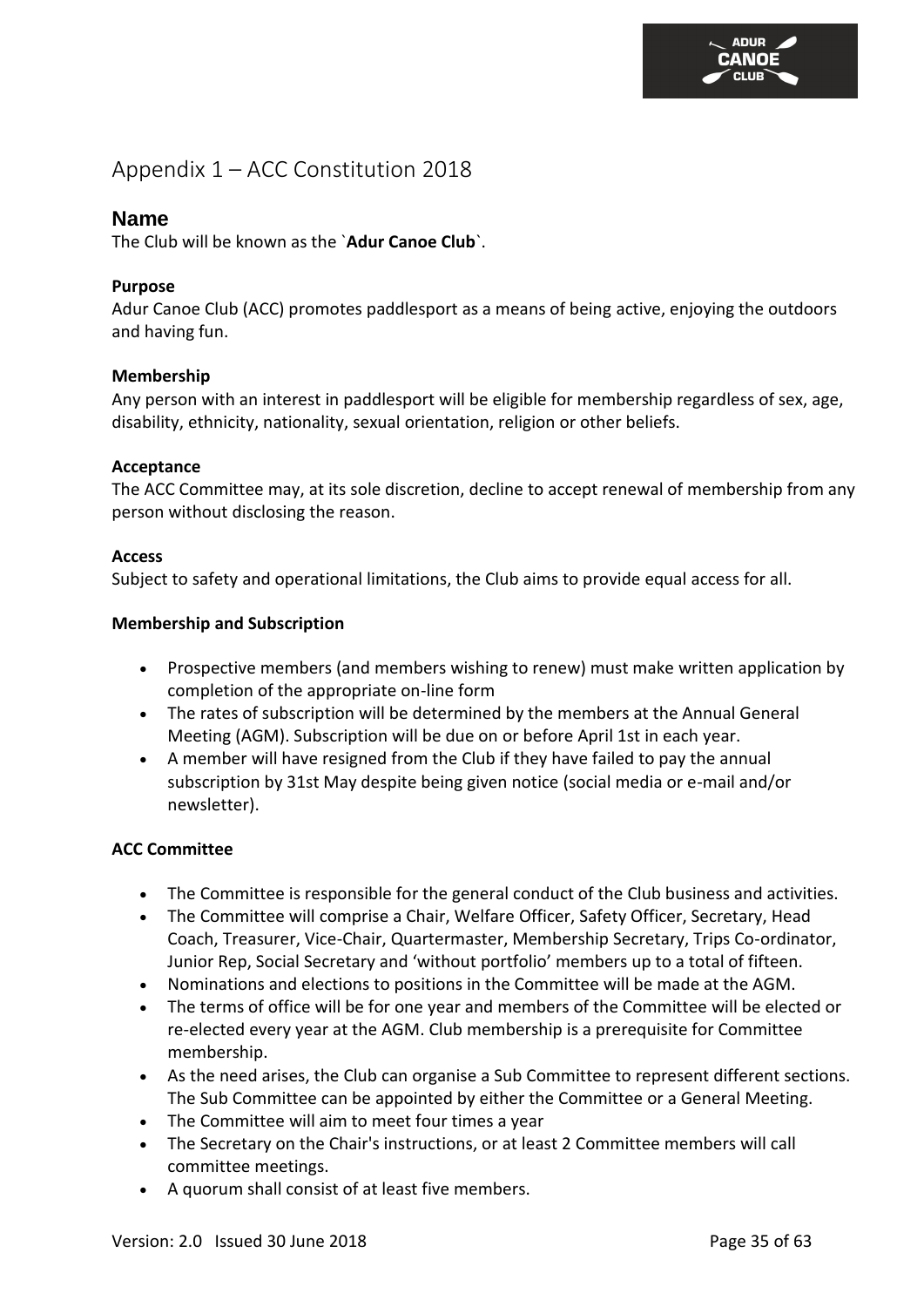

• In the case of a vacancy in the Committee, the Committee can appoint another member to act until the next AGM.

#### **Duties of Officers**

- The Chair will preside over all Club general meetings and Committee meetings. In absentia this role can be delegated to the Vice Chair or Secretary. The Chair will be responsible for guiding the activities of the Club in accordance with the rules and general policy as expressed by the majority of members. They will represent the club at other organisations meetings where appropriate or send a nominated representative.
- The Secretary will be responsible for the organisation of meetings of the Committee and Club. They will also be responsible for the recording of all minutes, relating to such meetings, and correspondence relating to the Club.
- The Treasurer will be responsible for the collection of all money and shall keep accounts as required by the General Meeting. They shall also produce at the AGM a statement of accounts showing the financial state of the funds and a summary of the year's income and outgoings.
- Additional details of Officers' duties are given in the ACC Club Manual

#### **General Meetings**

- The Annual General Meeting (AGM) will be held once a year at a suitable time in March/April. A Statement of Accounts will be presented to the Committee at the AGM.
- An Extraordinary Meeting may be called on the instruction of the majority of the Committee, or a requisition, signed by at least 9 members of the club.
- All General Meetings need at least 14 days notice, specifying the time and business.
- At any General Meeting, a resolution put to the vote of the attendants should be decided by a show of hands.
- At all General Meetings, the Chair will preside or vice-chair in their absence.
- At all General Meetings, at least 10 members will constitute a quorum.

If, after half an hour from the time appointed for the meeting, a quorum is not present, the meeting if called at the request of the members will be dissolved. In any other case, the meeting shall be adjourned until a time and place is fixed by the Committee. If a quorum is not present within half an hour from the time appointed for an adjourned meeting, the members present shall form a quorum.

#### **Accidental Omission**

Accidental omission to give notice of a meeting and/or non-receipt of a meeting by any member shall not invalidate the proceedings of any meeting.

#### **Disciplinary Measures**

- All members are expected to comply with the Club constitution, code of conduct and policies/procedures
- Any member violating the Club constitution, code of conduct or policies/procedures or being judged guilty of unsatisfactory conduct, may by resolution of the Committee be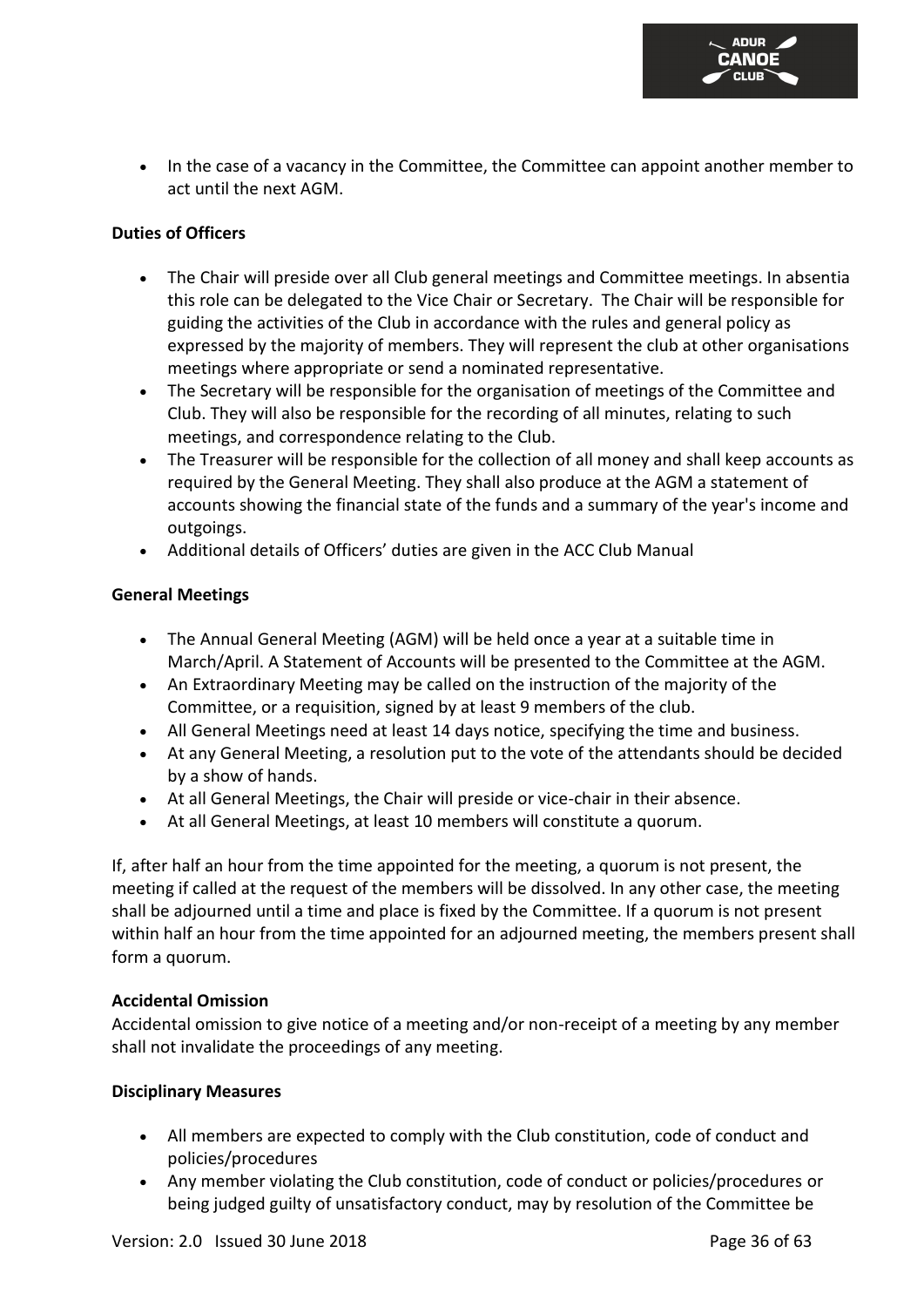

suspended or expelled. Any member suspended or expelled may appeal to an Extraordinary or General Meeting.

• Any member so suspended or expelled may also appeal to British Canoeing to state their case.

#### **Liability**

- The Committee will manage the affairs of the Club. Both financial and legal liability incurred in the rightful exercise of their offices shall not, however, be the personal liability of the individual Committee Member, but will be the responsibility of the Club as a whole.
- All members or the other persons who attend Club activities do so at their own risk, and neither the Club nor its officers can accept any liability for any loss or injury of any kind.

#### **Affiliation**

The club shall be affiliated to British Canoeing.

#### **Alteration of Rules**

This constitution and the club rules will not be amended or rescinded except by a General Meeting.

#### **Disposal of Assets and Termination**

The club's assets are to be used to meet its objectives. The club shall not distribute surpluses or profits to members or others. This does not prohibit the club from making specific donations, prizes or expense payments in support of its objectives.

The club shall not be terminated except by resolution of a Special General Meeting convened for the purpose. In such circumstances, surplus assets shall be handed to a Club or association having similar objectives and registered similarly as a Community Amateur Sports Club, or British Canoeing, or a charity agreed by the meeting.

Accepted as the Constitution of the Adur Canoe Club

15 April 20108

Nick Dowling

### **Chair Adur Canoe Club**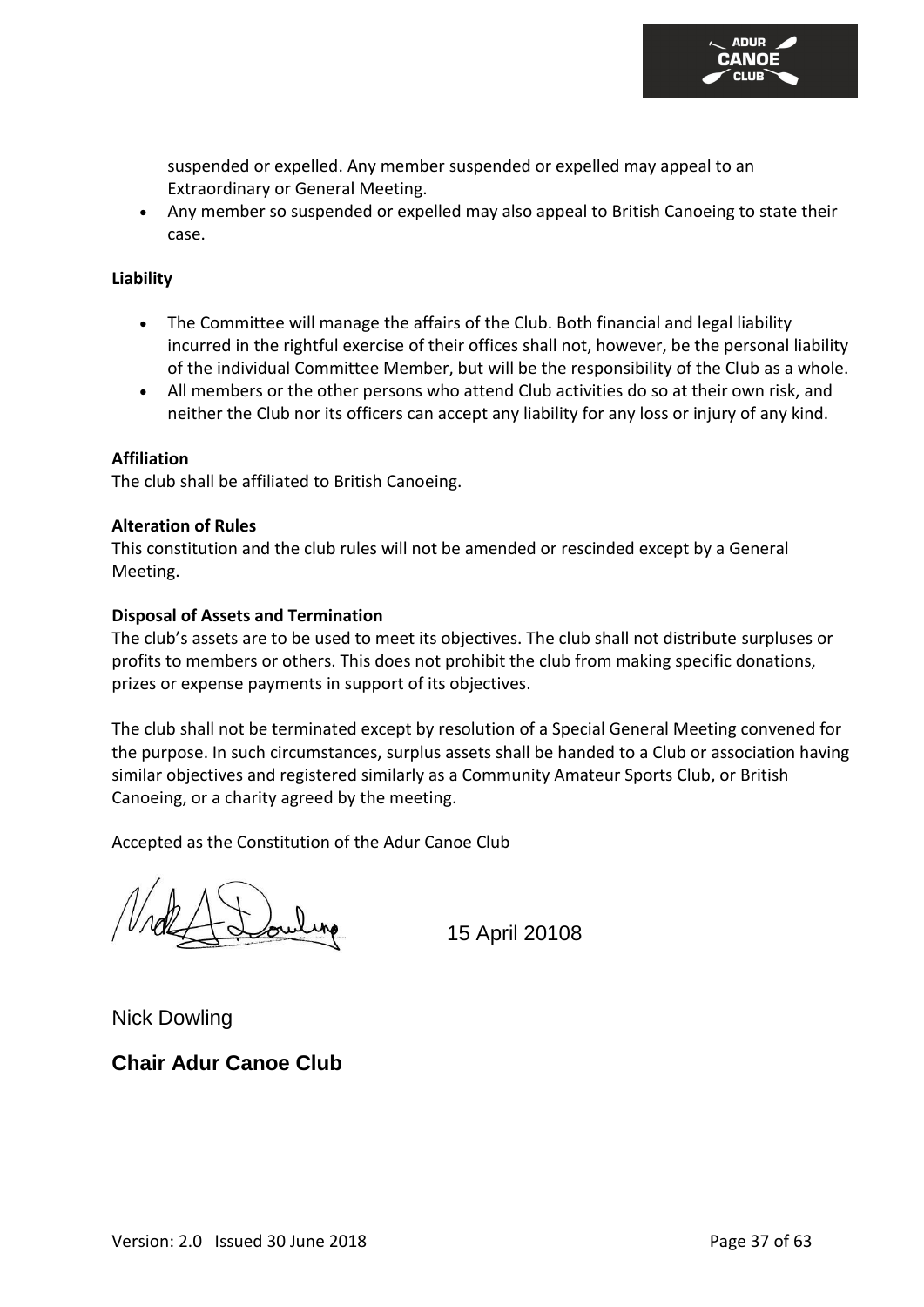### <span id="page-38-0"></span>Appendix 2 - Safety Policy

ACC is fully committed to encouraging members to participate in paddlesports, but the health, well-being and safety of each individual is always our paramount concern. We plan and deliver all club activities with safety as our primary concern

We believe that harm is not an inevitable consequence of our activities and that incidents that cause harm can be avoided. We will strive to provide an environment in which paddlesport can be practiced safely and enjoyably by our members. We will guide and lead our members in a way that fulfils these aims.

To support our Safety Policy we will undertake the following:

- ⬧ Regular, recorded risk assessment of the club premises and all activities undertaken by the club.
- ⬧ Create a safe environment by putting health and safety measures in place as identified by the assessment.
- ⬧ Ensure that all members are aware of, understand and follow the club's safety policy.
- ⬧ Appoint a competent club member as Safety Officer at this point in time this is the Head Coach.
- ⬧ Ensure that normal operating procedures and emergency operating procedures are in place and known by all members.
- ⬧ Provide access to adequate first aid facilities, telephone and qualified first aider at all times.
- ⬧ Report any injuries or accidents sustained during any club activity or whilst on the club premises as per the ACC Reporting Procedure (Section 20)
- ⬧ Ensure that the implementation of this policy is reviewed regularly and monitored for effectiveness.

All club members have a duty to:

- ⬧ Take reasonable care for their own health and safety and that of others who may be affected by what they do or do not do.
- ⬧ Co-operate with the club on health and safety issues.
- ⬧ Be present for safety briefings
- ⬧ Highlight any health or safety concerns they have or become aware of
- ⬧ Correctly use all equipment provided by the club.

The ACC Safety Officer is the Head Coach, Danny Gusterton

The club First Aid Kit is located on the front shelf in the club hut.

There is no landline available at the club HQ however there is a good mobile phone signal for the major UK networks.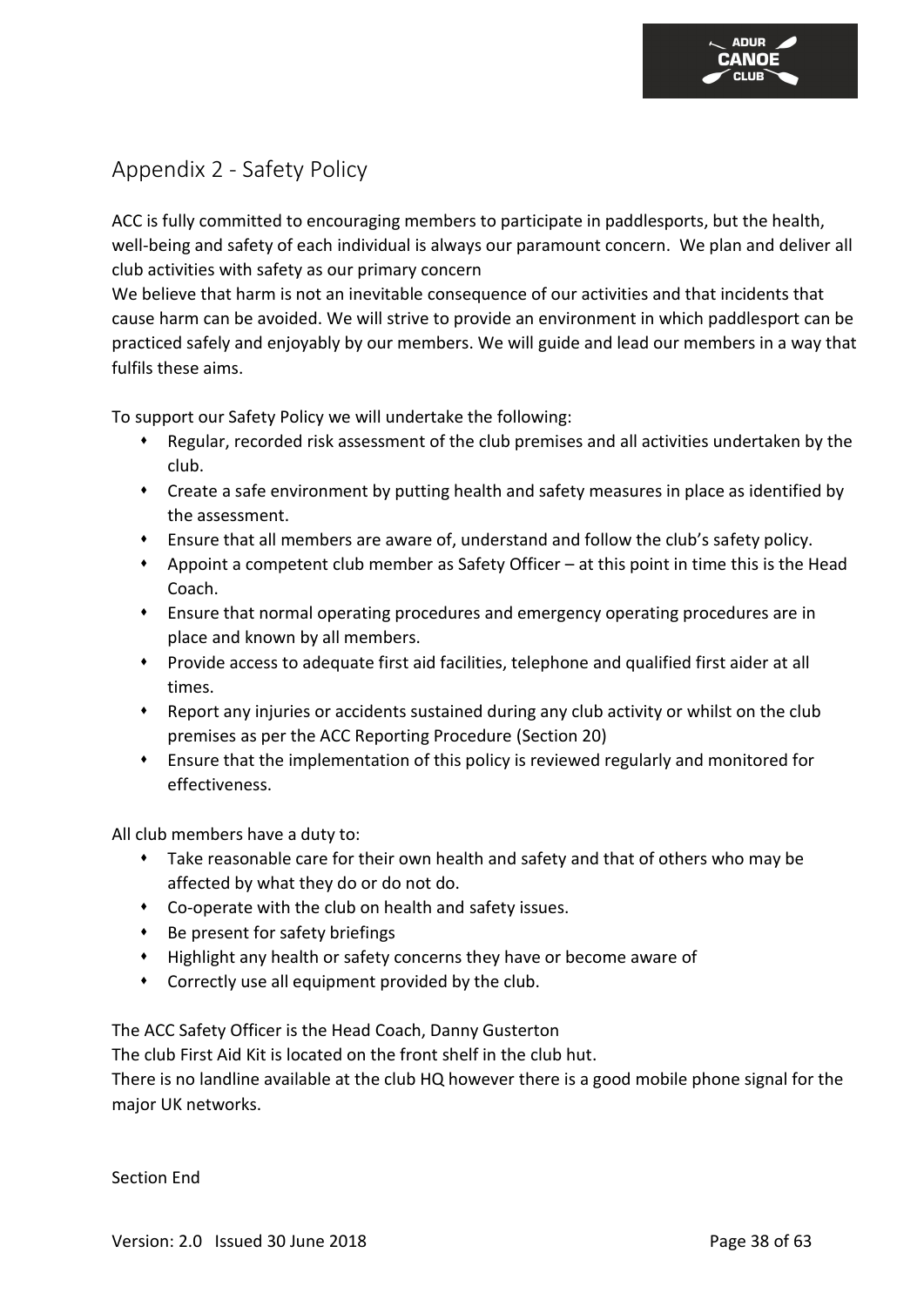

<span id="page-39-0"></span>Appendix 3 - Safety Triangle

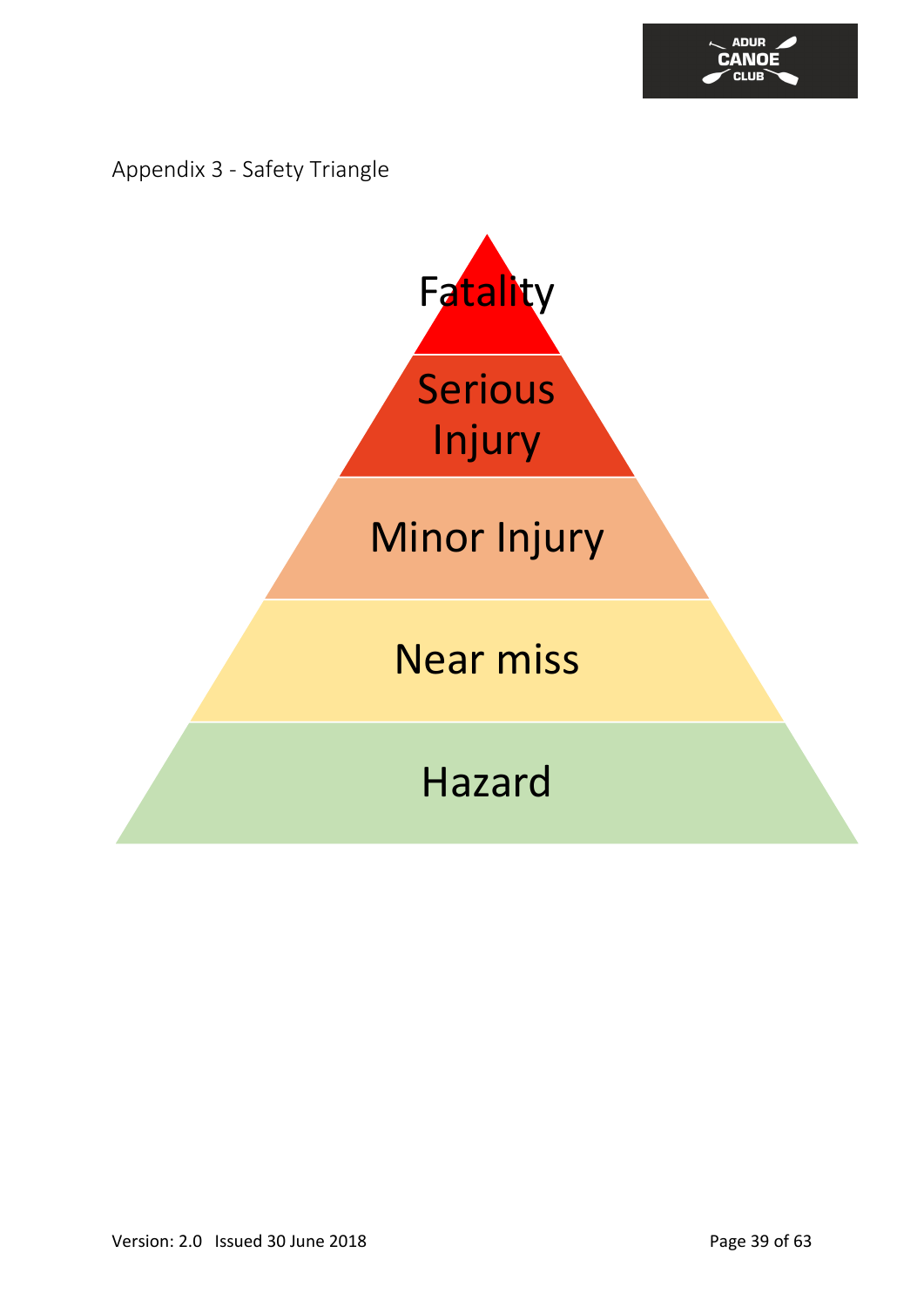### <span id="page-40-0"></span>Appendix 4 - Welfare Policy

Adur Canoe Club (ACC) acknowledges the duty of care to safeguard and promote the welfare of all members and especially vulnerable adults and children. ACC is committed to ensuring safeguarding practice reflects statutory responsibilities/government guidance and complies with British Canoeing requirements/best practice.

This policy recognises that the welfare and interests of members are paramount in all circumstances. It aims to ensure that regardless of age, gender, religion or beliefs, ethnicity, disability, sexual orientation or socioeconomic background, all members:

- $\blacktriangleright$  have a positive and enjoyable experience of paddlesport at ACC in a safe environment.
- are protected from abuse whilst participating in paddlesports at ACC or outside of the activity whilst at ACC.

We believe that taking part in Paddlesport should be a positive and enjoyable part of people's lives. To achieve this:

- Club coaches, leaders and helpers should follow the [British Canoeing Code of Ethics.](https://f58619eed67ecf47f9c5-69635130c45beb2524d5bafa9c042fe0.ssl.cf3.rackcdn.com/documents/British-Canoeing-Code-of-Ethics-2016.pdf)
- All Club coaches, leaders, helpers and officials working with young people should read and adhere to the British Canoeing Child and Vulnerable Groups Protection Policy. The Club will follow the guidance of the policy in the event of any concerns or allegations.
- The Club will ensure that anyone who meets the eligibly criteria for a Disclosure check will not be deployed until a satisfactory check has been returned.
- All Club members will be made aware of the Club Code of Conduct.
- Any paddler who operates as a club coach should be a member of British Canoeing. The club will encourage and support helpers to gain qualifications and assist coaches to stay updated.
- The Club will identify a person whose role it is to deal with any issues concerning Safeguarding and Child Protection (Club Welfare Officer) and notify this person to all members. Anyone with concerns with respect to the welfare of a child should contact that person. If that person is unavailable they can contact the British Canoeing Safeguarding Officer.
- Safeguarding incidents will be recorded and reported as per the ACC Reporting Procedure (Section 20)

This policy and relevant procedures will be widely promoted and are mandatory for everyone involved in ACC. Failure to comply with the policy and procedures will be addressed without delay and may ultimately result in dismissal/exclusion from the Club.

#### Monitoring

This policy will be reviewed a year after adoption and thereafter every three years, or in the following circumstances:

- changes in legislation and/or government guidance
- as required by the Local Safeguarding Children Board, UK Sport and/or Home Country Sports Councils and British Canoeing
- as a result of any other significant change or event.

In the event of any safeguarding concerns please contact Cath Adams, ACC Welfare Officer at [welfare@adurcanoeclub.org.uk](mailto:welfare@adurcanoeclub.org.uk)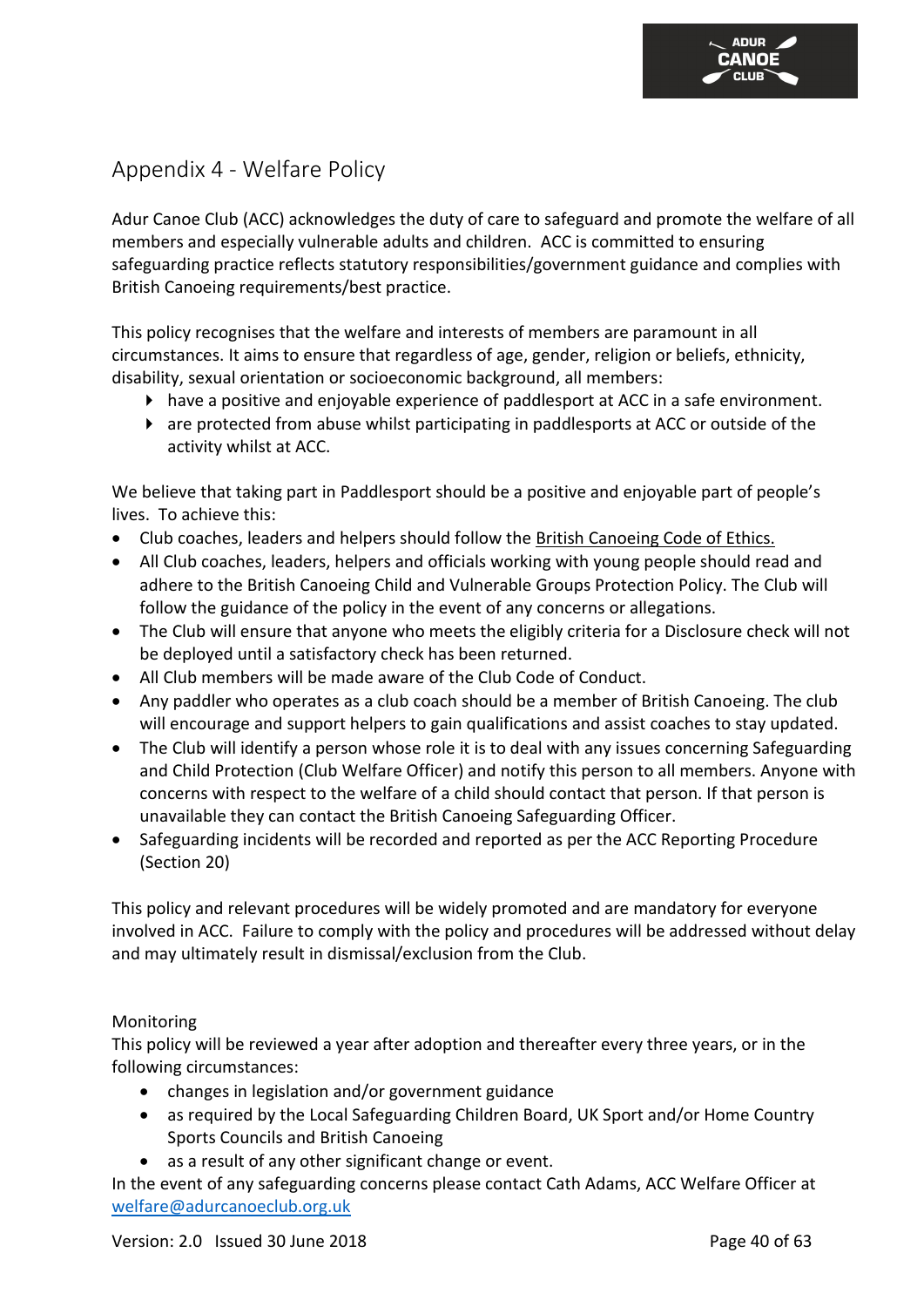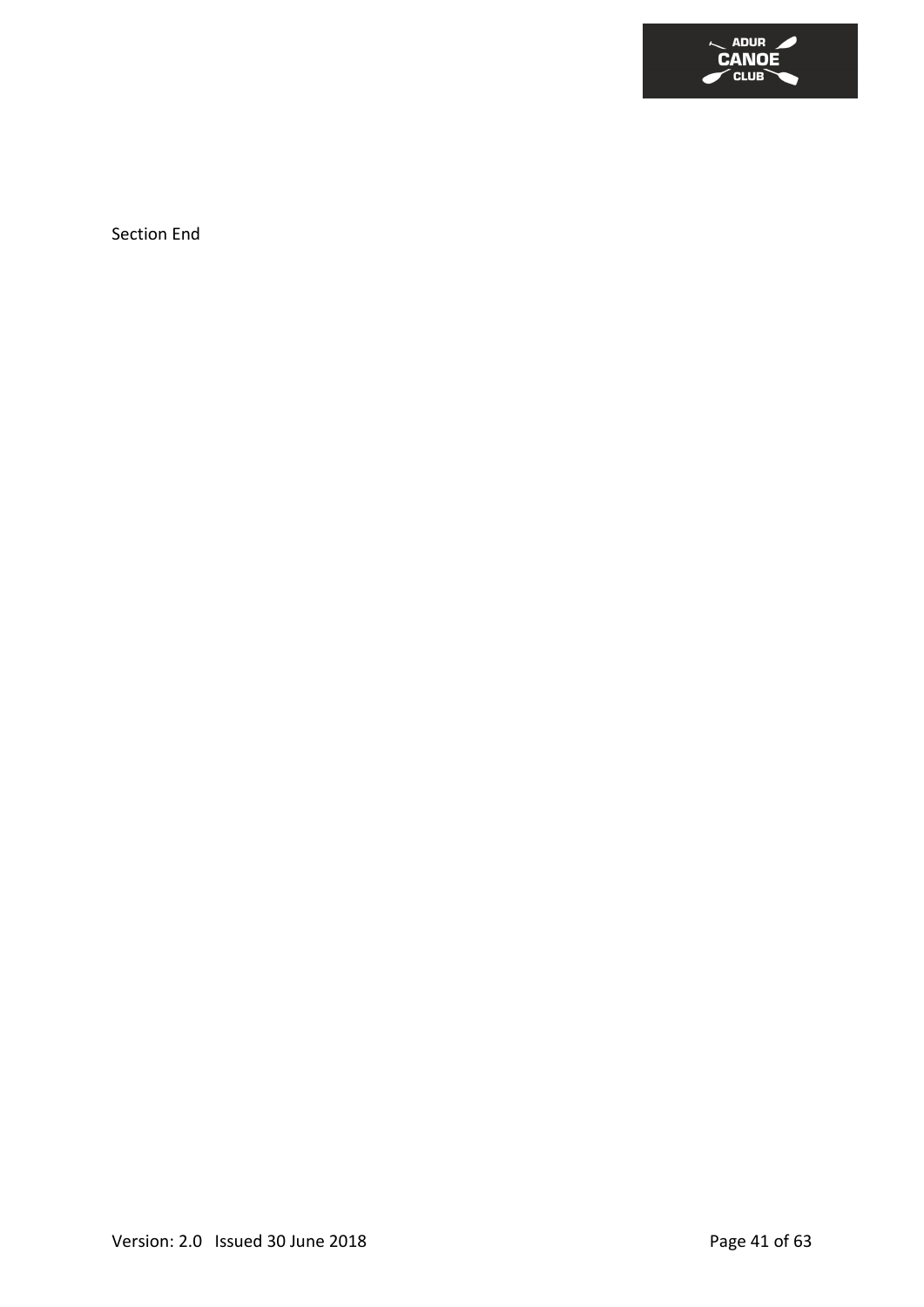### <span id="page-42-0"></span>Appendix 5 - Code of Conduct

#### **Members**

- The safety and welfare of self and others is to be the prime consideration of every member.
- Respect all members regardless of age, gender, sexual orientation, cultural background, religion, political persuasion or ability.
- Take care of all property belonging to the club or club members.
- Treat other club members with respect at all times.
- Control tempers and avoid behaviour which may affect or upset others.
- Co-operate with, and follow the directions given by, your coach or club officials.

#### **Coaches, Leaders and Helpers**

- Follow the British Canoeing Coaching Code of Ethics and club policies and procedures.
- Consider the wellbeing and safety of paddlers before the development of performance.
- Develop an appropriate working relationship with paddlers, based on mutual trust and respect.
- Be positive, approachable and focused on building paddlers confidence and ability.
- Make sure all activities are appropriate to the age, ability and experience of those taking part.
- Display consistently high standards of personal behaviour and appearance.
- Hold the appropriate, up-to-date qualifications and insurance.
- Encourage paddlers to value their performance and not just results.
- Never condone the use of prohibited substances.

#### **Parents/Guardians**

- Support your child's involvement and help them to enjoy Paddlesport.
- Ensure you are available if your child (12-18) is at a club session without a parent or guardian present and be punctual when collecting them.
- Co-operate with, and listen to, coaches or club officials.
- Inform the Duty Coach at each session of any special requirements your child may have.
- Provide the Club (Head Coach, Welfare Officer or Chair) with written details of any relevant medical conditions that Coaches need to know about.
- Help your child to recognise good performance, not just results.
- Display consistently high standards of personal behaviour
- Don't force your child to take part in sport.

Violation of the club code of conduct may result in expulsion from the club.

Section End

**ANOE**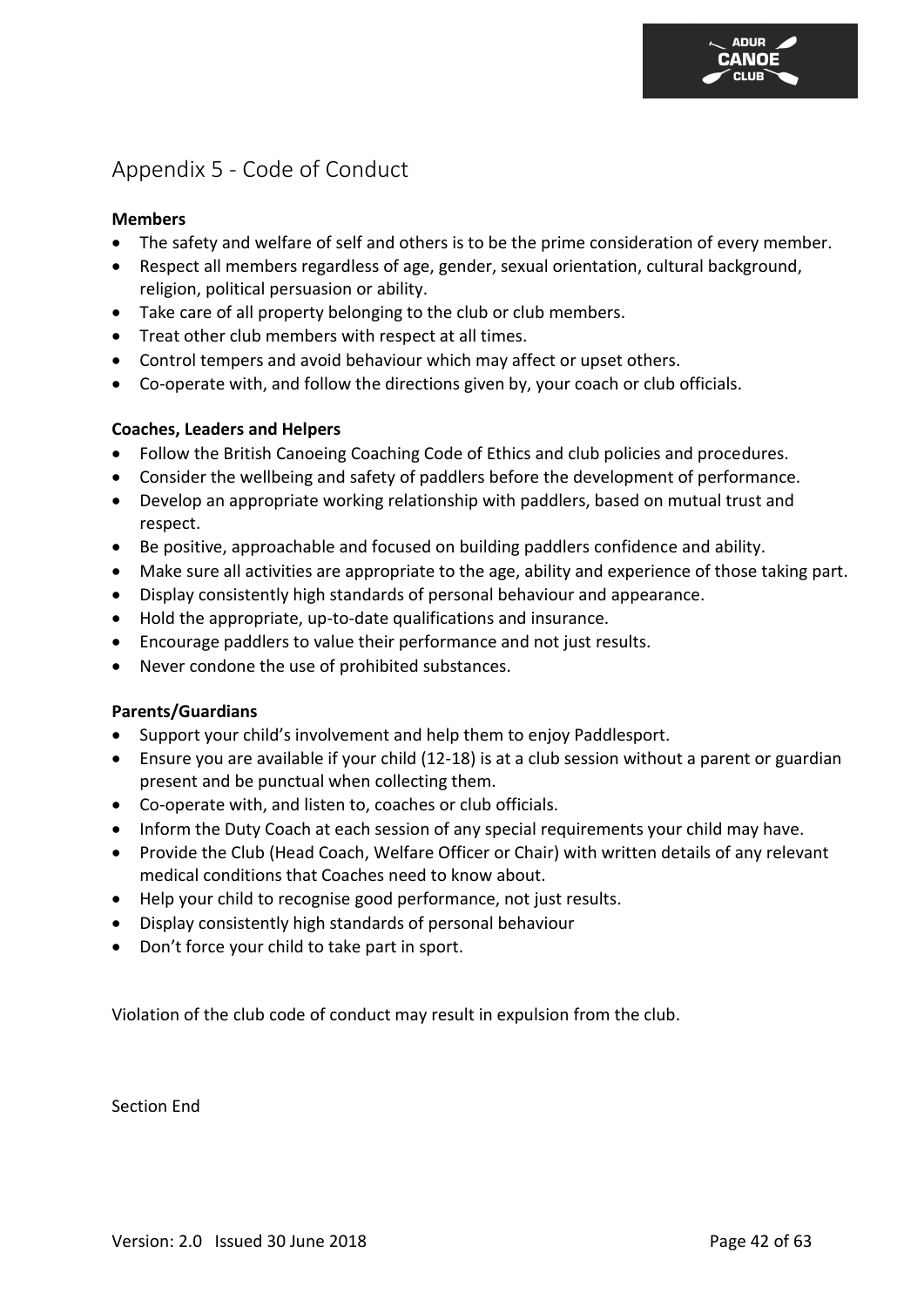### <span id="page-43-0"></span>Appendix 6 - Data Protection Policy

#### **Aims of this Policy**

Adur Canoe Club (ACC) needs to keep certain information on its members to carry out its day to day operations, to meet its objectives and to comply with legal obligations.

ACC is committed to ensuring any personal data will be dealt with in line with the Data Protection Act 2018 and General Data Protection Regulations (GDPR). To comply with the law, personal information will be collected and used fairly, stored safely and not disclosed to any other person unlawfully. All of our data use comes under the scope of the 'Legitimate Interst' clause.

The aim of this policy is to ensure that everyone handling personal data is fully aware of the requirements and acts in accordance with data protection procedures. This document also highlights key data protection procedures within the organisation.

This policy covers all members i.e. 'full' and 'day' members

#### **Definitions**

In line with the GDPR ACC will ensure that personal data will:

- Be obtained fairly and lawfully and shall not be processed unless certain conditions are met
- Be obtained for a specific and lawful purpose
- Be adequate, relevant but not excessive
- Be accurate and kept up to date
- Not be held longer than necessary
- Be processed in accordance with the rights of data subjects
- Be subject to appropriate security measures
- Not to be transferred outside the European Economic Area (EEA)

The definition of 'Processing' is obtaining, using, holding, amending, disclosing, destroying and deleting personal data. This includes some paper based personal data and computer records.

#### **Type of information processed**

ACC processes the following personal information: members names, addresses, contact details, ICE details and paddlesport specific particulars e.g. medical conditions, injuries, awards.

Personal information is kept in the following forms: As electronic data on ACCs Webcollect page and as ICE details on session sign-in sheets.

Groups of people within the organisation who will process personal information are: Coaches, Leaders and Helpers (typically Committee members).

#### **Responsibilities**

Under the GDPR, overall responsibility for personal data in a not for profit organisation rests with the governing body. The ACC Committee is the governing body.

**ANOE**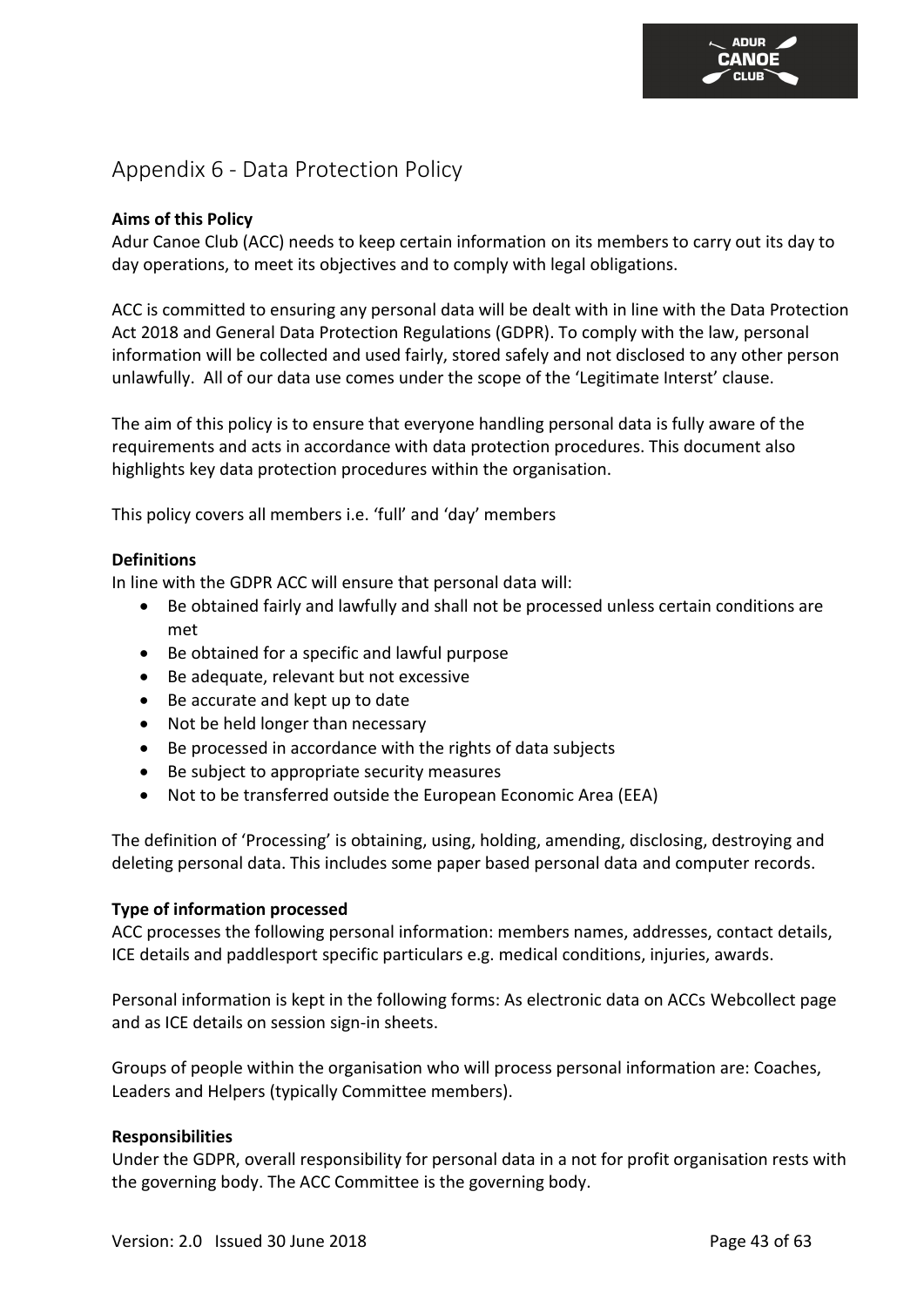

The governing body delegates tasks to the Data Controller, the ACC Secretary is the Data Controller. The Data Controller is responsible for:

- understanding and communicating obligations under the GDPR
- identifying potential problem areas or risks
- producing clear and effective procedures

All ACC members who process personal information must ensure they not only understand but also act in line with this policy and the data protection principles.

Breaches of this policy will be reviewed by the Committee and may lead to exclusion from ACC.

#### Policy Implementation

To meet our responsibilities the Data Controller will:

- Ensure any personal data is collected in a fair and lawful way
- Explain why it is needed at the start
- Ensure that only the minimum amount of information needed is collected and used
- Ensure the information used is up to date and accurate
- Review the length of time information is held
- Ensure it is kept safely
- Ensure the rights people have in relation to their personal data can be exercised

ACC will ensure that:

- Everyone managing and handling personal information is trained to do so
- Anyone wanting to make enquiries about handling personal information, whether a member of staff, volunteer or service user, knows what to do
- Any disclosure of personal data will be in line with our procedures
- Queries about handling personal information will be dealt with swiftly and politely

#### **Training**

Training and awareness raising about GDPR and how it is followed in this organisation will take the following forms: On induction: this policy. General training/ awareness raising: annual reminders about the policy.

**Gathering and checking information**Before personal information is collected, we will consider: what details are necessary and how long they will be needed for. We will inform people whose information is gathered about the following: why it is being gathered, what it will be used for and who will have access. We will do this via information on the relevant Webcollect forms. We will take the following measures to ensure that personal information kept is accurate: periodic reminders to members to update their Webcollect details

Personal sensitive information will not be used apart from the exact purpose for which permission was given.

#### **Data Security**

ACC will take steps to ensure that personal data is kept secure at all times against unauthorised or unlawful loss or disclosure. The following measures will be taken: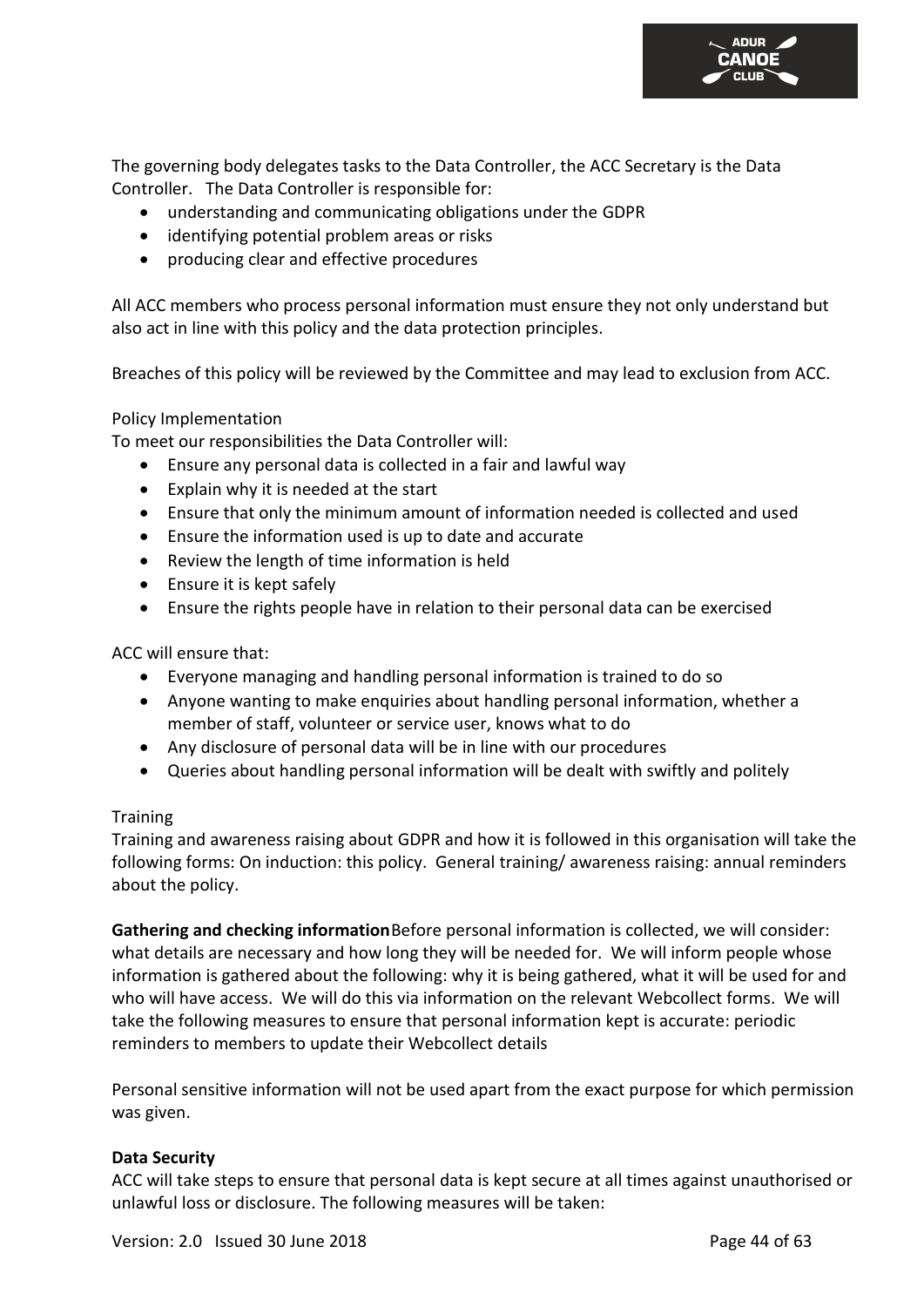

- 'Admin' Access to Webcollect to be restricted to Coaches, Leaders and Helpers who need it.
- Webcollect data to be downloaded only for specific events and as close to the event date as is practical.
- Webcollect downloaded information is to be destroyed once the event it was needed for has passed.

Any unauthorised disclosure of personal data to a third party by a Coach, Leader or Helper may result in exclusion from the club.

#### **Subject Access Requests**

Anyone whose personal information we process has the right to know:

- What information we hold and process on them
- How to gain access to this information
- How to keep it up to date
- What we are doing to comply with the GDPR.

They also have the right to prevent processing of their personal data in some circumstances and the right to correct, rectify, block or erase information regarded as wrong.

Individuals have a right under GDPR to access certain personal data being kept about them on computer and certain files. Any person wishing to exercise this right should apply via email to The ACC Chair: chair@adurcanoeclub.org.uk

The following information will be required before access is granted: name and contact details, relationship to ACC, timescales involved. We may also require proof of identity before access is granted. The following forms of ID will be required: photo id and up to date address verification. Queries about handling personal information will be dealt with swiftly and politely. We will aim to comply with requests for access to personal information as soon as possible, but will ensure it is provided within the 40 days required by the Act from receiving the written request.

#### **Review**

This policy will be reviewed at intervals of (2 years) to ensure it remains up to date and compliant with the law.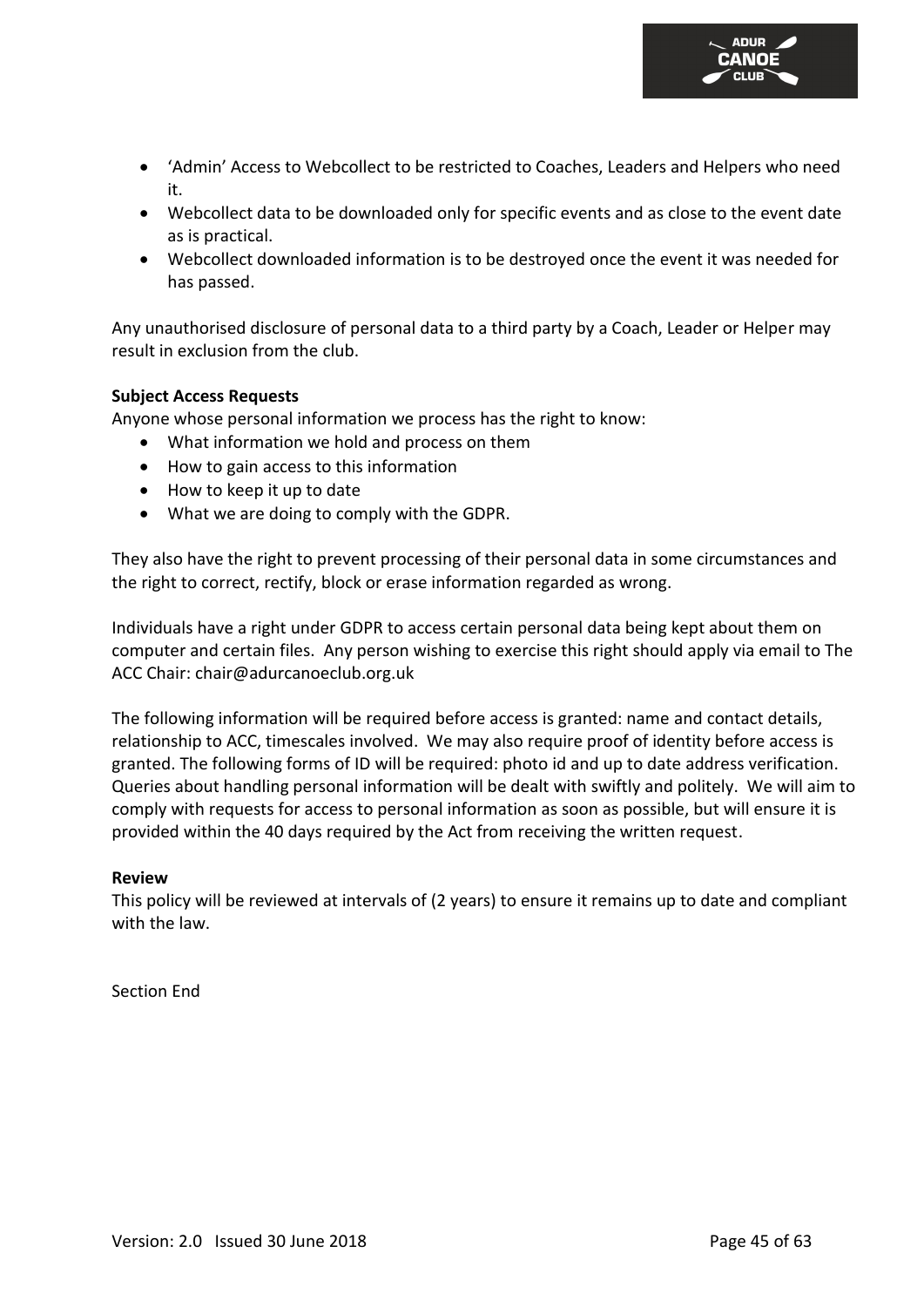

### Appendix 7 - Red – Amber-Green Tide Criteria

<span id="page-46-0"></span>

| <b>HIGH TIDE - GREEN</b>                                                                                                                                                                                     | <b>SUITABLE FOR</b>                                                                                                                | <b>SKILLS/ EXPERIENCE</b><br><b>REQUIRED</b>                                                                                   | <b>SAMPLE ACTIVITIES</b>                                                                                                                                                                                                                                                            |
|--------------------------------------------------------------------------------------------------------------------------------------------------------------------------------------------------------------|------------------------------------------------------------------------------------------------------------------------------------|--------------------------------------------------------------------------------------------------------------------------------|-------------------------------------------------------------------------------------------------------------------------------------------------------------------------------------------------------------------------------------------------------------------------------------|
| A tide that will be at its highest<br>level for most of the session.<br>This provides a flat-water<br>environment ideal for novice<br>paddlers to learn foundation<br>paddle sport skills                    | • All welcome<br>• these sessions are<br>perfect tides on<br>which to learn the<br>basics                                          | • To be able to swim 50m<br>Enthusiasm                                                                                         | <b>Beginner Sessions, river trips, improver</b><br>sessions, River trips, Flat water play boating,<br>Stand up paddle boarding, Open canoes,<br><b>Slalom training sessions</b><br>1* coaching skills - forward paddling, sweep<br>$\bullet$<br>turns, dynamic turns, self-rescues. |
| <b>LOW TIDE - AMBER</b>                                                                                                                                                                                      | <b>SUITABLE FOR</b>                                                                                                                | <b>SKILLS REQUIRED</b>                                                                                                         | <b>SAMPLE ACTIVITIES</b>                                                                                                                                                                                                                                                            |
| A tide that will be at its lowest<br>for most of the session. The<br>river will be flowing in a<br>channel providing a safe<br>environment for developing<br>moving water skills                             | <b>Improvers</b><br>$\bullet$<br><b>Paddlers who have</b><br>attended an ACC<br><b>Introduction to</b><br>moving water<br>session' | <b>Forward paddling</b><br>$\bullet$<br>Edging<br>$\bullet$<br><b>Sweep strokes</b><br>Ferry glides<br>Wet exit<br>Self-rescue | Ferry gliding, static wave surfing, breaking in<br>$\bullet$<br>and breaking out under the rail or road bridge<br>supports, Slalom training sessions<br>Moving water play boating<br>$\bullet$                                                                                      |
| <b>MIDDLE TIDE - RED</b>                                                                                                                                                                                     | <b>SUITABLE FOR</b>                                                                                                                | <b>SKILLS REQUIRED</b>                                                                                                         | <b>SAMPLE ACTIVITIES</b>                                                                                                                                                                                                                                                            |
| A tide between high and low<br>where the water is moving<br>quickly past the moored boats<br>either up or down river. This<br>offers paddling in a fast<br>moving-water environment<br>with associated risks | $\bullet$ 2* plus paddlers<br><b>Paddlers with</b><br>demonstrable<br>confidence/compet<br>ence on ACC low<br>tide sessions        | Moving water skills as per<br>'Low Tide'<br><b>Confidence</b>                                                                  | Breaking in breaking out under the road<br>$\bullet$<br>bridge, Slalom training sessions<br>Tide assisted river trips to Bramber, sea trips<br>$\bullet$<br>around the harbour wall via Ferry Rd.                                                                                   |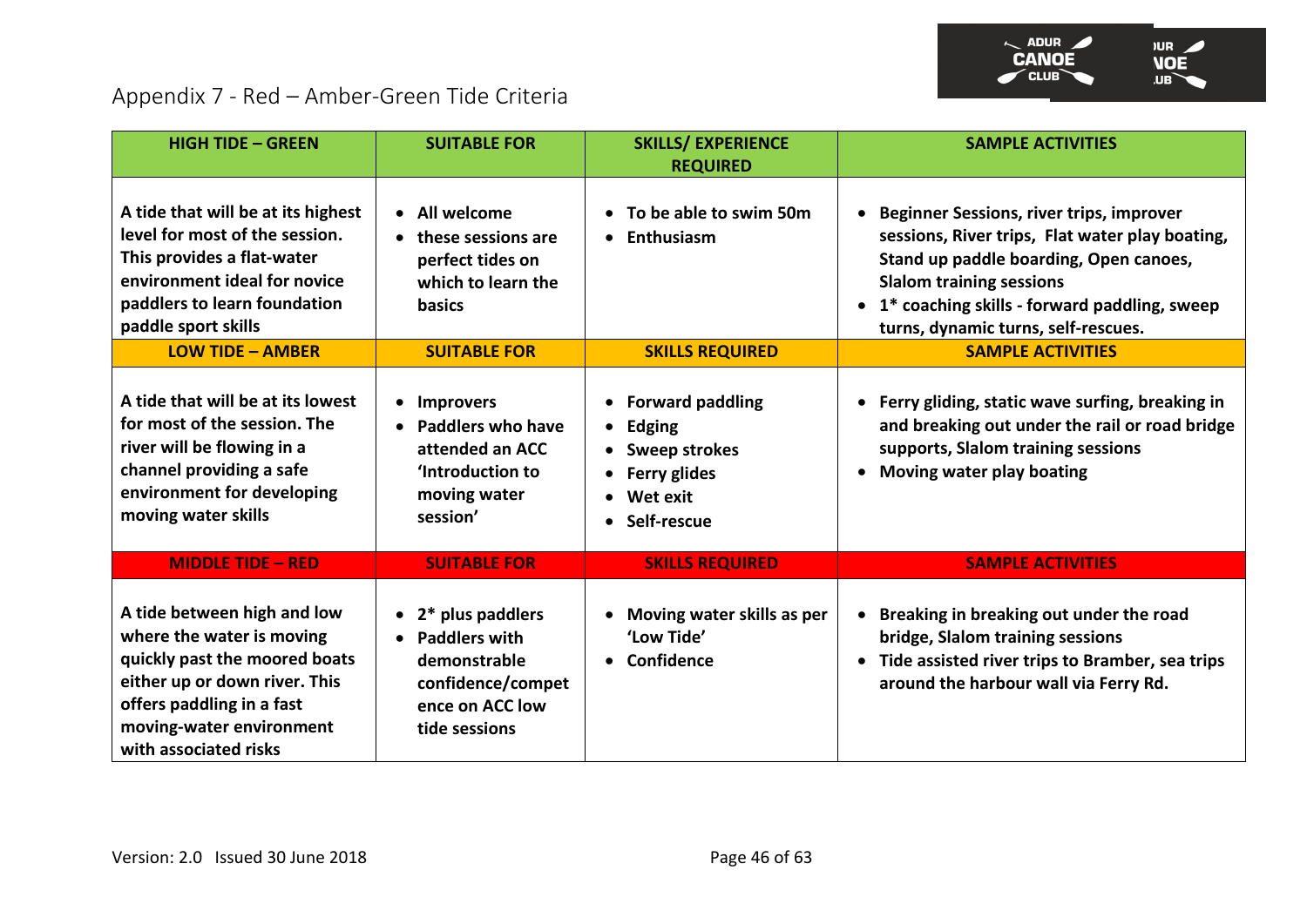

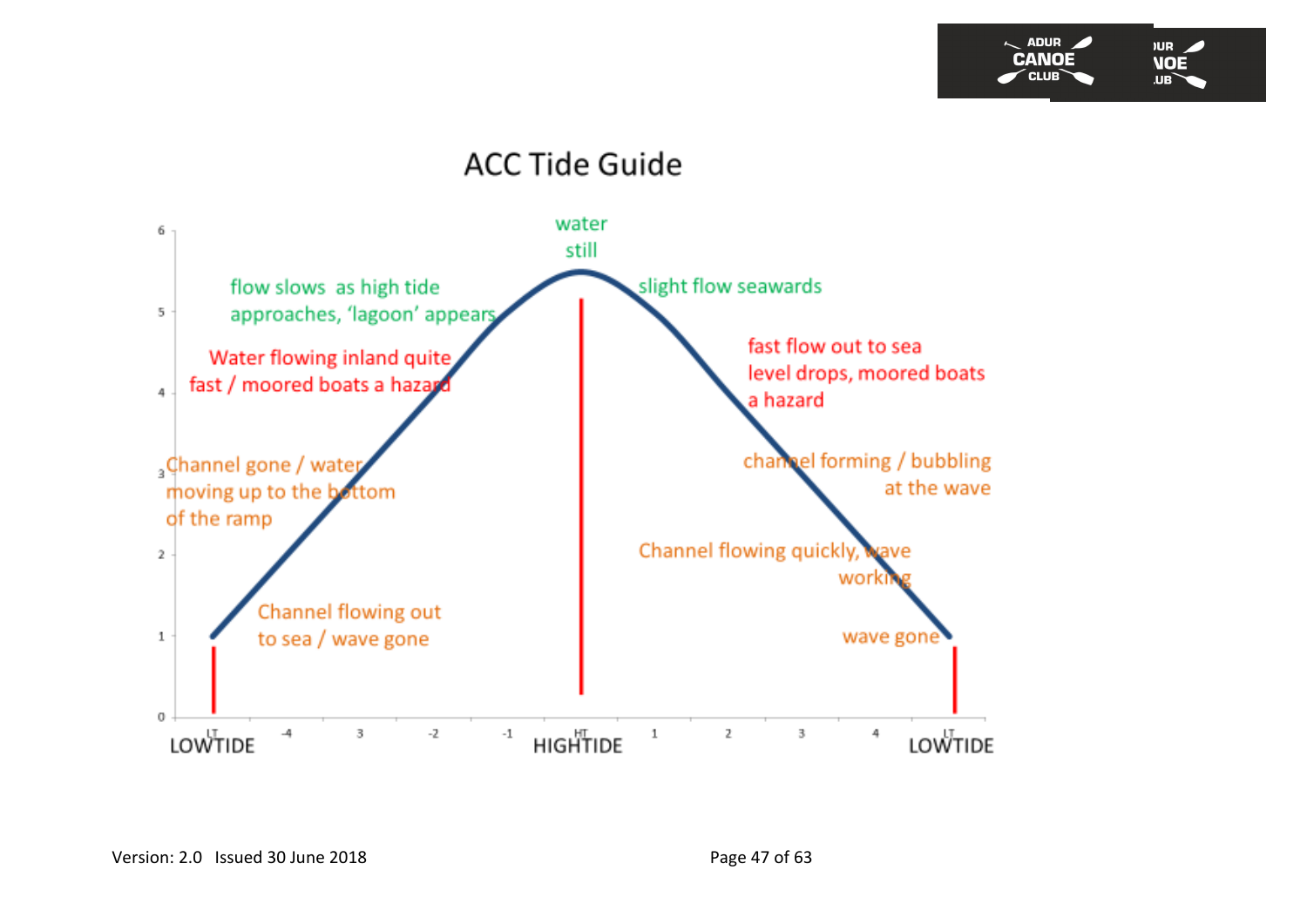

### ACC Tide Guide - Session Start Time

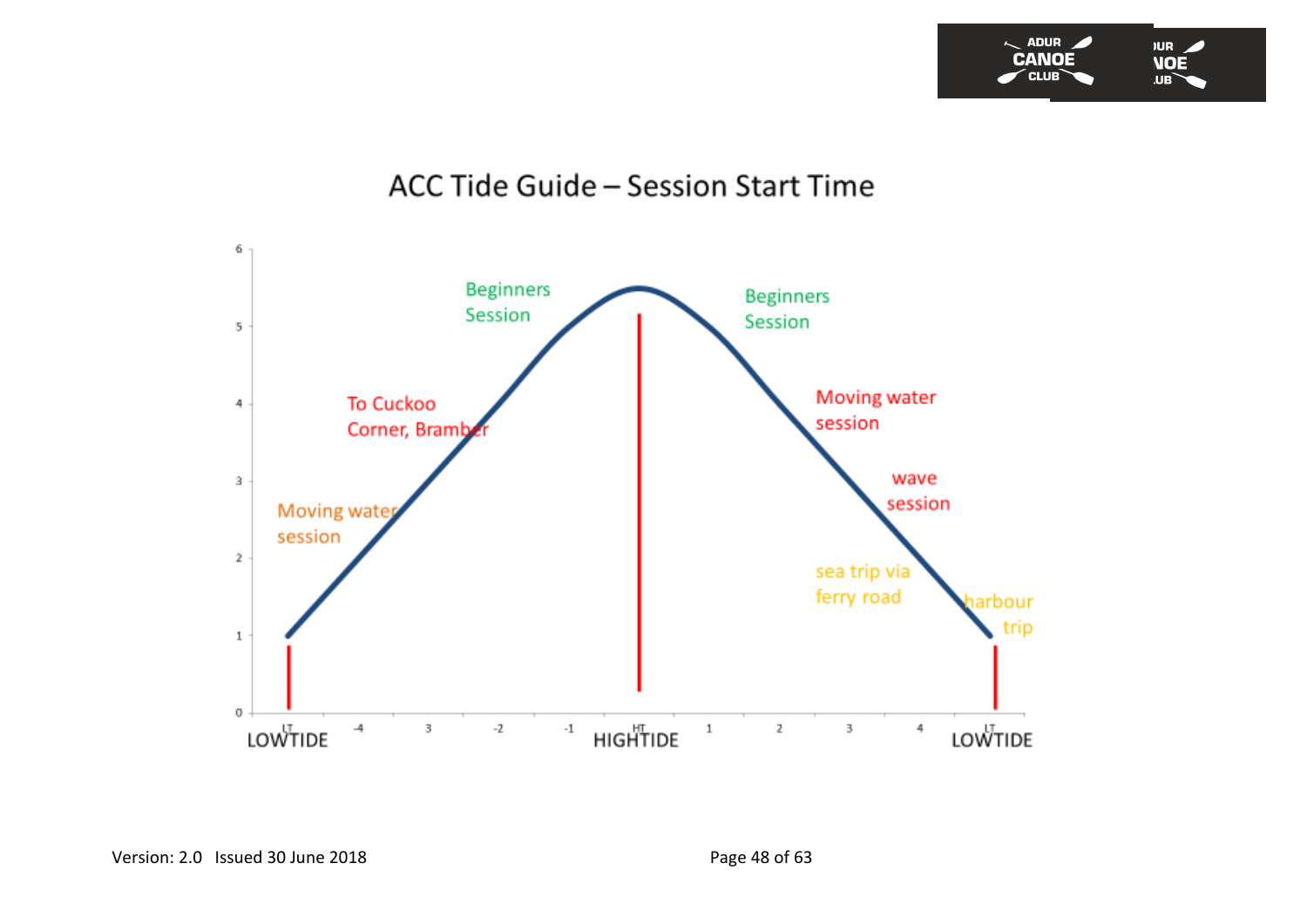

### <span id="page-49-0"></span>Appendix 8 - Sign-in Sheet

(The Duty Coach **must** ensure that all paddlers are ACC members & are signed-in)

| <b>Date</b> | <b>Duty Coach</b> | Add ICE details below |
|-------------|-------------------|-----------------------|
| Location    | <b>Conditions</b> |                       |

### **Members** (Please print)

|                             | <b>Full Name</b> | $\checkmark$ If<br>Coach | <b>ICE Full Name</b> | <b>ICE Contact Number</b> |
|-----------------------------|------------------|--------------------------|----------------------|---------------------------|
| $\overline{\phantom{a}}$ DC |                  |                          |                      |                           |
| $\mathbf 2$                 |                  |                          |                      |                           |
| $\mathbf{3}$                |                  |                          |                      |                           |
| $\overline{4}$              |                  |                          |                      |                           |
| $\overline{5}$              |                  |                          |                      |                           |
| $\boldsymbol{6}$            |                  |                          |                      |                           |
| $\overline{7}$              |                  |                          |                      |                           |
| $\bf 8$                     |                  |                          |                      |                           |
| $\boldsymbol{9}$            |                  |                          |                      |                           |
| $10\,$                      |                  |                          |                      |                           |
| 11                          |                  |                          |                      |                           |
| 12                          |                  |                          |                      |                           |
| 13                          |                  |                          |                      |                           |
| 14                          |                  |                          |                      |                           |
| 15                          |                  |                          |                      |                           |
| 16                          |                  |                          |                      |                           |
| $17\,$                      |                  |                          |                      |                           |
| $18\,$                      |                  |                          |                      |                           |
| $19\,$                      |                  |                          |                      |                           |
| $20\,$                      |                  |                          |                      |                           |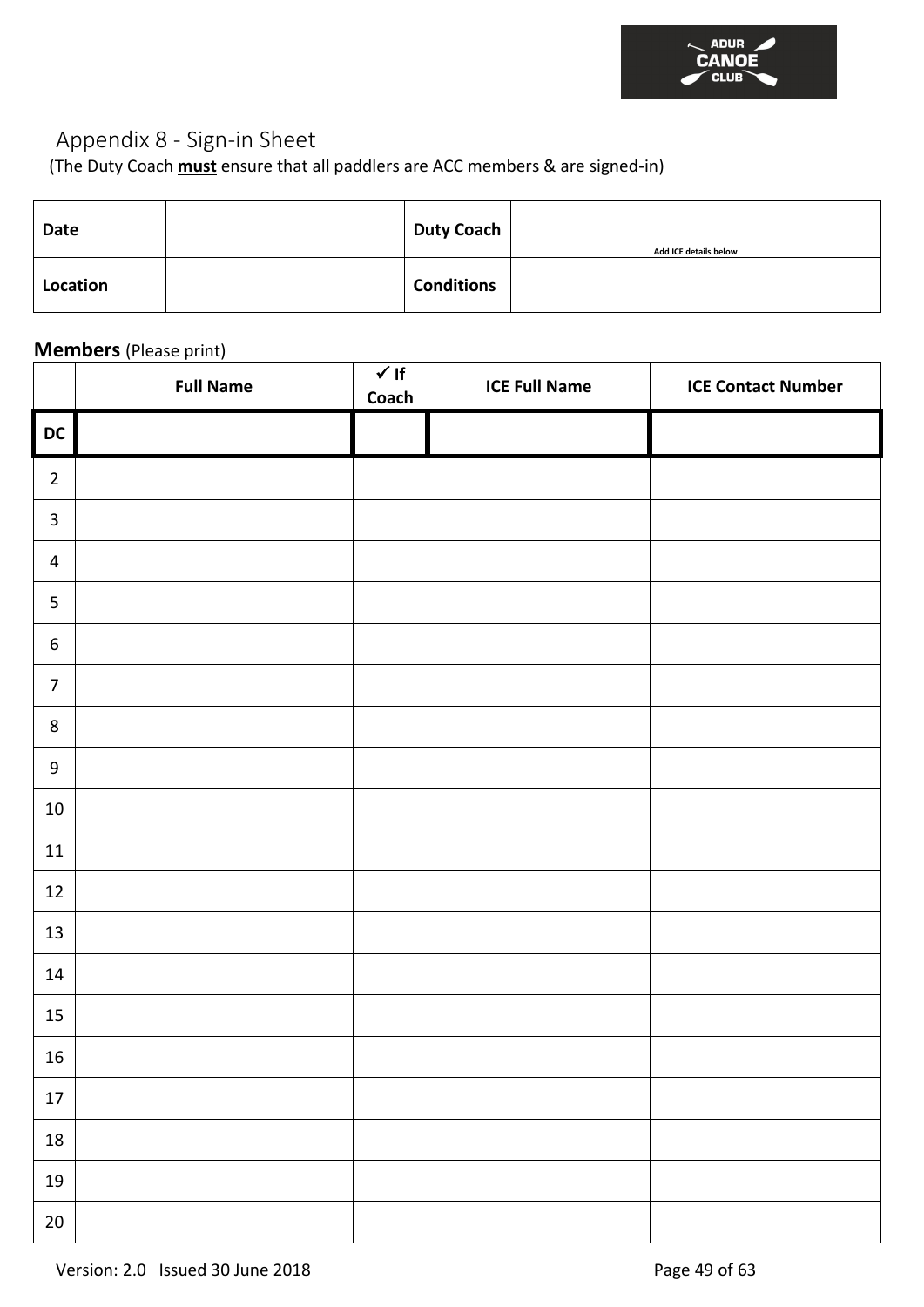|    | <b>Full Name</b> | $\sqrt{1}$<br>Coach | <b>ICE Full Name</b> | <b>ICE Contact Number</b> |
|----|------------------|---------------------|----------------------|---------------------------|
| 21 |                  |                     |                      |                           |
| 22 |                  |                     |                      |                           |
| 23 |                  |                     |                      |                           |
| 24 |                  |                     |                      |                           |
| 25 |                  |                     |                      |                           |
| 26 |                  |                     |                      |                           |
| 27 |                  |                     |                      |                           |
| 28 |                  |                     |                      |                           |
| 29 |                  |                     |                      |                           |
| 30 |                  |                     |                      |                           |

### **Day Members** (Please print)

'Visit No. = how often you have taken out any Day Membership i.e. Wadurs pool, Adur river, club trip, since the previous 1<sup>st</sup> April. The maximum permitted before you are required to takeout full membership is 3.

|                | <b>Full Name</b> | U<br>18 | $\mathbf{o}$<br>18 | <b>ICE Name</b> | <b>ICE Number</b> | Paid | Visit<br>No |
|----------------|------------------|---------|--------------------|-----------------|-------------------|------|-------------|
| $\mathbf{1}$   |                  |         |                    |                 |                   |      |             |
| $\overline{2}$ |                  |         |                    |                 |                   |      |             |
| $\overline{3}$ |                  |         |                    |                 |                   |      |             |
| $\overline{4}$ |                  |         |                    |                 |                   |      |             |
| 5              |                  |         |                    |                 |                   |      |             |
| 6              |                  |         |                    |                 |                   |      |             |
| $\overline{7}$ |                  |         |                    |                 |                   |      |             |
| $\,8\,$        |                  |         |                    |                 |                   |      |             |
| 9              |                  |         |                    |                 |                   |      |             |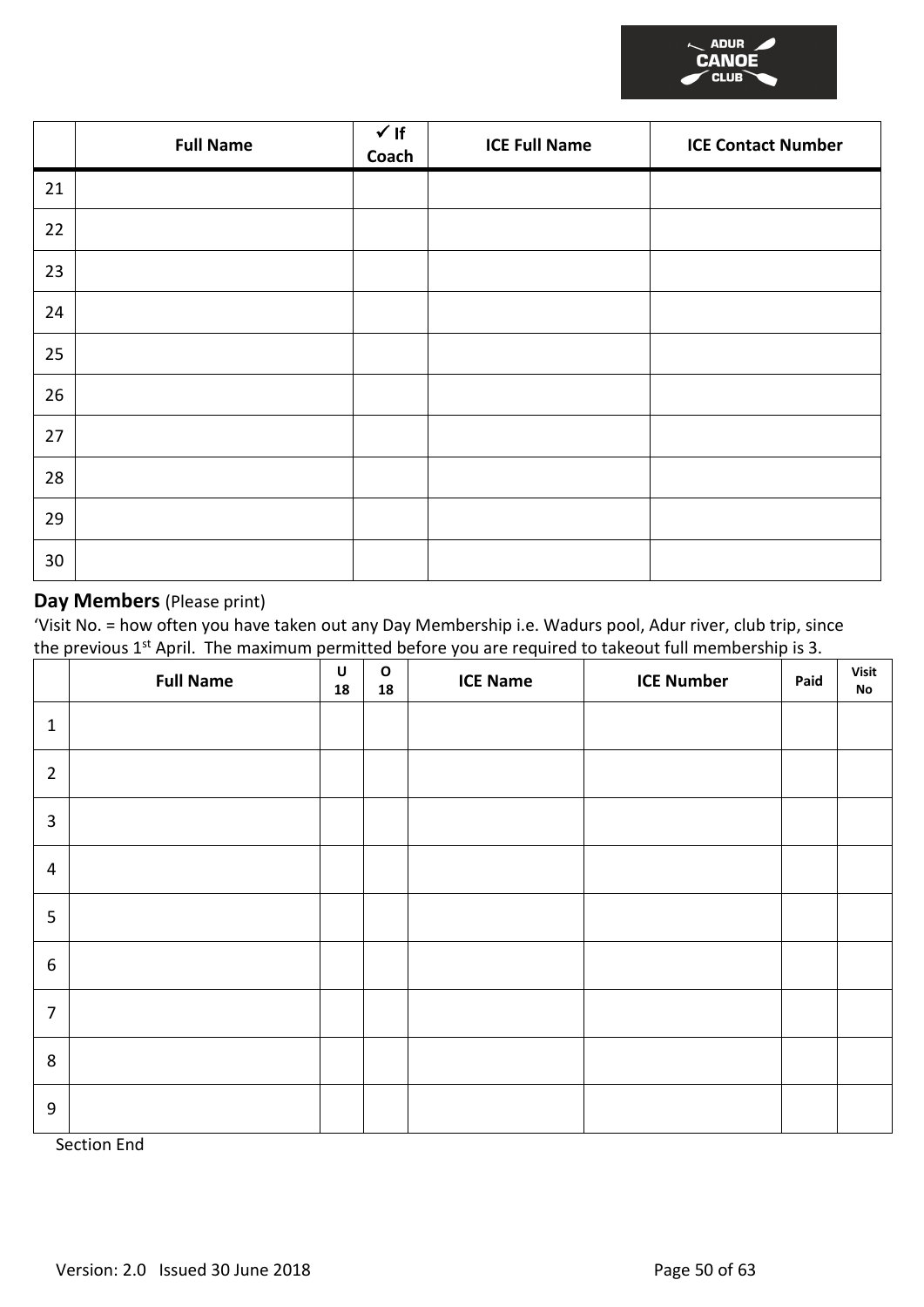

### <span id="page-51-0"></span>Appendix 9 – Report Form Incident / Accident (circle as appropriate)

| Ref No                                      | Completed by: | (Print and include<br>contact No) |                                                                                                   |
|---------------------------------------------|---------------|-----------------------------------|---------------------------------------------------------------------------------------------------|
| Date                                        | Location      |                                   |                                                                                                   |
| Type                                        | Welfare       | Safety                            | Other                                                                                             |
| Present                                     |               |                                   |                                                                                                   |
|                                             |               |                                   | Description: (as much detail as possible, use reverse/separate sheets if need be for space and or |
| confidentiality reasons)                    |               |                                   |                                                                                                   |
|                                             |               |                                   |                                                                                                   |
|                                             |               |                                   |                                                                                                   |
|                                             |               |                                   |                                                                                                   |
|                                             |               |                                   |                                                                                                   |
|                                             |               |                                   |                                                                                                   |
|                                             |               |                                   |                                                                                                   |
|                                             |               |                                   |                                                                                                   |
|                                             |               |                                   |                                                                                                   |
|                                             |               |                                   |                                                                                                   |
|                                             |               |                                   |                                                                                                   |
|                                             |               |                                   |                                                                                                   |
|                                             |               |                                   |                                                                                                   |
|                                             |               |                                   |                                                                                                   |
|                                             |               |                                   |                                                                                                   |
|                                             |               |                                   |                                                                                                   |
|                                             |               |                                   |                                                                                                   |
| <b>External Agencies</b><br>involved?       |               |                                   |                                                                                                   |
| To be reported to<br>(min 1 + Chair) Circle | Chair         | <b>Welfare Officer</b>            | <b>Head Coach</b>                                                                                 |
| as appropriate                              | Q.Master      | Treasurer                         | Other - specify:                                                                                  |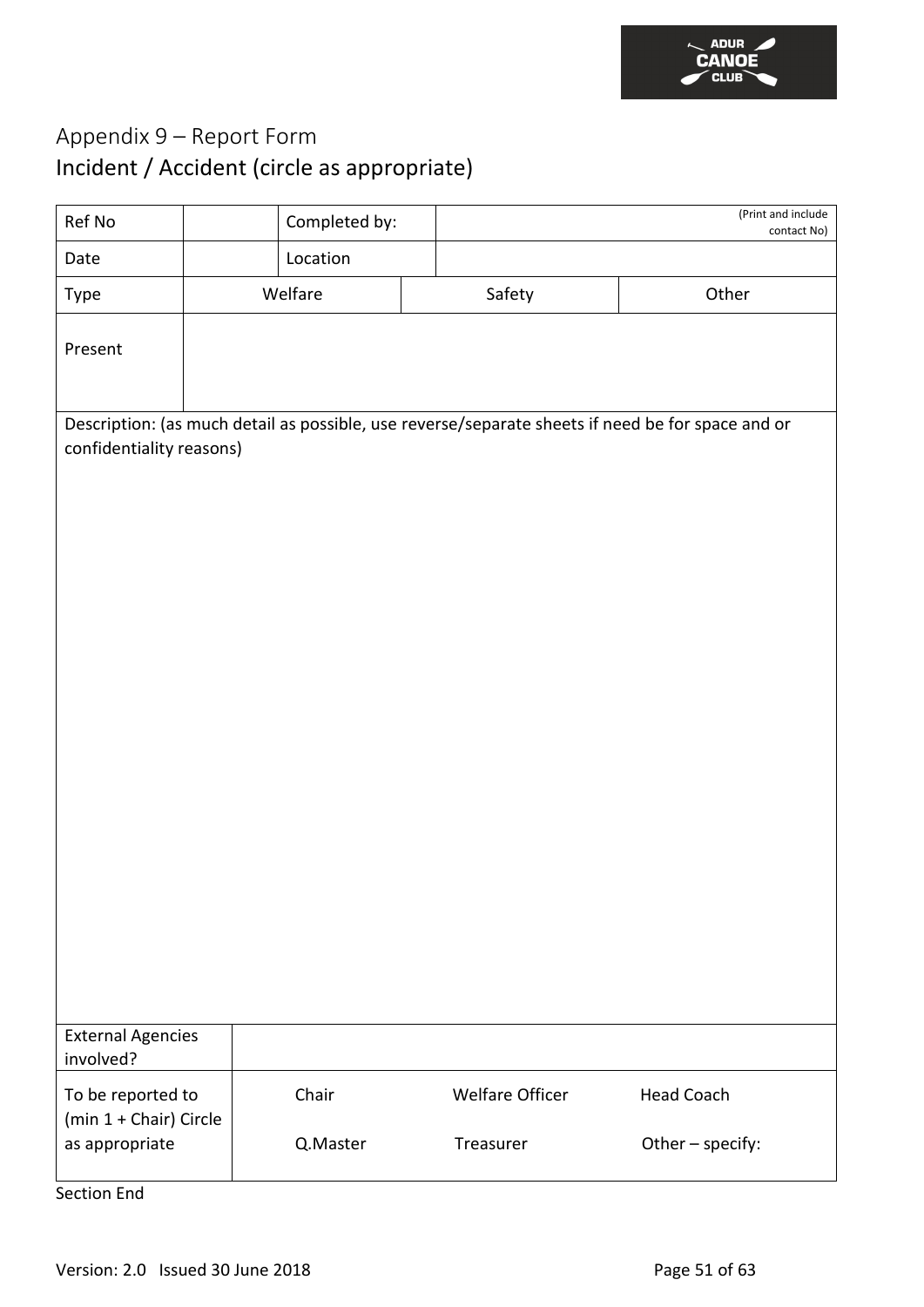

### <span id="page-52-0"></span>Appendix 10 - Report Form Review Incident / Accident (circle as appropriate)

| Ref No                |      | Raised by |      |                                                                             |        |      |           |
|-----------------------|------|-----------|------|-----------------------------------------------------------------------------|--------|------|-----------|
| Type                  |      | Welfare   |      |                                                                             | Safety |      | Other     |
| <b>Initial Review</b> | Date |           | Name |                                                                             |        | Role |           |
| <b>Full Review</b>    |      |           |      |                                                                             |        |      |           |
| Name                  |      | Role      |      |                                                                             | Date   |      | Signature |
|                       |      |           |      |                                                                             |        |      |           |
|                       |      |           |      |                                                                             |        |      |           |
|                       |      |           |      |                                                                             |        |      |           |
|                       |      |           |      | Review details & Actions Taken: (use reverse/additional sheets if required) |        |      |           |
|                       |      |           |      |                                                                             |        |      |           |
|                       |      |           |      |                                                                             |        |      |           |
|                       |      |           |      |                                                                             |        |      |           |
|                       |      |           |      |                                                                             |        |      |           |
|                       |      |           |      |                                                                             |        |      |           |
|                       |      |           |      |                                                                             |        |      |           |
|                       |      |           |      |                                                                             |        |      |           |
|                       |      |           |      |                                                                             |        |      |           |
|                       |      |           |      |                                                                             |        |      |           |
|                       |      |           |      |                                                                             |        |      |           |
|                       |      |           |      |                                                                             |        |      |           |
|                       |      |           |      |                                                                             |        |      |           |
|                       |      |           |      |                                                                             |        |      |           |
| Closed<br>Name:       |      |           |      |                                                                             | Role:  |      |           |
| Signature:            |      |           |      |                                                                             | Date:  |      |           |
|                       |      |           |      |                                                                             |        |      |           |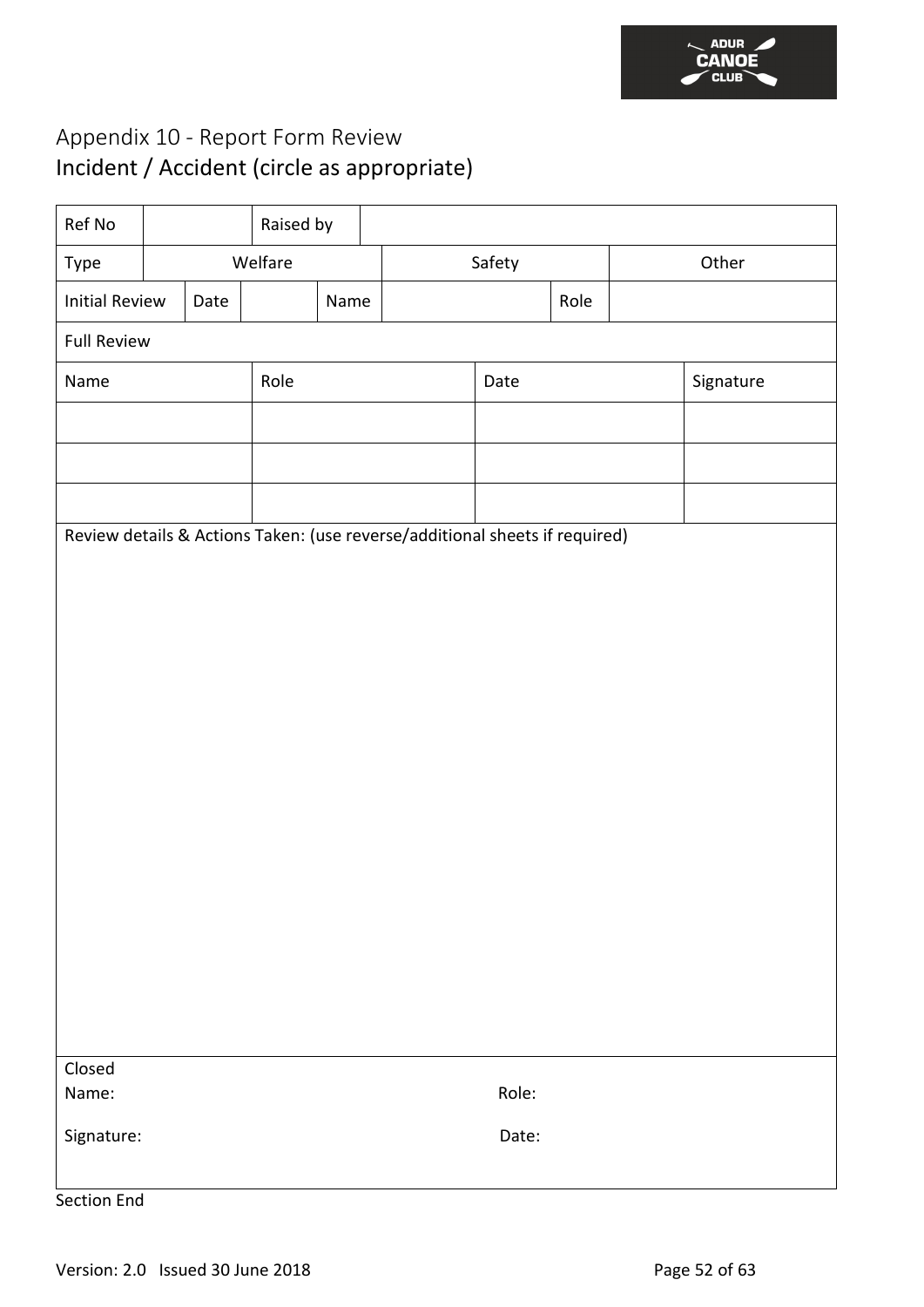

### <span id="page-53-0"></span>Appendix 11 – Incident/Accident Report Log

| <b>Ref No</b> | Raised<br>(Date) | <b>Type</b><br>(Welfare, Safety, Other) | <b>Initial review</b><br>(By, Date) | Closed<br>(date) |
|---------------|------------------|-----------------------------------------|-------------------------------------|------------------|
|               |                  |                                         |                                     |                  |
|               |                  |                                         |                                     |                  |
|               |                  |                                         |                                     |                  |
|               |                  |                                         |                                     |                  |
|               |                  |                                         |                                     |                  |
|               |                  |                                         |                                     |                  |
|               |                  |                                         |                                     |                  |
|               |                  |                                         |                                     |                  |
|               |                  |                                         |                                     |                  |
|               |                  |                                         |                                     |                  |
|               |                  |                                         |                                     |                  |
|               |                  |                                         |                                     |                  |
|               |                  |                                         |                                     |                  |
|               |                  |                                         |                                     |                  |
|               |                  |                                         |                                     |                  |
|               |                  |                                         |                                     |                  |
|               |                  |                                         |                                     |                  |
|               |                  |                                         |                                     |                  |
|               |                  |                                         |                                     |                  |
|               |                  |                                         |                                     |                  |
|               |                  |                                         |                                     |                  |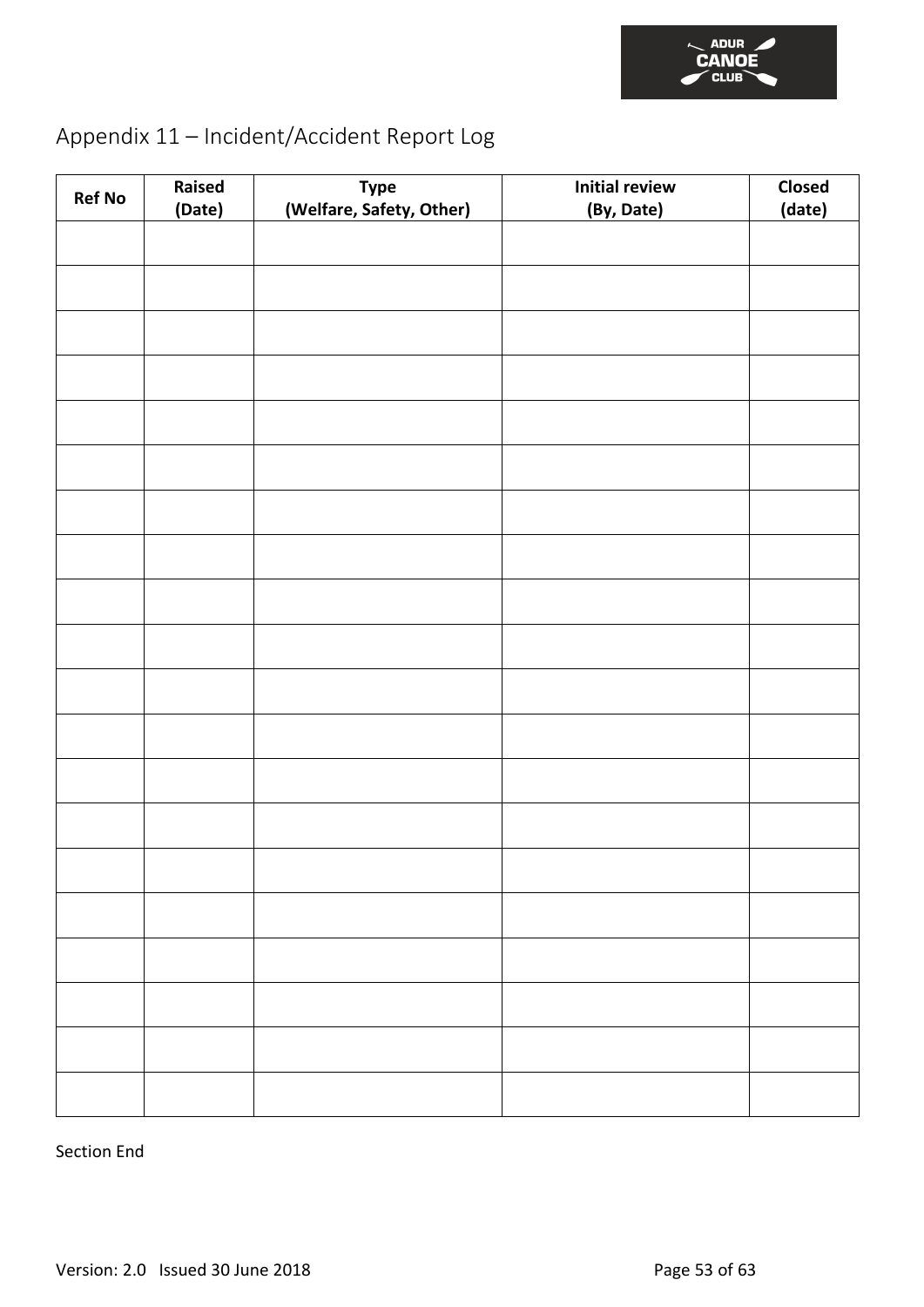

### Appendix 12 – Borrowed Kit Register

<span id="page-54-0"></span>

| <b>Name</b> | <b>Borrowing</b><br>Period<br>$(From - To)$ | Items and Planned Usage (including anticipated environment<br>and water conditions) | Returned<br>(date) | <b>Comments</b> |
|-------------|---------------------------------------------|-------------------------------------------------------------------------------------|--------------------|-----------------|
|             |                                             |                                                                                     |                    |                 |
|             |                                             |                                                                                     |                    |                 |
|             |                                             |                                                                                     |                    |                 |
|             |                                             |                                                                                     |                    |                 |
|             |                                             |                                                                                     |                    |                 |
|             |                                             |                                                                                     |                    |                 |
|             |                                             |                                                                                     |                    |                 |
|             |                                             |                                                                                     |                    |                 |
|             |                                             |                                                                                     |                    |                 |
|             |                                             |                                                                                     |                    |                 |
|             |                                             |                                                                                     |                    |                 |
|             |                                             |                                                                                     |                    |                 |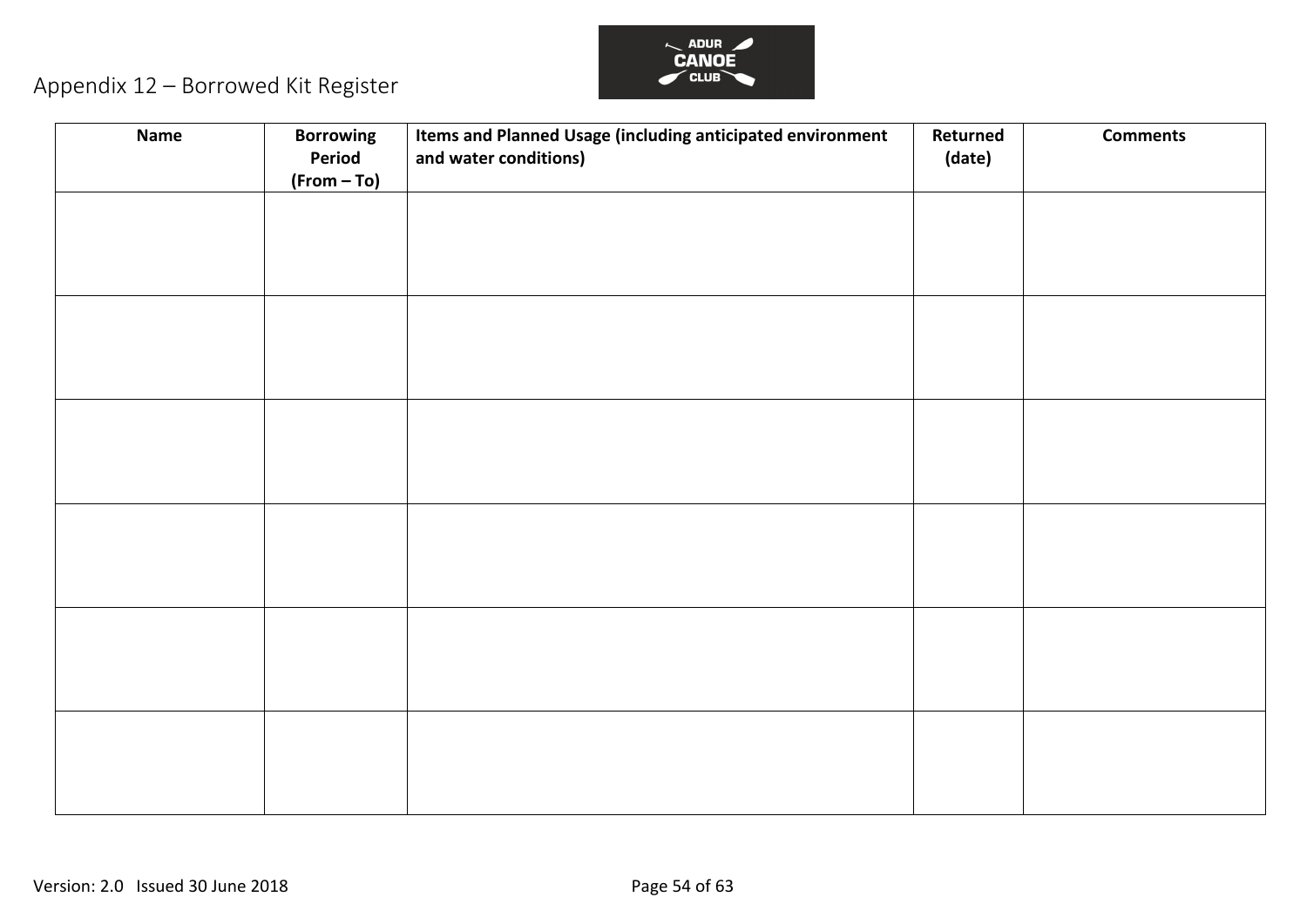### <span id="page-55-0"></span>Appendix 13 - Manual Handling Guidelines

#### **The term manual handling covers a wide variety of activities including lifting, lowering, pushing, pulling and carrying. If any of these tasks are not carried out appropriately there is a risk of injury.**

Manual handling injuries can have serious implications for you if you are injured and for the club. They can occur almost anywhere but heavy manual work, awkward postures, repetitive movements of arms, legs and back or previous/existing injury can increase the risk. To help prevent manual handling injuries you should avoid high risk tasks as far as possible. However, where it is not possible to avoid handling a load, you must consider the risks of that task (your capability, the nature of the load and environmental conditions), apply sensible health and safety measures and use good manual handling technique.

**If you need to lift something manually:** Reduce the amount of twisting, stooping and reaching. Avoid lifting from floor level or above shoulder height, especially heavy loads. Consider how you can minimise carrying distances. Assess the weight to be carried and whether you can move the load safely or need any help. If in doubt seek help

**Think before lifting/handling:** Plan the lift. Can handling aids be used? Where is the load going to be placed? Will help be needed with the load? Remove obstructions from your route. For a long lift, consider resting the load midway on a table or bench to change grip.

**Adopt a stable position:** The feet should be apart with one leg slightly forward to maintain balance (alongside the load, if it is on the ground). Be prepared to move your feet during the lift to maintain your stability. Avoid tight clothing or unsuitable footwear, which may make this difficult.

**Start in a good posture:** At the start of the lift, slight bending of the back, hips and knees is preferable to fully flexing the back (stooping) or fully flexing the hips and knees (squatting).

**Don't flex the back any further while lifting:** This can happen if the legs begin to straighten before starting to raise the load.

**Avoid twisting the back or leaning sideways, especially while the back is bent**. Shoulders should be kept level and facing in the same direction as the hips. Turning by moving the feet is better than twisting and lifting at the same time.

**Keep the head up when handling.** Look ahead, not down at the load, once it has been held securely.

**Don't lift or handle more than can be easily managed.** There is a difference between what people can lift and what they can safely lift. If in doubt, seek advice or get help.

**Put down, then adjust.** If precise positioning of the load is necessary, put it down first, then slide it into the desired position.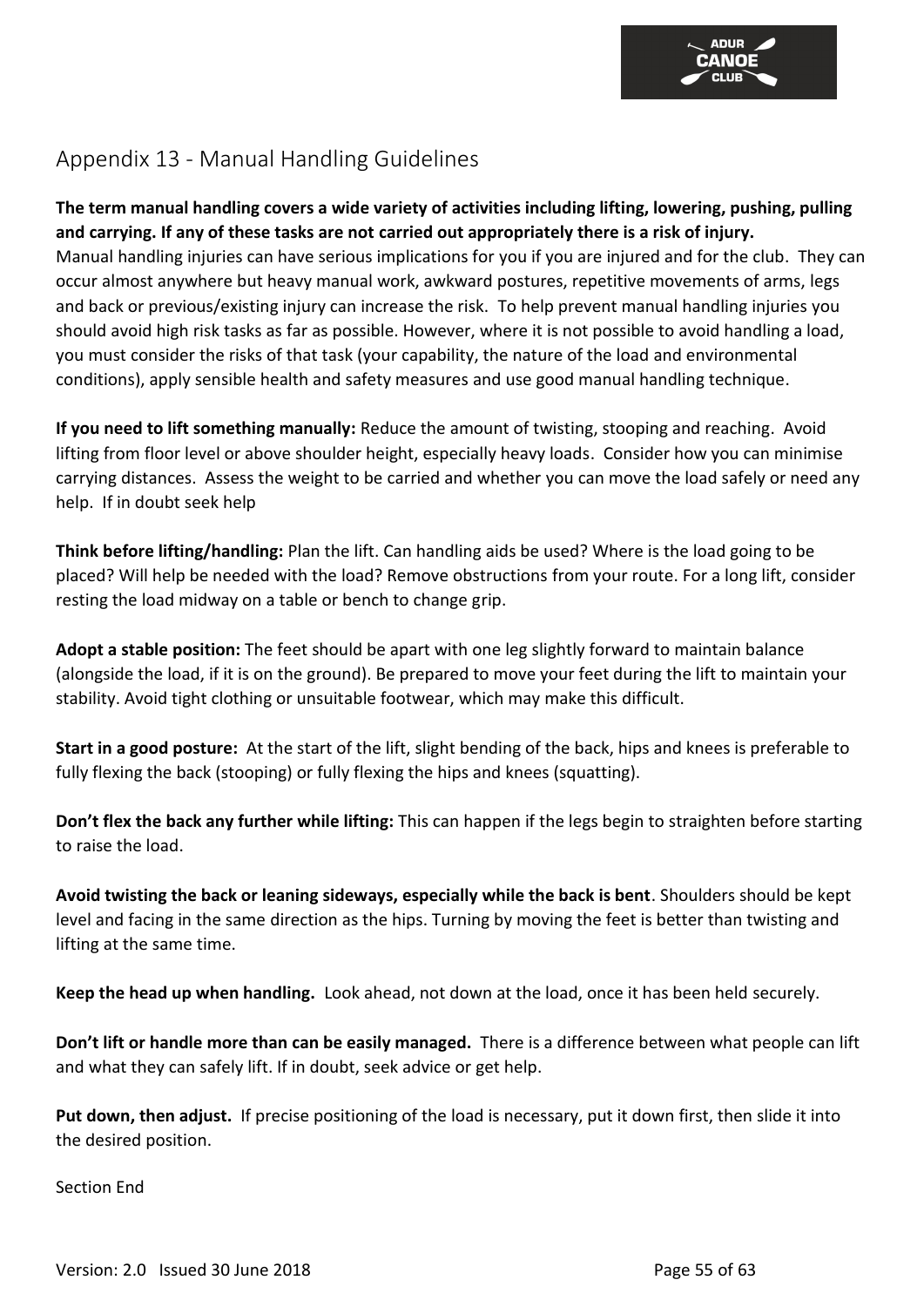### <span id="page-56-0"></span>Appendix 14 - Committee Role Descriptions

### <span id="page-56-1"></span>Chair

**Responsible to:** Management committee and members **Role purpose:** To ensure an efficient and well managed club/centre/committee **Commitment:** 2 – 4 hours per week plus committee meetings

#### **Main Tasks:**

- ⬧ Committee meetings and AGM's in accordance with the organisations policy
- ⬧ Assist the secretary to produce the agendas
- ⬧ Act as an ambassador for the club, centre, region or discipline
- Lead the committee in making decisions for the benefit of the whole organisation including disciplinary matters
- ⬧ Ensure the organisation is represented at British Canoeing regional/national meetings

#### **Skills required?**

- ⬧ Knowledge of the club, centre or committee is essential
- ⬧ Background in management is desirable
- Strong leader who can be objective
- ⬧ Confident and effective in communication
- ⬧ Enthusiastic and able to motivate others

### <span id="page-56-2"></span>Welfare Officer

The Club Welfare Officer is responsible for acting as a source of advice about safeguarding and protecting children, promoting good practice and for coordinating action within the Club on receipt of any concerns or referrals.

Areas of Responsibility

1. Policy and Procedures

- ⬧ To provide information and advice on child protection within the Club and promote a child focus.
- ⬧ To ensure that the Club adopts and follows the BCU Child Protection Policy and Procedures.
- ⬧ To promote awareness of the BCU Codes of Conduct and Paddlesafe documents.
- ⬧ To implement recruitment and screening procedures within the club.
- ⬧ To be a confirmation signatory, verifying the identity of individuals completing disclosures.

#### 2. Referrals

- ⬧ To receive information from Club staff, volunteers, children or parents and carers who have child protection concerns and record it.
- ⬧ To assess the information promptly and carefully, clarifying and obtaining more information about the matter as appropriate
- ⬧ To follow the BCU Responding and Reporting Concerns flow chart.
- ⬧ To ensure that the referral is confirmed in writing using the BCU Safeguarding and Protecting Children Report Form.
- 3. Education and Training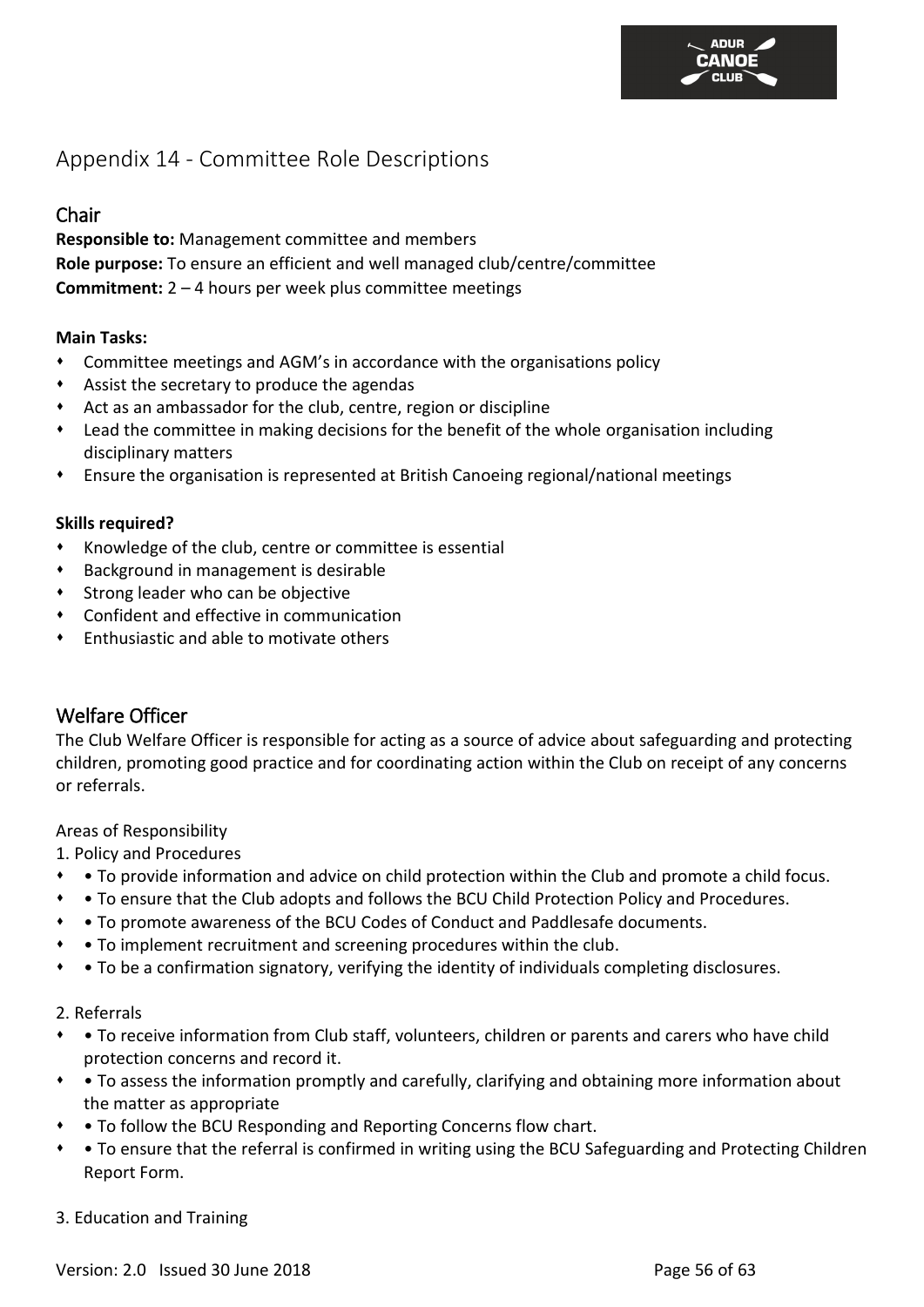

- To advise the club about appropriate training for coaches and volunteers based on the BCU Recommended Training Requirements.
- To advise the Club about Child Protection training opportunities.

#### 4. Knowledge

- ⬧ The designated person should be aware of the local statutory child protection network, including the contact details for the local Police and Children's Social
- ⬧ Care Services, the role of the Local Safeguarding Children's Board (LSCB) and the awareness of local inter-agency child protection procedures.
- ⬧ They should understand the BCU Child Protection Policies and Procedures and the requirement to safeguard and protect children in sport
- ⬧ Awareness of Equity issues and Child Protection
- ⬧ Understanding of poor practice and abuse behaviour that is harmful to children

#### The Person

The Club Welfare Officer should be well known in the club and have a strong child focus. The Club Welfare Officer need to be accessible to and approachable for children and young people but not the coach or volunteer with direct responsibility for coordinating or delivering the junior programmes at the club. They should be a member of the Club or an individual member of the BCU. The designated person should have undertaken the Sports Coach UK Safeguarding and Protecting Children workshop or an equivalent training programme. They must also be committed to attending the BCU Time to Listen Workshop that has been developed specifically for Club Welfare Officers with the NSPCC. This will support them in this important role.

### <span id="page-57-0"></span>Club Secretary

| Responsible to: | Management committee through the chairperson                    |
|-----------------|-----------------------------------------------------------------|
| Role purpose:   | To ensure the organisations communications function efficiently |
| Commitment:     | 2–4 hours per week plus committee meetings                      |

Main Tasks:

- Act as the first point of contact for the club, centre or committee and ensure prompt communication exists both internally and externally from the club, centre or committee
- Deal with or delegate all of the administrative duties for the club, centre or committee
- Work with the treasurer to ensure all membership and/or affiliations are accurate and paid on time
- ⬧ Ensure that all members have a copy of the club, centre or committee handbook, insurance details and officers contacts
- ⬧ Attend and take minutes of committee meetings and the AGM
- ⬧ Ensure agendas are sent out to all committee members in advance of meetings

#### Skills required?

- ⬧ Knowledge of the club, centre or committee is essential
- similar experience in this role is desirable
- ⬧ Good administrative skills and competent with email
- ⬧ Access to forms of communication and contactable
- ⬧ Enthusiastic and able to motivate others

Resources to assist in role:

Version: 2.0 Issued 30 June 2018 **Page 57 of 63**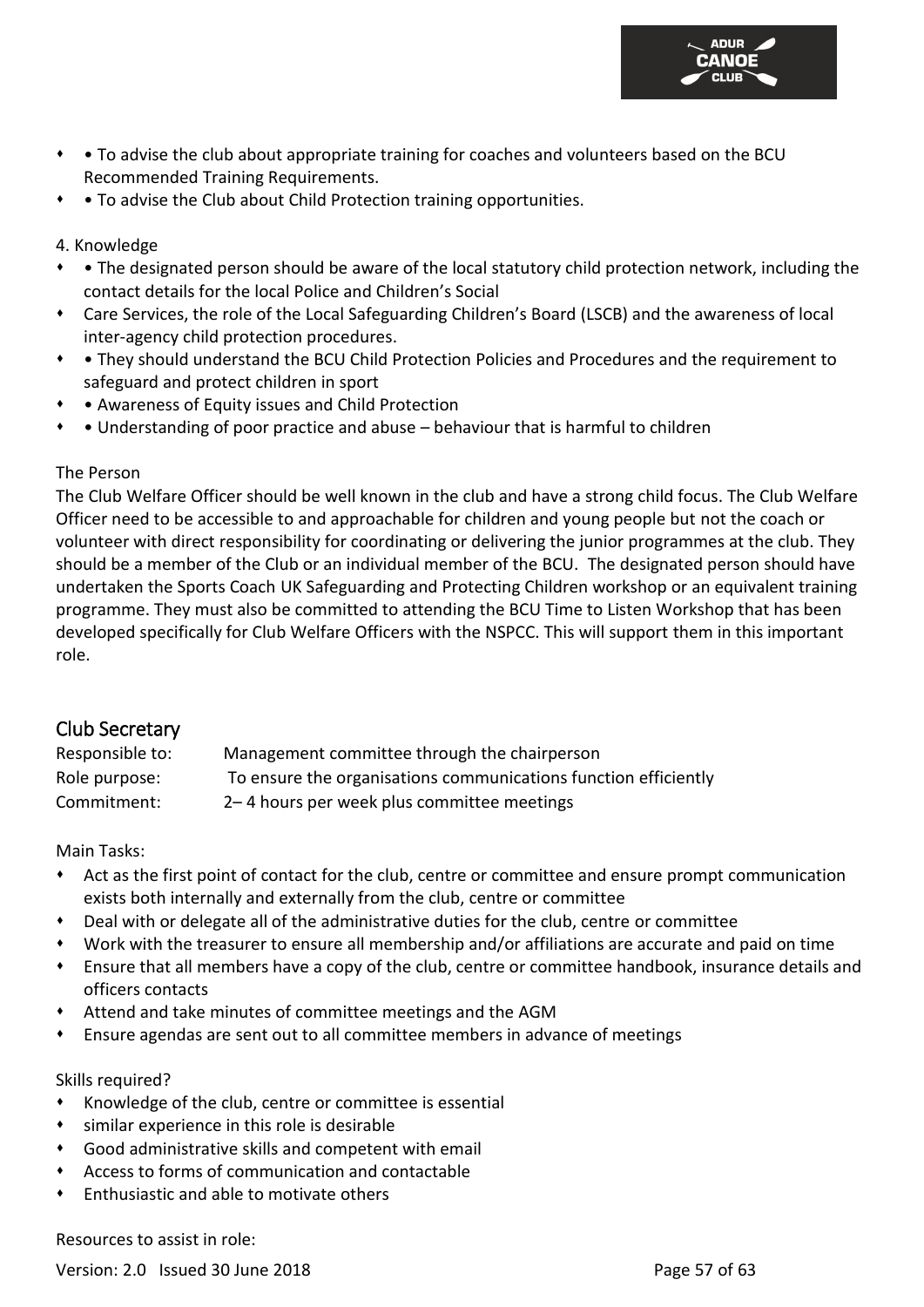

- ⬧ Runningsports guide 'role of the secretary'
- ⬧ Runningsports guide 'How to Communicate Effectively'
- Specific training course on the role of the secretary

### <span id="page-58-0"></span>Membership Secretary

#### <span id="page-58-1"></span>**Treasurer**

| Responsible to: | Committee through the chairperson                                           |
|-----------------|-----------------------------------------------------------------------------|
| Role purpose:   | To produce accounts and monitor finances to ensure the club remains solvent |
| Commitment:     | $1 - 2$ hours per week plus committee meetings                              |

Main Tasks:

- ⬧ Ensure efficient financial running of the organisation and take full responsibility for the finances including invoices, bills, payments, subscriptions and memberships
- Produce a budget for the club, centre or committee
- Be responsible for the collection of monies and keep up to date records of accounts including receipts
- ⬧ Provide regular reports to the committee
- ⬧ Audit the books annually and produce a report for the AGM with the honorary auditor's report

Skills required?

- ⬧ Organised, honest and trustworthy
- ⬧ Able to keep records
- ⬧ Confident about handling figures and money
- Similar experience in accounts is desirable
- ⬧ Knowledge of spreadsheets

### <span id="page-58-2"></span>Head Coach

| Responsible to: | Club committee through the chairperson                                   |
|-----------------|--------------------------------------------------------------------------|
| Role purpose:   | To organise a programme of coaching and provide support to club coaches. |
| Commitment:     | $1 - 2$ hours per week plus relevant committee meetings                  |

Main Tasks:

- ⬧ To ensure there is a comprehensive and equitable programme of canoeing activity that supports the stated aims and objectives of the club
- ⬧ To promote high quality coaching and actively encourage and support the clubs coaching team in their continued coach education and professional development
- ⬧ To arrange, as appropriate, mentoring support for new and existing coaches within the club
- ⬧ To promote and identify with club funding and support for coach development aiming to ensure financial and practical support for coaches to advance their coaching skills, knowledge and qualifications, in order to meet the needs and aspirations of the club
- ⬧ To make appropriate representations on coaching matters to the British Canoeing Coaching Team via the Local Coaching Organiser
- ⬧ To contribute to the management of any British Canoeing employed coaches appointed to the club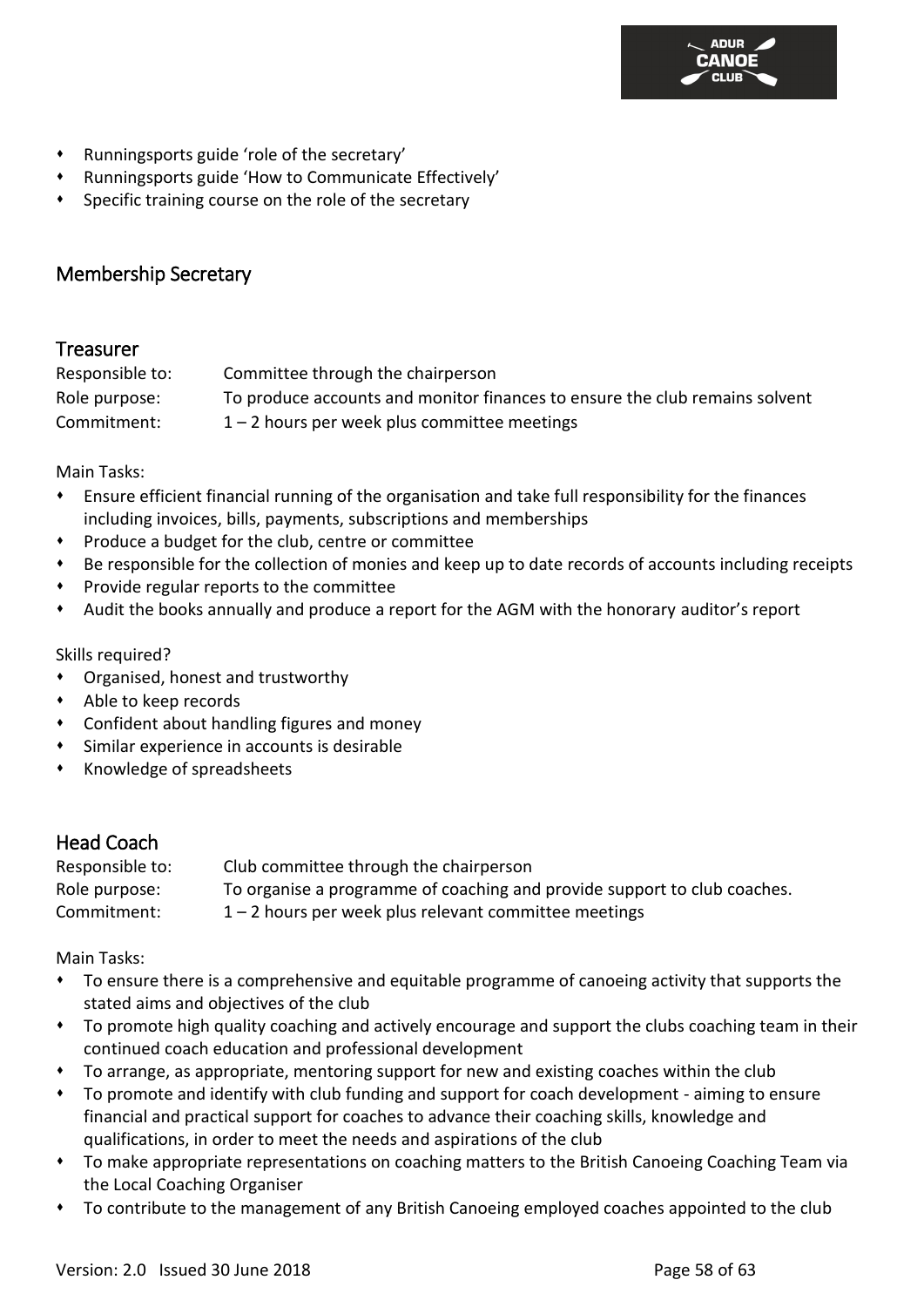

- ⬧ Organise systems for the Club Coaching Team to discuss relevant coaching matters as appropriate
- ⬧ Ensure coaches renew membership to British Canoeing to maintain their update status
- ⬧ Ensure all coaches fulfil the British Canoeing Coach Update requirements

Skills required?

- ⬧ Organised and knowledgeable about coaching qualifications and methods
- ⬧ Basic administration and organisation skills
- ⬧ Good communication and enthusiastic
- ⬧ Committed to providing safe, ethical, effective and paddler focused activity

### <span id="page-59-0"></span>Trips Co-ordinator

| Responsible to: | Club committee through the chairperson                  |
|-----------------|---------------------------------------------------------|
| Role purpose:   | To arrange a programme of events/trips                  |
| Commitment:     | $1 - 2$ hours per week plus relevant committee meetings |

Main Tasks:

- Act as the main contact for club trips and events
- ⬧ Promote and organise suitable arrangements for club trips
- ⬧ Ensure dates and nature of trips is communicated to all members
- ⬧ Liaise with the Head Coach and Welfare Officer as appropriate
- ⬧ Ensure the club committee are informed of any planned trips

#### Skills required?

- ⬧ Organised and able to liaise with others
- ⬧ Able to do basic administration
- ⬧ Good communication and enthusiastic

#### <span id="page-59-1"></span>Quartermaster

| <b>Responsible to:</b> | Club committee through the chairperson                                 |
|------------------------|------------------------------------------------------------------------|
| Role purpose:          | To manage the maintenance, storage and renewal of the club's equipment |
| Commitment:            | $1 - 2$ hours per week plus relevant committee meetings                |

#### **Main Tasks:**

- ⬧ Be a single point of contact for all information pertaining to equipment
- ⬧ Maintain an asset list of all club equipment
- Provide an equipment booking system for loan of equipment by club members
- Propose and manage the removal / refurbishment / replacement of kit e.g. manage the rack/kit audit/repair days
- ⬧ Coordinate the purchase of kit for ACC

#### **Skills required?**

- ⬧ Interested in boats, kit and paddling paraphernalia
- ⬧ Good administration and organisation skills
- ⬧ Good communication and enthusiastic

**ANOE**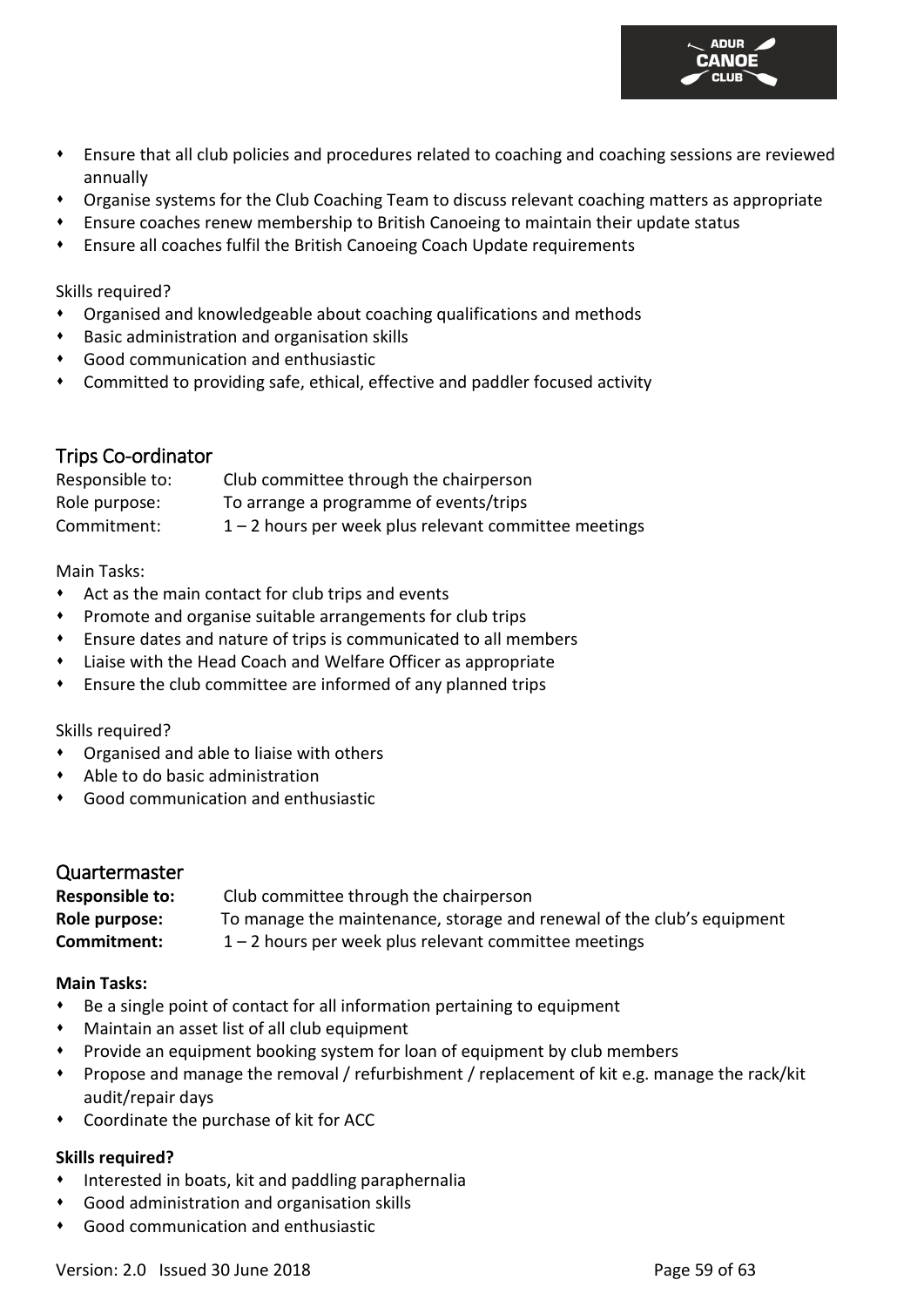

#### **Resources to assist in role:**

- ⬧ BCU Policies and Procedures
- ⬧ ACC Head Coach
- ⬧ ACC committee members
- ⬧ ACC members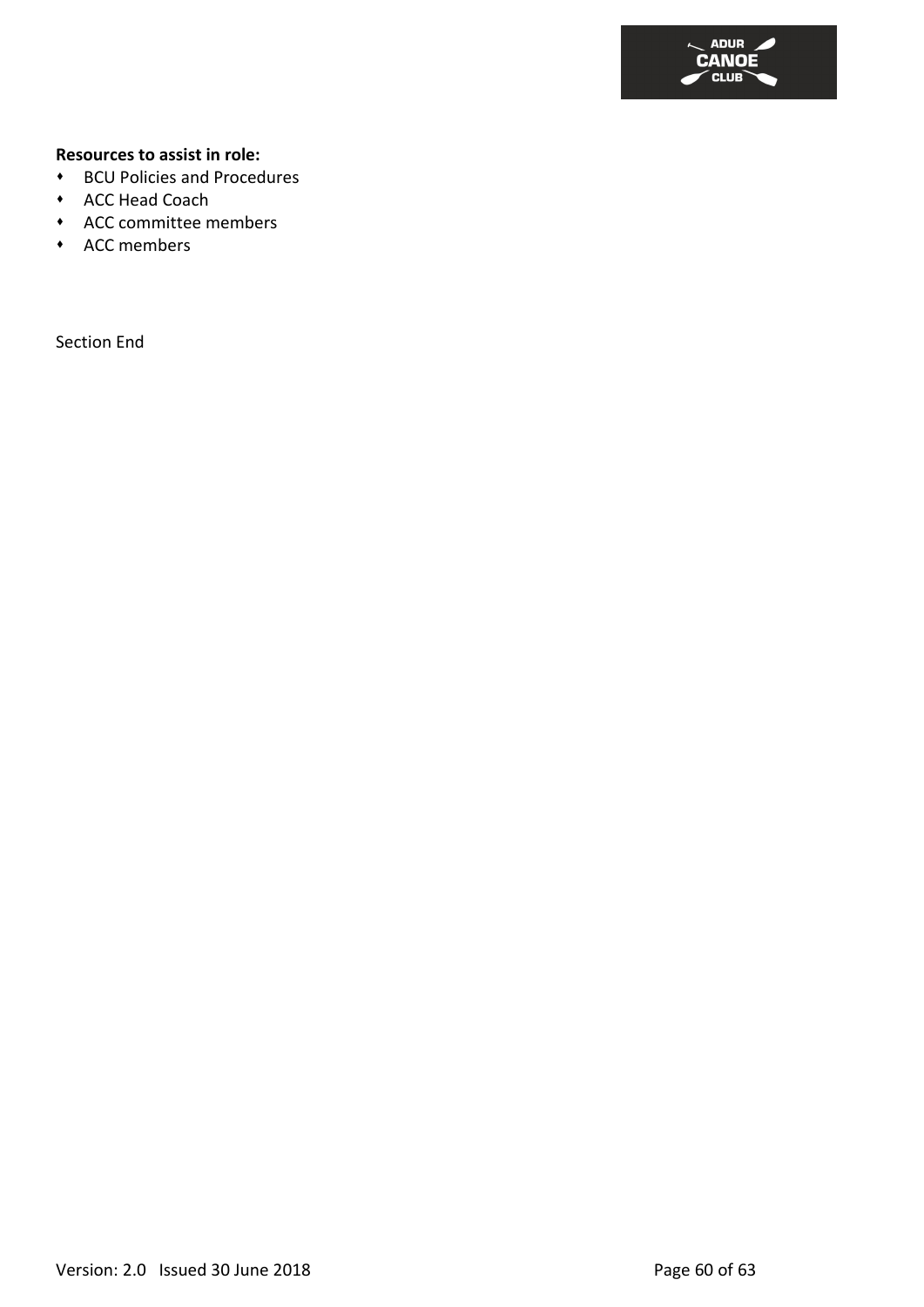

<span id="page-61-0"></span>Appendix 15 - Welfare & Safety poster

# **Welfare and Safety**

### **At ACC everyone has a right to feel safe and to enjoy paddlesport.**

**If you have any welfare concerns contact our Club Welfare Officer**

Name: **Cath Adams**

Email address: **welfare@adurcanoeclub.org.uk**



**If you have any safety concerns contact our Club Safety Officer**

Name: **Danny Gusterson**

Email address: **coach@adurcanoeclub.org.uk**